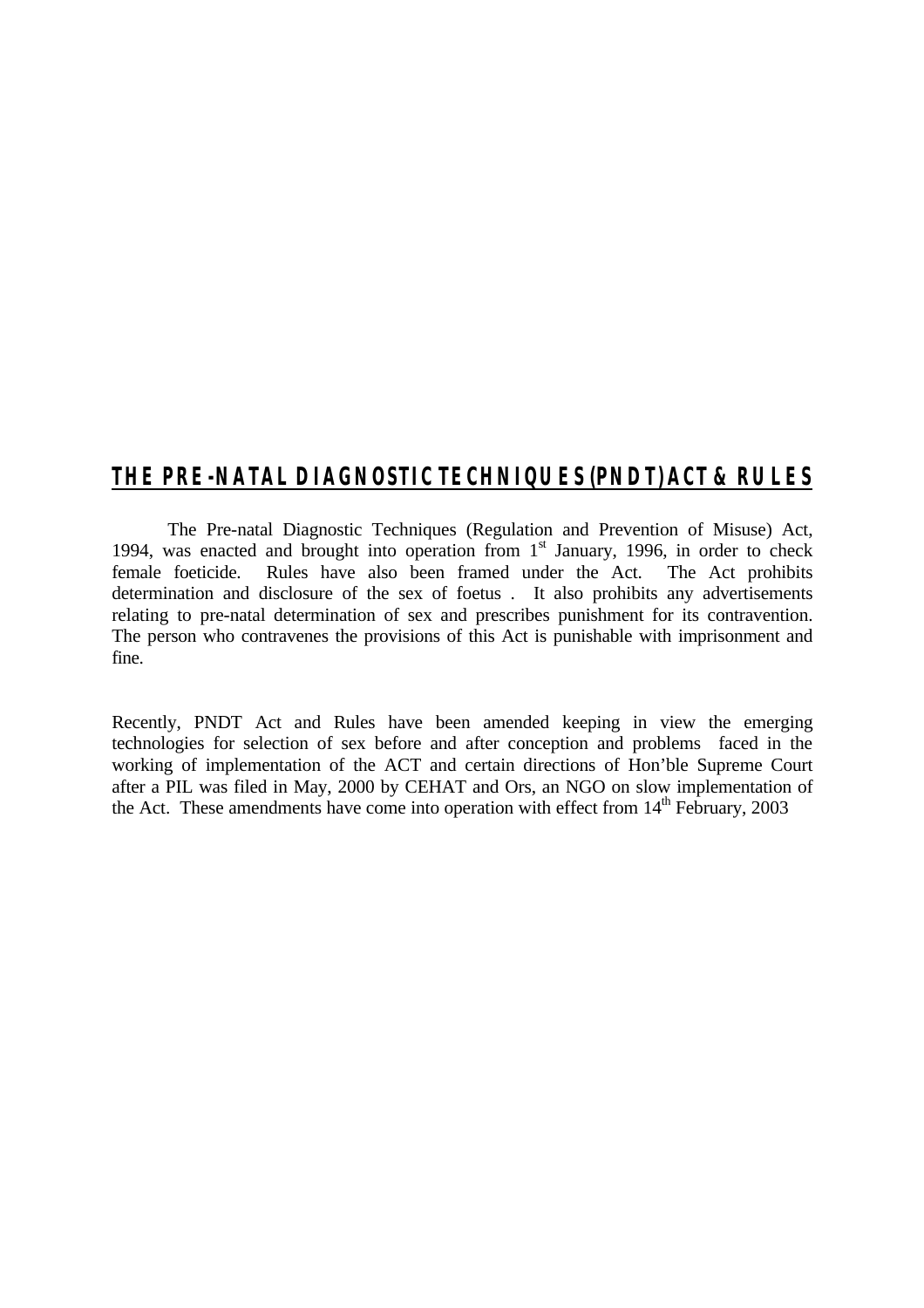# **THE PRE-NATAL DIAGNOSTIC TECHNIQUES (REGULATION AND PREVENTION OF MISUSE) ACT, 1994**

# **ACT NO. 57 OF 1994**

# *[20th September, 1994]*

*An Act to provide for the regulation of the use of pre-natal diagnostic techniques for the purpose of detecting genetic or metabolic disorders or chromosomal abnormalities or certain congenital malformations or sex linked disorders and for the prevention of the misuse of such techniques for the purpose of pre-natal sex determination leading to female foeticide; and, for matters connected there with or incidental thereto.* 

BE it enacted by Parliament in the Forty-fifth Year of the Republic of India as follows:--

# **CHAPTER I**

### **PRELIMINARY**

**1.***Short title, extent and commencement.***-** (1) This Act may be called the Pre-natal Diagnostic Techniques (Regulation and Prevention of Misuse) Act, 1994.

(2) It shall extend to the whole of India except the State of Jammu and Kashmir.

(3) It shall come into force on such date as the Central Government may, by notification in the Official Gazette, appoint.

2. *Definitions*.- In this Act, unless the context otherwise requires,--

(a) "Appropriate Authority" means the Appropriate Authority appointed under section 17;

(b) "Board" means the Central Supervisory Board constituted under section 7;

(c) "Genetic Counseling Centre" means an institute, hospital, nursing home or any place, by whatever name called, which provides for genetic counselling to patients;

(d) "Genetic Clinic" means a clinic, institute, hospital, nursing home or any place, by whatever name called, which is used for conducting pre-natal diagnostic procedures;

(e) "Genetic Laboratory" means a laboratory and includes a place where facilities are provided for conducting analysis or tests of samples received from Genetic Clinic for pre-natal diagnostic test;

(f) "Gynecologist" means a person who possesses a post- graduate qualification in gynecology and obstetrics;

(g) "Medical geneticist" means a person who possesses a degree or diploma or certificate in medical genetics in the field of pre-natal diagnostic techniques or has experience of not less than two years in such field after obtaining--

(i) any one of the medical qualifications recognised under the Indian Medical Council Act, 1956 (102 of 1956); or

(ii) a post-graduate degree in biological sciences;

(h) "Pediatrician" means a person who possesses a post- graduate qualification in pediatrics;

(i) "pre-natal diagnostic procedures" means all gynecological or obstetrical or medical procedures such as ultrasonography foetoscopy, taking or removing samples of amniotic fluid, chorionic villi, blood or any tissue of a pregnant woman for being sent to a Genetic Laboratory or Genetic Clinic for conducting pre-natal diagnostic test;

(j) "pre-natal diagnostic techniques" includes all pre-natal diagnostic procedures and pre-natal diagnostic tests;

(k) "pre-natal diagnostic test" means ultrasonography or any test or analysis of amniotic fluid, chorionic villi, blood or any tissue of a pregnant woman conducted to detect genetic or metabolic disorders or chromosomal abnormalities or congenital anomalies or haemoglobinopathies or sexlinked diseases;

(l) "prescribed" means prescribed by rules made under this Act;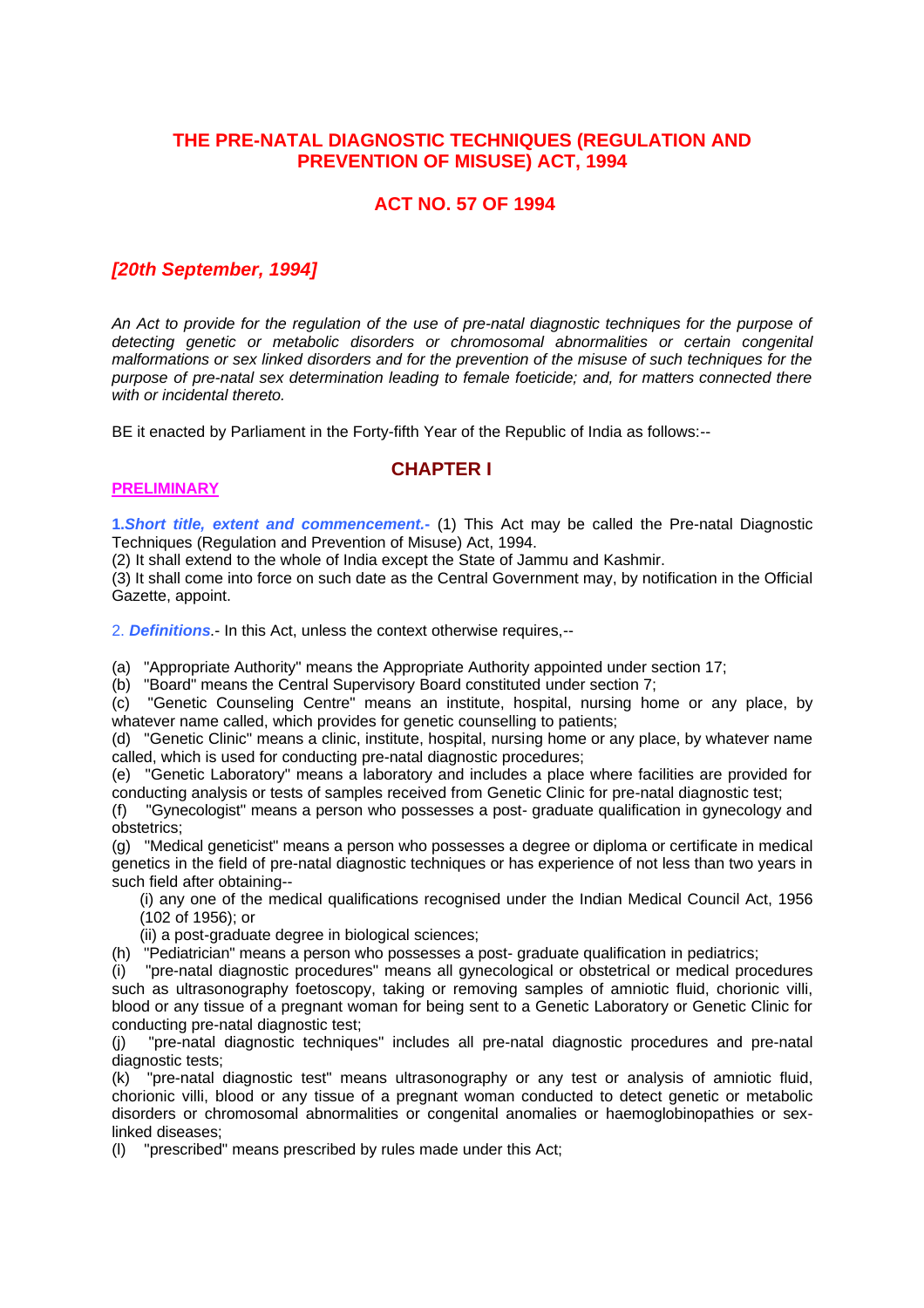(m) "registered medical practitioner" means a medical practitioner who possesses any recognised medical qualification as defined in clause (h) of section 2 of the Indian Medical Council Act, 1956, (102 of 1956.) and whose name has been entered in a State Medical Register;

(n) "regulations" means regulations framed by the Board under this Act.

# **CHAPTER II**

## **REGULATION OF GENETIC COUNSELLING CENTRES, GENETIC LABORATORIES AND GENETIC CLINICS**

3. *Regulation of Genetic Counselling Centres, Genetic Laboratories and Genetic Clinics*.- On and from the commencement of this Act,--

(1) no Genetic Counselling Centre, Genetic Laboratory or Genetic Clinic unless registered under this Act, shall conduct or associate with, or help in, conducting activities relating to pre-natal diagnostic techniques;

(2) no Genetic Counselling Centre, Genetic Laboratory or Genetic Clinic shall employ or cause to be employed any person who does not possess the prescribed qualifications;

(3) no medical geneticist, gynaecologist, paediatrician, registered medical practitioner or any other person shall conduct or cause to be conducted or aid in conducting by himself or through any other person, any pre-natal diagnostic techniques at a place other than a place registered under this Act.

# **CHAPTER III**

# **REGULATION OF PRE-NATAL DIAGNOSTIC TECHNIQUES**

 4. *Regulation of pre-natal diagnostic techniques*.- On and from the commencement of this Act,-- (1) no place including a registered Genetic Counselling Centre or Genetic Laboratory or Genetic Clinic shall be used or caused to be used by any person for conducting pre-natal diagnostic techniques except for the purposes specified in clause (2) and after satisfying any of the conditions specified in clause (3);

(2) no pre-natal diagnostic techniques shall be conducted except for the purposes of detection of any of the following abnormalities, namely:--

- (i) chromosomal abnormalities;
- (ii) genetic metabolic diseases;
- (iii) haemoglobinopathies;
- (iv) sex-linked genetic diseases;
- (v) congenital anomalies;
- (vi) any other abnormalities or diseases as may be specified by the Central Supervisory Board;

(3) no pre-natal diagnostic techniques shall be used or conducted unless the person qualified to do so is satisfied that any of the following conditions are fulfilled, namely:--

(i) age of the pregnant woman is above thirty-five years;

(ii) the pregnant woman has undergone of two or more spontaneous abortions or foetal loss;

(iii) the pregnant woman had been exposed to potentially teratogenic agents such as drugs, radiation, infection or chemicals;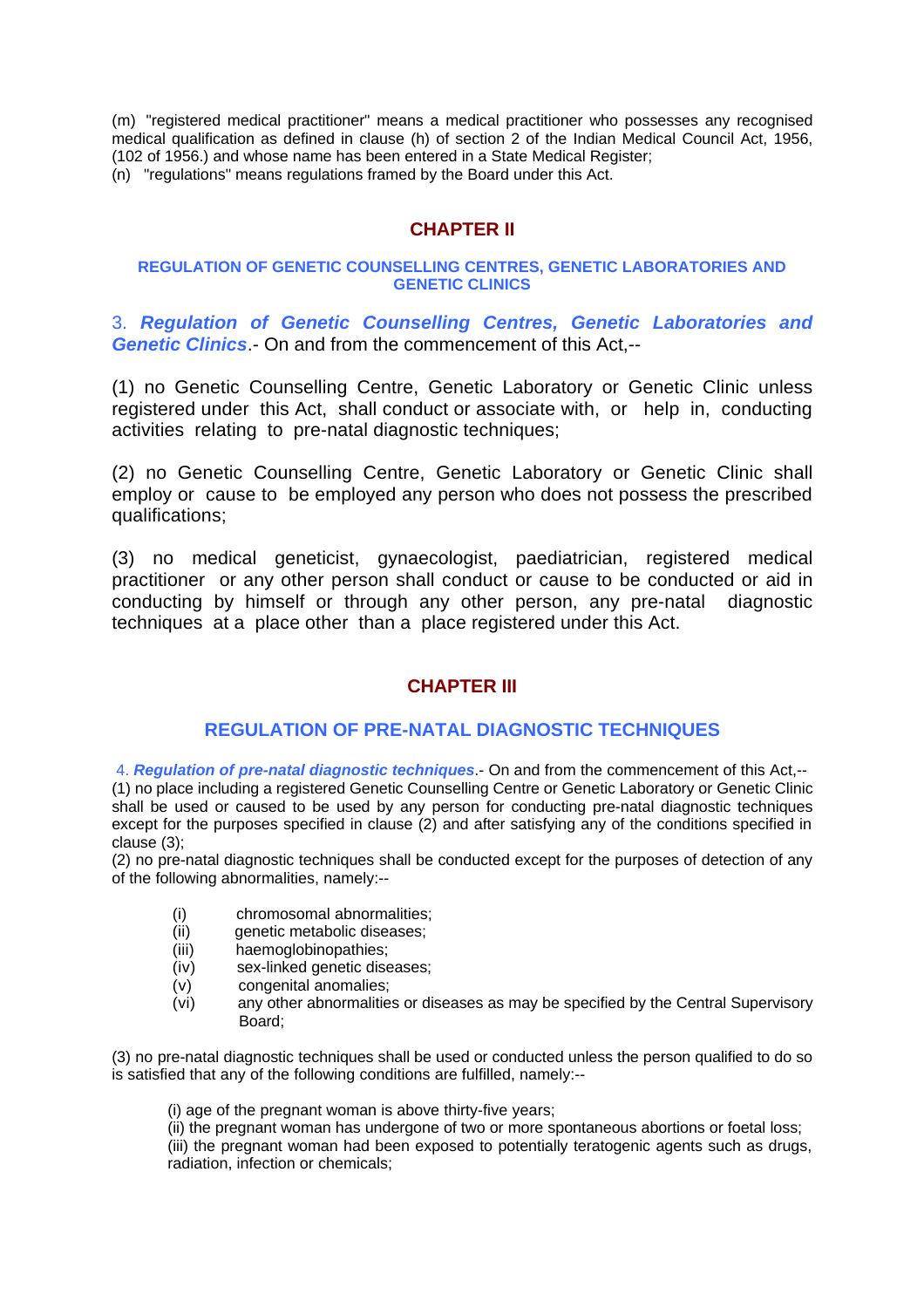(iv) the pregnant woman has a family history of mental retardation or physical deformities such as spasticity or any other genetic disease;

(v) any other condition as may be specified by the Central Supervisory Board;

(4) no person, being a relative or the husband of the pregnant woman shall seek or encourage the conduct of any pre-natal diagnostic techniques on her except for the purpose specified in clause (2).

5. *Written consent of pregnant woman and prohibition of communicating the sex of foetus*. (1) No person referred to in clause (2) of section 3 shall conduct the pre-natal diagnostic procedures unless—

- (a) he has explained all known side and after effects of such procedures to the pregnant woman concerned;
- (b) he has obtained in the prescribed form her written consent to undergo such procedures in the language which she understands; and
- (c) a copy of her written consent obtained under clause (b) is given to the pregnant woman.

(2) No person conducting pre-natal diagnostic procedures shall communicate to the pregnant woman concerned or her relatives the sex of the foetus by words, signs or in any other manner.

6. *Determination of sex prohibited*.- On and from the commencement of this Act,--

- (a) no Genetic Counselling Centre or Genetic Laboratory or Genetic Clinic shall conduct or cause to be conducted in its Centre, Laboratory or Clinic, pre-natal diagnostic techniques including ultrasonography, for the purpose of determining the sex of a foetus;
- (b) no person shall conduct or cause to be conducted any pre-natal diagnostic techniques including ultrasonography for the purpose of determining the sex of a foetus.

# **CHAPTER IV**

# **CENTRAL SUPERVISORY BOARD**

7. **Constitution of Central Supervisory Board.**- (1) The Central Government shall constitute a Board to be known as the Central Supervisory Board to exercise the powers and perform the functions conferred on the Board under this Act.

(2) The Board shall consist of—

(a) the Minister in charge of the Ministry or Department of Family Welfare, who shall be the Chairman, ex officio;

(b) the Secretary to the Government of India in charge of the Department of Family Welfare, who shall be the Vice-Chairman, ex-officio;

(c) two members to be appointed by the Central Government to represent the Ministries of Central Government in charge of Woman and Child Development and of Law and Justice, ex-officio;

(d) the Director General of Health Services of the Central Government, ex officio;

(e) ten members to be appointed by the Central Government, two each from amongst-

- (i) eminent medical geneticists;
- (ii) eminent gynaecologists and obstetricians;
- (iii) eminent paediatricians;
- (iv) eminent social scientists; and
- (v) representatives of women welfare organisations;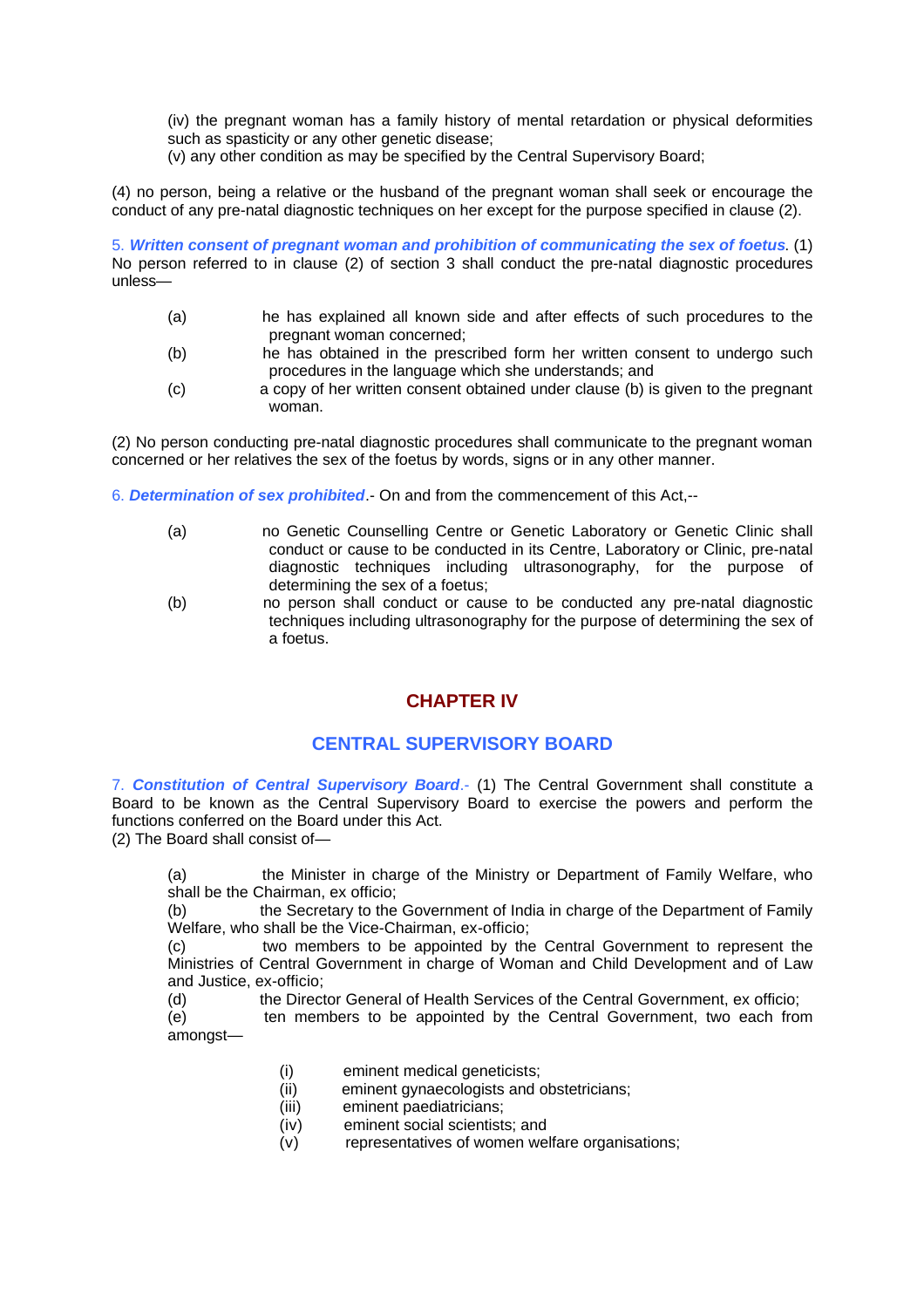(f) three women Members of Parliament, of whom two shall be elected by the House of the People and one by the Council of States;

(g) four members to be appointed by the Central Government by rotation to represent the States and the Union territories, two in the alphabetical order and two in the reverse alphabetical order:

Provided that no appointment under this clause shall be made except on the recommendation of the State Government or, as the case may be, the Union territory;

(h) an officer, not below the rank of a Joint Secretary or equivalent of the Central Government, in charge of Family Welfare, who shall be the Member-Secretary, ex officio.

8. *Term of office of members*.- (1) The term of office of a member, other than an ex officio member, shall be,--

> (a) in case of appointment under clause (e) or clause (f) of sub-section (2) of section 7, three years; and

> (b) in case of appointment under clause (g) of the said subsection, one year.

(2) If a casual vacancy occurs in the office of any other members, whether by reason of his death, resignation or inability to discharge his functions owing to illness or other incapacity, such vacancy shall be filled by the Central Government by making a fresh appointment and the member so appointed shall hold office for the remainder of the term of office of the person in whose place he is so appointed.

(3) The Vice-Chairman shall perform such functions as may be assigned to him by the Chairman from time to time.

(4) The procedure to be followed by the members in the discharge of their functions shall be such as may be prescribed.

9. *Meetings of the Board*.- (1) The Board shall meet at such time and place, and shall observe such rules of procedure in regard to the transaction of business at its meetings (including the quorum at such meetings) as may be provided by regulations:

Provided that the Board shall meet at least once in six months.

(2) The Chairman and in his absence the Vice-Chairman shall preside at the meetings of the Board.

(3) If for any reason the Chairman or the Vice-Chairman is unable to attend any meeting of the Board, any other member chosen by the members present at the meeting shall preside at the meeting.

(4) All questions which come up before any meeting of the Board shall be decided by a majority of the votes of the members present and voting, and in the event of an equality of votes, the Chairman, or in his absence, the person presiding, shall have and exercise a second or casting vote.

(5) Members other than ex officio members shall receive such allowances, if any, from the Board as may be prescribed.

10. *Vacancies, etc., not to invalidate proceedings of the Board.-* No act or proceeding of the Board shall be invalid merely by reason of—

- (a) any vacancy in, or any defect in the constitution of, the Board; or
- (b) any defect in the appointment of a person acting as a member of the Board; or
- (c) any irregularity in the procedure of the Board not affecting the merits of the case.

11. *Temporary association of persons with the Board for particular purposes.* (1) The Board may associate with itself, in such manner and for such purposes as may be determined by regulations, any person whose assistance or advice it may desire in carrying out any of the provisions of this Act.

(2) A person associated with it by the Board under sub-section (1) for any purpose shall have a right to take part in the discussions relevant to that purpose, but shall not have a right to vote at a meeting of the Board and shall not be a member for any other purpose.

12. *Appointment or officers and other employees of the Board*.- (1) For the purpose of enabling it efficiently to discharge its functions under this Act, the Board may, subject to such regulations as may be made in this behalf, appoint (whether on deputation or otherwise) such number of officers and other employees as it may consider necessary: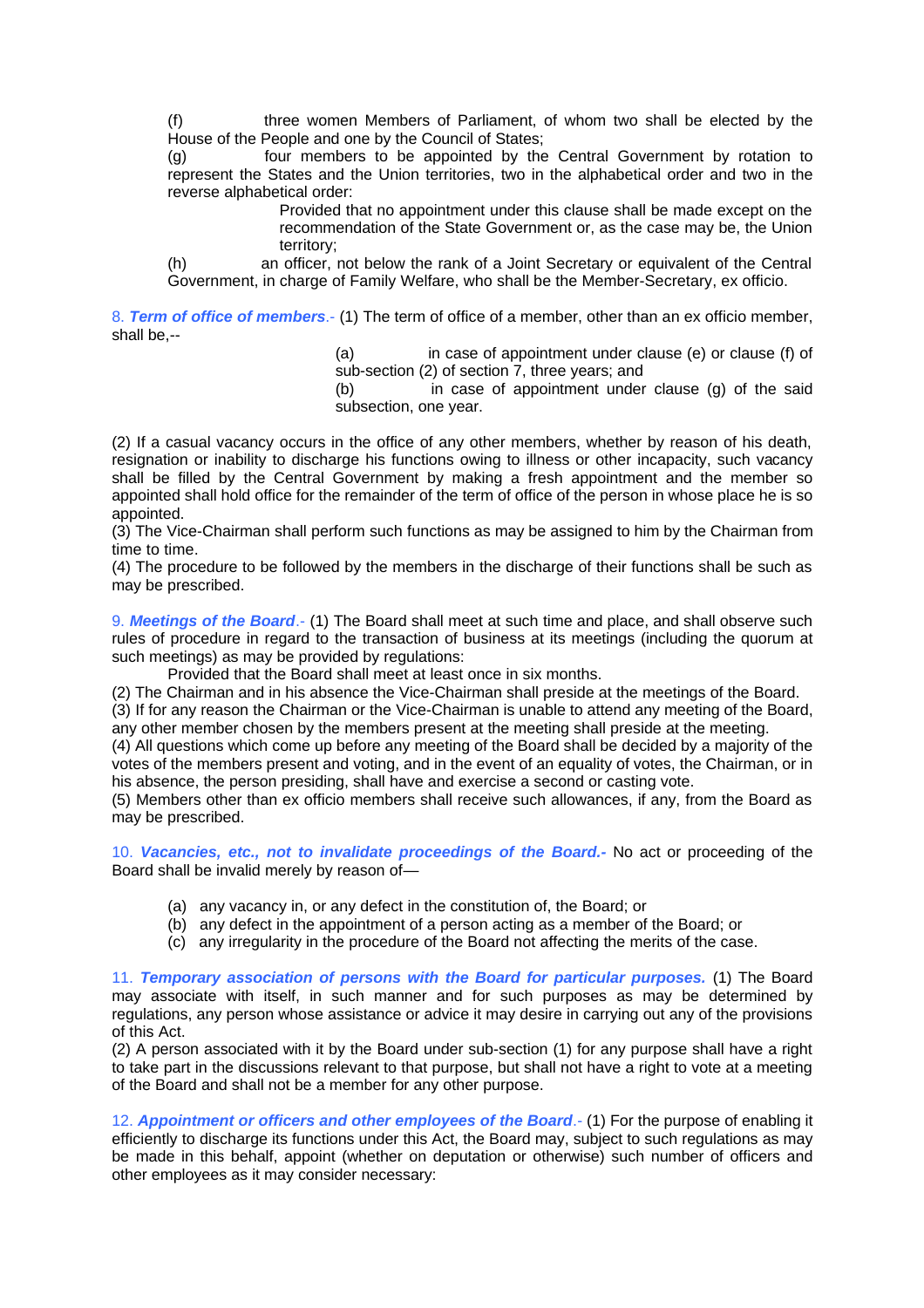Provided that the appointment of such category of officers, as may be specified in such regulations, shall be subject to the approval of the Central Government.

(2) Every officer or other employee appointed by the Board shall be subject to such conditions of service and shall be entitled to such remuneration as may be specified in the regulations.

13. *Authentication of orders and other instruments of the Board*.- All orders and decisions of the Board shall be authenticated by the signature of the Chairman or any other member authorised by the Board in this behalf, and all other instruments issued by the Board shall be authenticated by the signature of the Member-Secretary or any other officer of the Board authorised in like manner in this behalf.

14. *Disqualifications for appointment as member*.- A person shall be disqualified for being appointed as a member if, he—

(a) has been convicted and sentenced to imprisonment for an offence which, in the opinion of the Central Government, involves moral turpitude; or

(b) is an undischarged insolvent; or

(c) is of unsound mind and stands so declared by a competent court; or

(d) has been removed or dismissed from the service of the Government or a Corporation owned or controlled by the Government; or

(e) has, in the opinion of the Central Government, such financial or other interest in the Board as is likely to affect prejudicially the discharge by him of his functions as a member; or

(f) has, in the opinion of the Central Government, been associated with the use or promotion of pre-natal diagnostic technique for determination of sex.

15. *Eligibility of member for reappointment*.- Subject to the other terms and conditions of service as may be prescribed, any person ceasing to be a member shall be eligible for reappointment as such member.

16. *Functions of the Board*. - The Board shall have the following functions, namely:--

(i) to advise the Government on policy matters relating to use of pre-natal diagnostic techniques:

(ii) to review implementation of the Act and the rules made thereunder and recommend changes in the said Act and rules to the Central Government;

(iii) to create public awareness against the practice of pre-natal determination of sex and female foeticide;

(iv) to lay down code of conduct to be observed by persons working at Genetic Counselling Centres, Genetic Laboratories and Genetic Clinics;

(v) any other functions as may be specified under the Act.

# **CHAPTER V**

# **APPROPRIATE AUTHORITY AND ADVISORY COMMITTEE**

17. *Appropriate Authority and Advisory Committee*.- (1) The Central Government shall appoint, by notification in the Official Gazette, one or more Appropriate Authorities for each of the Union territories for the purposes of this Act.

(2) The State Government shall appoint, by notification in the Official Gazette, one or more Appropriate Authorities for the whole or part of the State for the purposes of this Act having regard to the intensity of the problem of pre-natal sex determination leading to female foeticide. (3) The officers appointed as Appropriate Authorities under sub- section (1) or sub-section (2) shall be,--

(a) when appointed for the whole of the State or the Union territory, of or above the rank of the Joint Director of Health and Family Welfare; and

(b) when appointed for any part of the State or the Union territory, of such other rank as the State Government or the Central Government, as the case may be, may deem fit.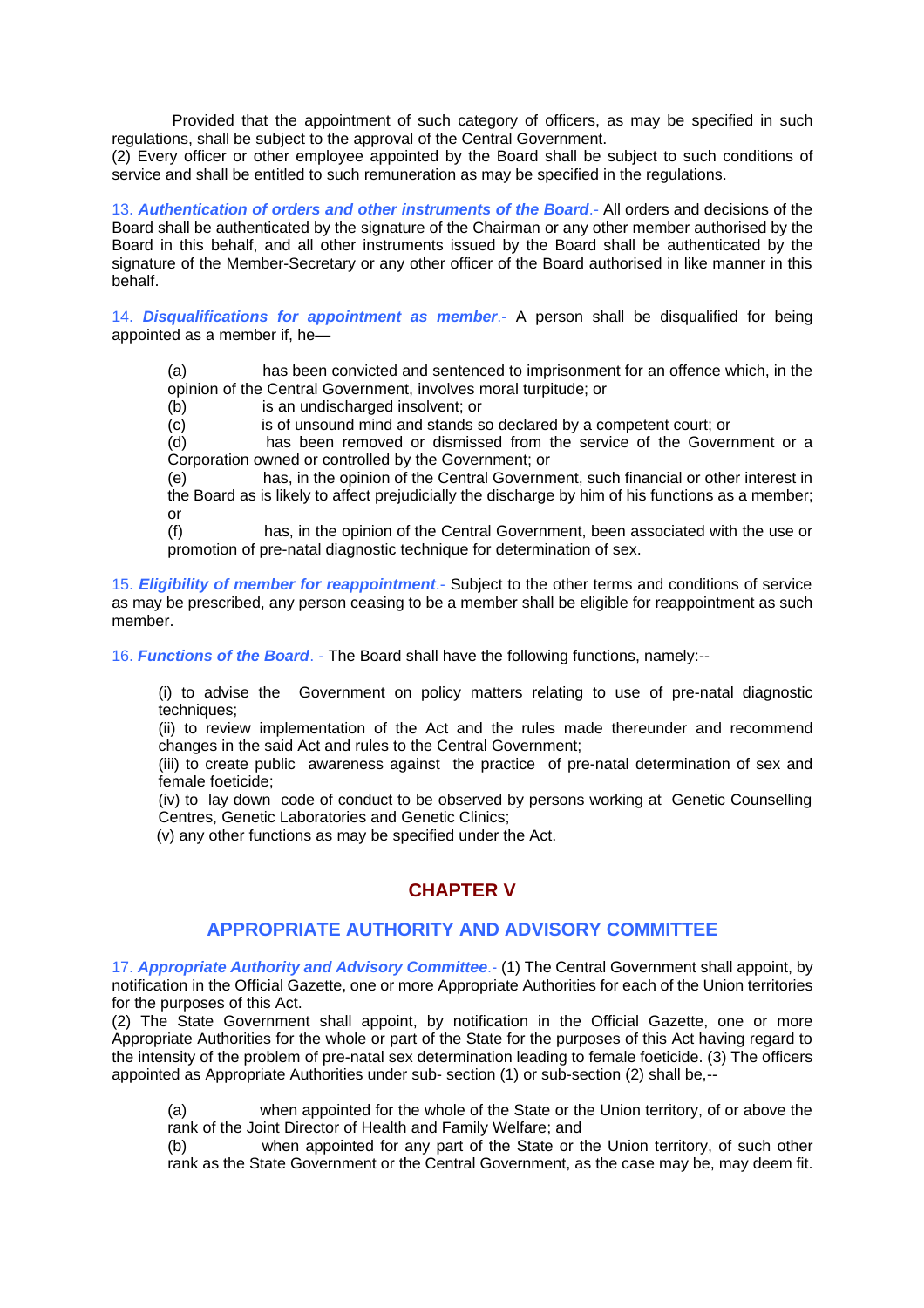(4) The Appropriate Authority shall have the following functions, namely:--

(a) to grant, suspend or cancel registration of a Genetic Counselling Centre, Genetic Laboratory or Genetic Clinic;

(b) to enforce standards prescribed for the Genetic Counselling Centre, Genetic Laboratory and Genetic Clinic;

(c) to investigate complaints of breach of the provisions of this Act or the rules made thereunder and take immediate action; and

(d) to seek and consider the advice of the Advisory Committee, constituted under sub-section (5), on application for registration and on complaints for suspension or cancellation of registration.

(5) The Central Government or the State Government, as the case may be, shall constitute an Advisory Committee for each Appropriate Authority to aid and advise the Appropriate Authority in the discharge of its functions, and shall appoint one of the members of the Advisory Committee to be its Chairman.

(6) The Advisory Committee shall consist of—

(a) three medical experts from amongst gynaecologists, obstericians, paediatricians and medical geneticists;

(b) one legal expert;

(c) one officer to represent the department dealing with information and publicity of the State Government or the Union territory, as the case may be;

(d) three eminent social workers of whom not less than one shall be from amongst representatives of women's organisations.

(7) No person who, in the opinion of the Central Government or the State Government, as the case may be, has been associated with the use or promotion of pre-natal diagnostic technique for determination of sex shall be appointed as a member of the Advisory Committee.

(8) The Advisory Committee may meet as and when it thinks fit or on the request of the Appropriate Authority for consideration of any application for registration or any complaint for suspension or cancellation of registration and to give advice thereon:

Provided that the period intervening between any two meetings shall not exceed the prescribed period.

(9) The terms and conditions subject to which a person may be appointed to the Advisory Committee and the procedure to be followed by such Committee in the discharge of its functions shall be such as may be prescribed.

# **CHAPTER VI**

#### **REGISTRATION OF GENETIC COUNSELLING CENTRES, GENETIC LABORATORIES AND GENETIC CLINICS**

18. *Registration of Genetic Counselling Centres, Genetic Laboratories or Genetic Clinics*. (1)

No person shall open any Genetic Counselling Centre, Genetic Laboratory or Genetic Clinic after the commencement of this Act unless such Centre, Laboratory or Clinic is duly registered separately or jointly under this Act.

(2) Every application for registration under sub-section (1), shall be made to the Appropriate Authority in such form and in such manner and shall be accompanied by such fees as may be prescribed.

(3) Every Genetic Counselling Centre, Genetic Laboratory or Genetic Clinic engaged, either partly or exclusively, in counselling or conducting pre-natal diagnostic techniques for any of the purposes mentioned in section 4, immediately before the commencement of this Act, shall apply for registration within sixty days from the date of such commencement.

(4) Subject to the provisions of section 6, every Genetic Counselling Centre, Genetic Laboratory or Genetic Clinic engaged in counselling or conducting pre-natal diagnostic techniques shall cease to conduct any such counselling or technique on the expiry of six months from the date of commencement of this Act unless such Centre, Laboratory or Clinic has applied for registration and is so registered separately or jointly or till such application is disposed of, whichever is earlier.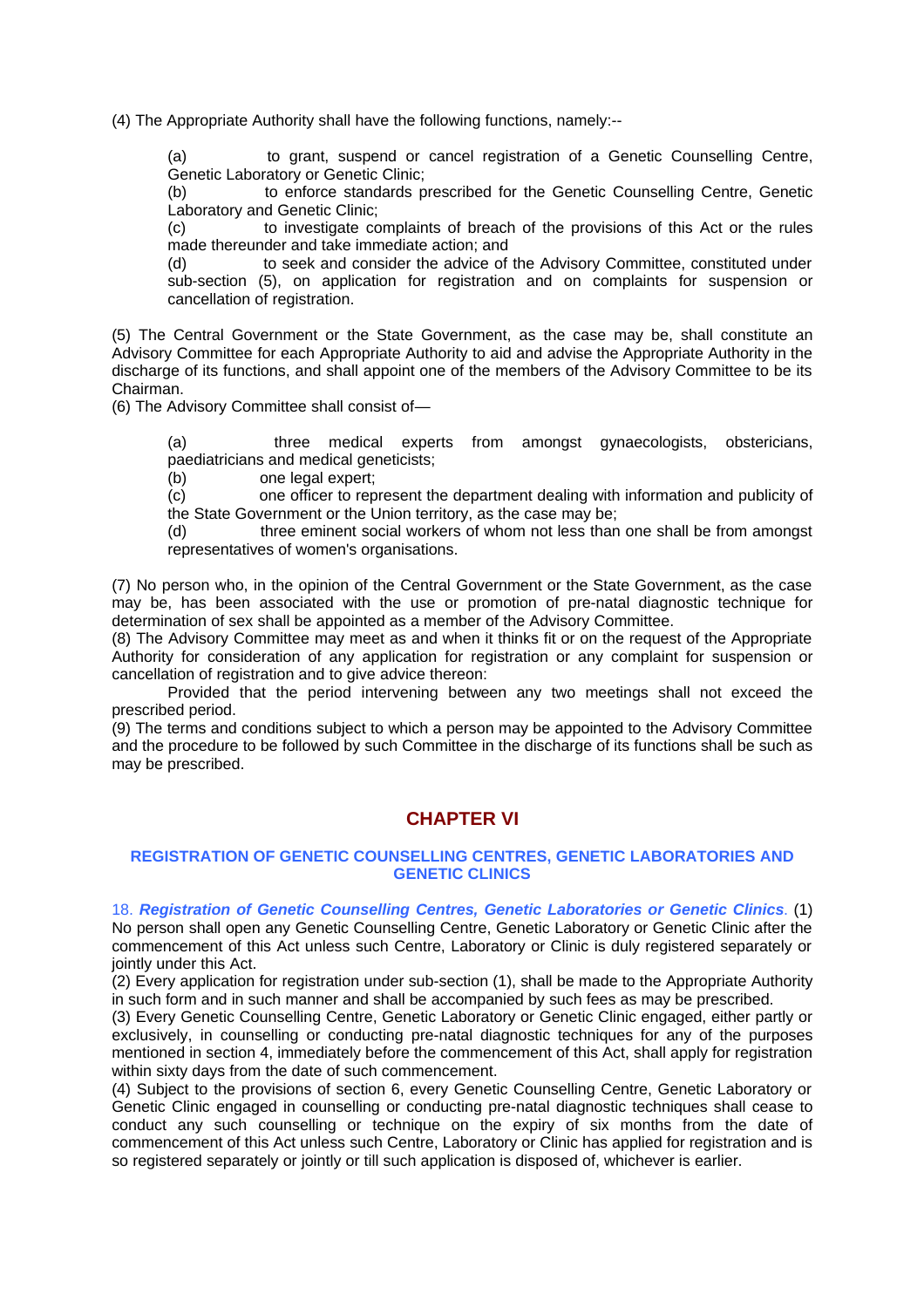(5) No Genetic Counselling Centre, Genetic Laboratory or Genetic Clinic shall be registered under this Act unless the Appropriate Authority is satisfied that such Centre, Laboratory or Clinic is in a position to provide such facilities, maintain such equipment and standards as may be prescribed.

19. *Certificate of registration*.- (1) The Appropriate Authority shall, after holding an inquiry and after satisfying itself that the applicant has complied with all the requirements of this Act and the rules made thereunder and having regard to the advice of the Advisory Committee in this behalf, grant a certificate of registration in the prescribed form jointly or separately to the Genetic Counselling Centre, Genetic Laboratory or Genetic Clinic, as the case may be.

(2) If, after the inquiry and after giving an opportunity of being heard to the applicant and having regard to the advice of the Advisory Committee, the Appropriate Authority is satisfied that the applicant has not complied with the requirements of this Act or the rules, it shall, for reasons to be recorded in writing, reject the application for registration.

(3) Every certificate of registration shall be renewed in such manner and after such period and on payment of such fees as may be prescribed.

(4) The certificate of registration shall be displayed by the registered Genetic Counselling Centre, Genetic Laboratory or Genetic Clinic in a conspicuous place at its place of business.

20. *Cancellation or suspension of registration*.- (1) The Appropriate Authority may *suo moto*, or on complaint, issue a notice to the Genetic Counselling Centre, Genetic Laboratory or Genetic Clinic to show cause why its registration should not be suspended or cancelled for the reasons mentioned in the notice.

(2) If, after giving a reasonable opportunity of being heard to the Genetic Counselling Centre, Genetic Laboratory or Genetic Clinic and having regard to the advice of the Advisory Committee, the Appropriate Authority is satisfied that there has been a breach of the provisions of this Act or the rules, it may, without prejudice to any criminal action that it may take against such Centre, Laboratory or Clinic, suspend its registration for such period as it may think fit or cancel its registration, as the case may be.

(3) Notwithstanding anything contained in sub-sections (1) and (2), if the Appropriate Authority is, of the opinion that it is necessary or expedient so to do in the public interest, it may, for reasons to be recorded in writing, suspend the registration of any Genetic Counselling Centre, Genetic Laboratory or Genetic Clinic without issuing any such notice referred to in sub-section (1).

21. *Appeal*. The Genetic Counselling Centre, Genetic Laboratory or Genetic Clinic may, within thirty days from the date of receipt of the order of suspension or cancellation of registration passed by the Appropriate Authority under section 20, prefer an appeal against such order to—

> the Central Government, where the appeal is against the order of the Central Appropriate Authority; and

> (ii) the State Government, where the appeal is against the order of the State Appropriate Authority, in the prescribed manner.

# **CHAPTER VII**

# **OFFENCES AND PENALTIES**

22. *Prohibition of advertisement relating to pre-natal determination of sex and punishment for contravention.-* (1) No person, organisation, Genetic Counselling Centre, Genetic Laboratory or Genetic Clinic shall issue or cause to be issued any advertisement in any manner regarding facilities of pre-natal determination of sex available at such Centre, Laboratory, Clinic or any other place.

(2) No person or organisation shall publish or distribute or cause to be published or distributed any advertisement in any manner regarding facilites of pre-natal determination of sex available at any Genetic Counselling Centre, Genetic Laboratory, Genetic Clinic or any other place.

(3) Any person who contravenes the provisions of sub-section (1) or sub-section (2) shall be punishable with imprisonment for a term which may extend to three years and with fine which may extend to ten thousand rupees.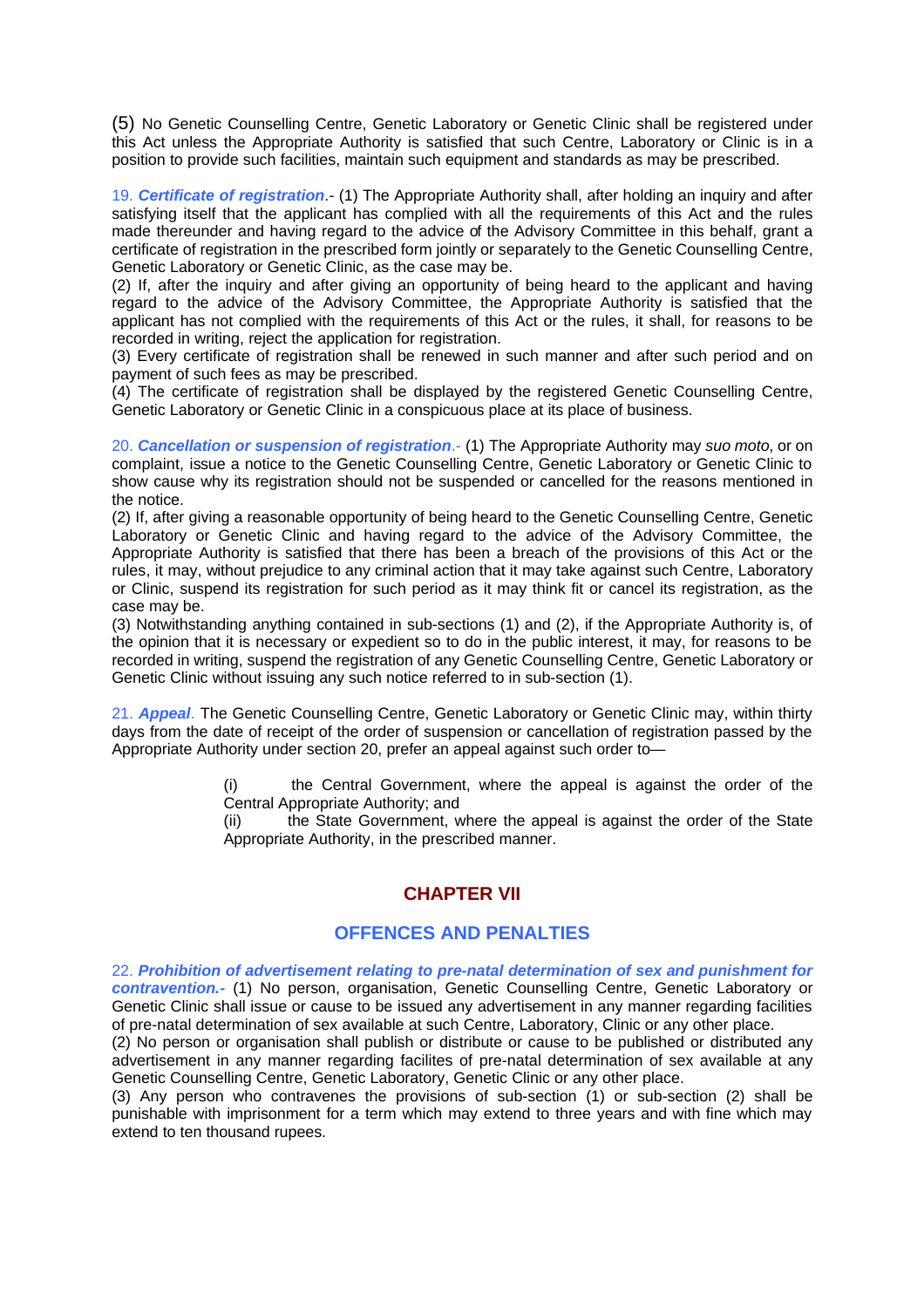*Explanation*.--For the purposes of this section, "advertisement" includes any notice, circular, label wrapper or other document and also includes any visible representation made by means of any light, sound, smoke or gas.

23. *Offences and penalties*.- (1) Any medical geneticist, gynaecologist, registered medical practitioner or any person who owns a Genetic Counselling Centre, a Genetic Laboratory or a Genetic Clinic or is employed in such a Centre, Laboratory or Clinic and renders his professional or technical services to or at such a Centre, Laboratory or Clinic, whether on an honorary basis or otherwise, and who contravenes any of the provisions of this Act or rules made thereunder shall be punishable with imprisonment for a term which may extend to three years and with fine which may extend to ten thousand rupees and on any subsequent conviction, with imprisonment which may extend to five years and with fine which may extend to fifty thousand rupees.

(2) The name of the registered medical practitioner who has been convicted by the court under subsection (1), shall be reported by the Appropriate Authority to the respective State Medical Council for taking necessary action including the removal of his name from the register of the Council for a period of two years for the first offence and permanently for the subsequent offence.

(3) Any person who seeks the aid of a Genetic Counselling Centre, Genetic Laboratory or Genetic Clinic or of a medical geneticist, gynaecologist or registered medical practitioner for conducting prenatal diagnostic techniques on any pregnant woman (including such woman unless she was compelled to undergo such diagnostic techniques) for purposes other than those specified in clause (2) of section 4, shall, be punishable with imprisonment for a term which may extend to three years and with fine which may extend to ten thousand rupees and on any subsequent conviction with imprisonment which may extend to five years and with fine which may extend to fifty thousand rupees.

24. *Presumption in the case of conduct of pre-natal diagnostic techniques*.- Notwithstanding anything in the Indian Evidence Act, 1872 (1 of 1872), the court shall presume unless the contrary is proved that the pregnant woman has been compelled by her husband or the relative to undergo prenatal diagnostic technique and such person shall be liable for abetment of offence under sub-section (3) of section 23 and shall be punishable for the offence specified under that section.

25. *Penalty for contravention of the provisions of the Act or rules for which no specific punishment is provided*.- Whoever contravenes any of the provisions of this Act or any rules made thereunder, for which no penalty has been elsewhere provided in this Act, shall be punishable with imprisonment for a term which may extend to three months or with fine, which may extend to one thousand rupees or with both and in the case of continuing contravention with an additional fine which may extend to five hundred rupees for every day during which such contravention continues after conviction for the first such contravention.

26. *Offences by companies*.- (1) Where any offence, punishable under this Act has been committed by a company, every person who, at the time the offence was committed was in charge of, and was responsible to the company for the conduct of the business of the company, as well as the company, shall be deemed to be guilty of the offence and shall be liable to be proceeded against and punished accordingly:

 Provided that nothing contained in this sub-section shall render any such person liable to any punishment, if he proves that the offence was committed without his knowledge or that he had exercised all due diligence to prevent the commission of such offence.

(2) Notwithstanding anything contained in sub-section (1), where any offence punishable under this Act has been committed by a company and it is proved that the offence has been committed with the consent or connivance of, or is attributable to any neglect on the part of, any director, manager, secretary or other officer of the company, such director, manager, secretary or other officer shall also be deemed to be guilty of that offence and shall be liable to be proceeded against and punished accordingly.

*Explanation*.--For the purposes of this section,--

(a) "company" means any body corporate and includes a firm or other association of individuals, and

(b)"director", in relation to a firm, means a partner in the firm.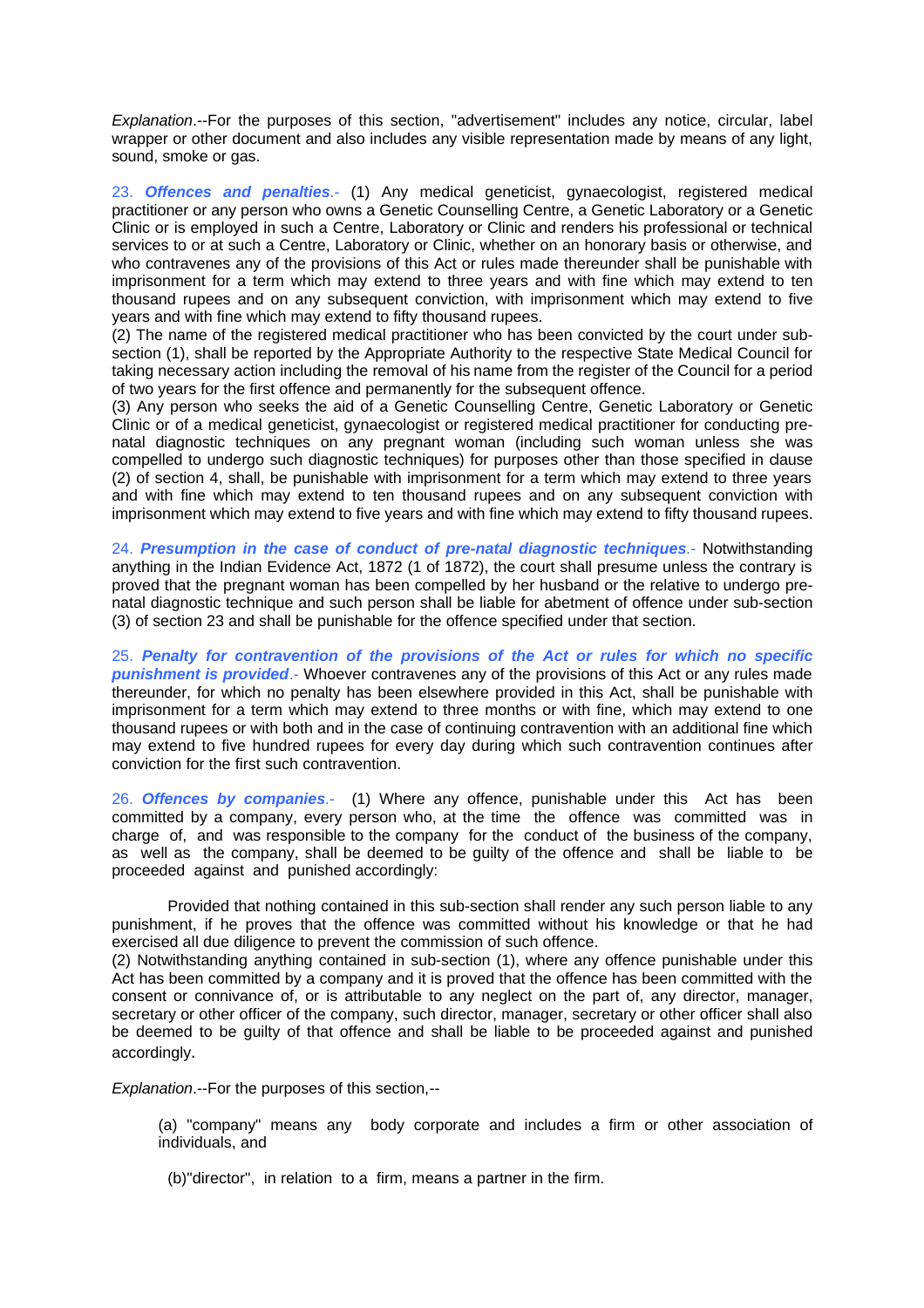27. Offence to be cognizable, non-bailable and non-compoundable. Every offence under this Act shall be cognizable, non-bailable and non-compoundable.

28. *Cognizance of offences*. (1) No court shall take cognizance of an offence under this Act except on a complaint made by--

(a) the Appropriate Authority concerned, or any officer authorised in this behalf by the Central Government or State Government, as the case may be, or the Appropriate Authority; or

(b) a person who has given notice of not less than thirty days in the manner prescribed, to the Appropriate Authority, of the alleged offence and of his intention to make a complaint to the court.

*Explanation.*--For the purpose of this clause, "person" includes a social organisation.

(2) No court other than that of a Metropolitan Magistrate or a Judicial Magistrate of the first class shall try any offence punishable under this Act.

(3) Where a complaint has been made under clause (b) of subsection (1), the court may, on demand by such person, direct the Appropriate Authority to make available copies of the relevant records in its possession to such person.

### **CHAPTER VIII**

## **MISCELLANEOUS**

29. *Maintenance of records*. (1) All records, charts, forms, reports, consent letters and all other documents required to be maintained under this Act and the rules shall be preserved for a period of two years or for such period as may be prescribed:

 Provided that, if any criminal or other proceedings are instituted against any Genetic Counselling Centre, Genetic Laboratory or Genetic Clinic, the records and all other documents of such Centre, Laboratory or Clinic shall be preserved till the final disposal of such proceedings.

 (2) All such records shall, at all reasonable times, be made available for inspection to the Appropriate Authority or to any other person authorised by the Appropriate Authority in this behalf.

30. *Power to search and seize records, etc.* - (1) If the Appropriate Authority has reason to believe that an offence under this Act has been or is being committed at any Genetic Counselling Centre, Genetic Laboratory or Genetic Clinic, such Authority or any officer authorised thereof in this behalf may, subject to such rules as may be prescribed, enter and search at all reasonable times with such assistance, if any, as such authority or officer considers necessary, such Genetic Counselling Centre, Genetic Laboratory or Genetic Clinic and examine any record, register, document, book, pamphlet, advertisement or any other material object found therein and seize the same if such Authority or officer has reason to believe that it may furnish evidence of the commission of an office punishable under this Act.

(2) The provisions of the Code of Criminal Procedure, 1973 (2 of 1974) relating to searches and seizures shall, so far as may be, apply to every search or seizure made under this Act.

31. *Protection of action taken in good faith*.- No suit, prosecution or other legal proceeding shall lie against the Central or the State Government or the Appropriate Authority or any officer authorised by the Central or State Government or by the Authority for anything which is in good faith done or intended to be done in pursuance of the provisions of this Act.

32. *Power to make rules*.- (1) The Central Government may make rules for carrying out the provisions of this Act.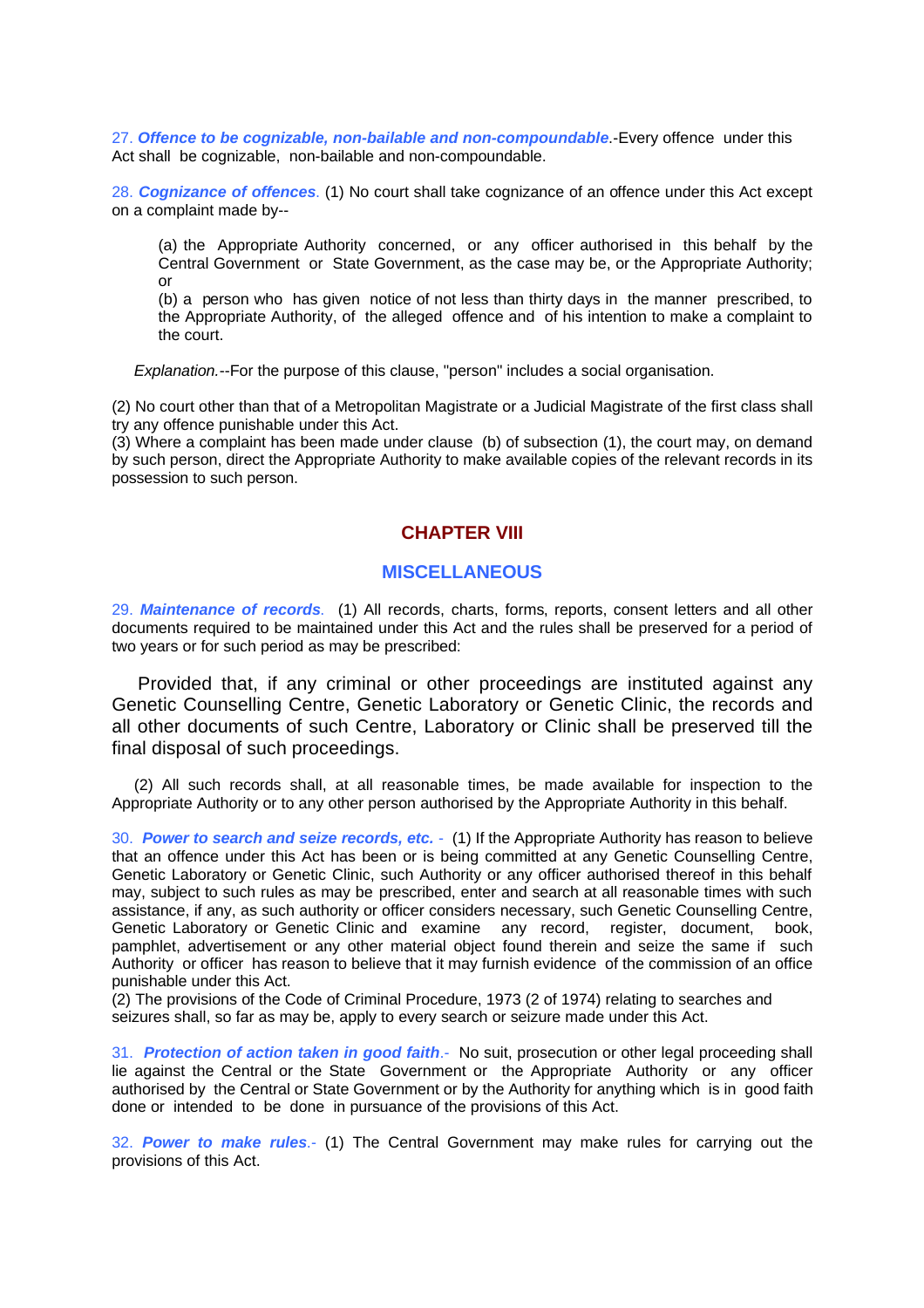(2) In particular and without prejudice to the generality of the foregoing power, such rules may provide for--

(i) the minimum qualifications for persons employed at a registered Genetic Counselling Centre, Genetic Laboratory or Genetic Clinic under clause (1) of section 3;

(ii) the form in which consent of a pregnant woman has to be obtained under section 5;

(iii) the procedure to be followed by the members of the Central Supervisory Board in the discharge of their functions under sub-section (4) of section 8;

(iv) allowances for members other than ex officio members admissible under sub-section (5) of section 9;

(v) the period intervening between any two meetings of the Advisory Committee under the proviso to sub-section (8) of section 17;

(vi) the terms and conditions subject to which a person may be appointed to the Advisory Committee and the procedure to be followed by such Committee under sub-section (9) of section 17;

(vii) the form and manner in which an application shall be made for registration and the fee payable thereof under sub-section (2) of section 18;

(viii) the facilities to be provided, equipment and other standards to be maintained by the Genetic Counselling Centre, Genetic Laboratory or Genetic Clinic under sub-section (5) of section 18;

(ix) the form in which a certificate of registration shall be issued under sub-section (1) of section 19;

(x) the manner in which and the period after which a certificate of registration shall be renewed and the fee payable for such renewal under sub-section (3) of section 19;

(xi) the manner in which an appeal may be preferred under section 21;

(xii) the period up to which records, charts, etc., shall be preserved under sub-section (1) of section 29;

(xiii) the manner in which the seizure of documents, records, objects, etc., shall be made and the manner in which seizure list shall be prepared and delivered to the person from whose custody such documents, records or objects were seized under sub-section (1) of section 30;

(xiv) any other matter that is required to be, or may be, prescribed.

33. *Power to make regulations*.- The Board may, with the previous sanction of the Central Government, by notification in the Official Gazette, make regulations not inconsistent with the provisions of this Act and the rules made thereunder to provide for--

(a) the time and place of the meetings of the Board and the procedure to be followed for the transaction of business at such meetings and the number of members which shall form the quorum under sub-section (1) of section 9;

(b) the manner in which a person may be temporarily associated with the Board under sub-section (1) of section 11;

(c) the method of appointment, the conditions of service and the scales of pay and allowances of the officer and other employees of the Board appointed under section 12; (d) generally for the efficient conduct of the affairs of the Board.

34. *Rules and regulations to be laid before Parliament*. – Every rule and every regulation made under this Act shall be laid, as soon as may be after it is made, before each House of Parliament, while it is in session, for a total period of thirty days which may be comprised in one session or in two or more successive sessions, and if, before the expiry of the session immediately following the session or the successive sessions aforesaid, both Houses agree in making any modification in the rule or regulation or both Houses agree that the rule or regulation should not be made, the rule or regulation shall thereafter have effect only in such modified form or be of no effect, as the case may be; so, however, that any such modification or annulment shall be without prejudice to the validity of anything previously done under that rule or regulation.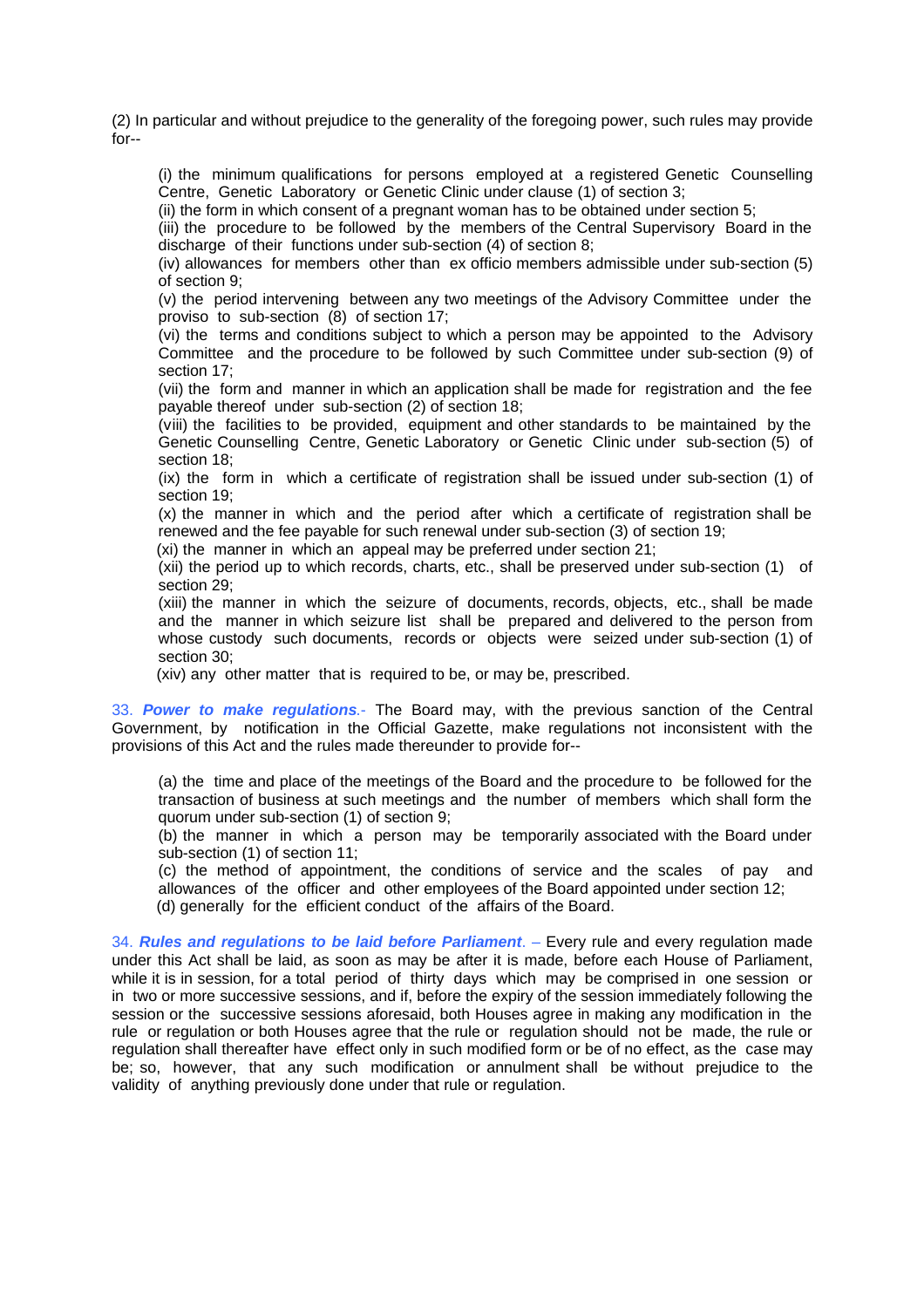# **THE PRE-NATAL DIAGNOSTIC TECHNIQUES (REGULATION AND PREVENTION OF MISUSE) RULES, 1996**

1.*Short title and commencement.*- (1) These rules may be called the Pre-natal Diagnostic Techniques (Regulation and Prevention of Misuse) Rules, 1996. (2) They shall come into force on the date of their publication in the Official Gazette.

2.*Definitions*.- In these rules, unless the context otherwise requires:-

(a) "Act" means The Pre-natal Diagnostic Techniques (Regulation and Prevention of Misuse) Act, 1994 (57 of 1994);

(b) "employee" means a person working in or employed by a Genetic Counselling Centre, a Genetic Laboratory or a Genetic Clinic, and includes those working on part-time, contractual, consultancy, honorary or on any other basis;

- (c) "Form" means a Form appended to these rules;
- (d) "Schedule" means a Schedule appended to these rules;
- (e) "Section" means a section of the Act;
- (f) words and expressions used herein and not defined in these rules but defined in the Act, shall have the meanings, respectively, assigned to them in the Act.

3.*Minimum requirements*.- (1) The minimum qualifications of the employees, the minimum equipment and minimum place for a Genetic Counselling Centre, Genetic Laboratory and Genetic Clinic shall be as specified in Schedules I, II and III.

(2) Where an institute, hospital, nursing home, or any place, by whatever name called, provides services jointly of Genetic Counselling Centre, Genetic Laboratory and Genetic Clinic, or any combination of these, it shall conform to the requirements as specified in Schedules I, II and III.

4.*Registration of Genetic Counselling Centre, Genetic Laboratory and Genetic Clinic*.- (1) An application for registration shall be made to the Appropriate Authority, in duplicate, in Form A.

(2) The Appropriate Authority, or any person in his office authorized in this behalf, shall acknowledge receipt of the application for registration, in the acknowledgement slip provided at the bottom of Form A, immediately if delivered at the office of the Appropriate Authority, or not later than the next working day if received by post.

5.*Application Fee*.- (1) Every application for registration under rule 4 shall be accompanied by an application fee of:-

- (a) Rs.2000.00 for Genetic Counselling Centre;
- (b) Rs.3000.00 for Genetic Laboratory;
- (c) Rs.3000.00 for Genetic Clinic; and

(d) Rs.4000.00 for an institute, hospital, nursing home, or any place providing jointly the services of a Genetic Counselling Centre, Genetic Laboratory and Genetic Clinic or any combination of such Centre, Laboratory or Clinic.

(2) The application fee shall be paid by a demand draft drawn in favour of the Appropriate Authority, on any scheduled bank located at the headquarters of the Appropriate Authority.

6.*Certificate of registration*.- (1) The Appropriate Authority shall, after making such enquiry and after satisfying itself that the applicant has complied with all the requirements, place the application before the Advisory Committee for its advice.

(2) Having regard to the advice of the Advisory Committee the Appropriate Authority shall grant a certificate of registration, in duplicate, in Form B to the applicant. One copy of the certificate of registration shall be displayed by the registered Genetic Counselling Centre, Genetic Laboratory or Genetic Clinic at a conspicuous place at its place of business:

Provided that the Appropriate Authority may grant a certificate of registration to a Genetic Laboratory or a Genetic Clinic to conduct one or more specified pre-natal diagnostic tests or procedures, depending on the availability of place, equipment and qualified employees, and standards maintained by such laboratory or clinic.

(3) If, after enquiry and after giving an opportunity of being heard to the applicant and having regard to the advice of the Advisory Committee, the Appropriate Authority is satisfied that the applicant has not complied with the requirements of the Act and these rules, it shall, for the reasons to be recorded in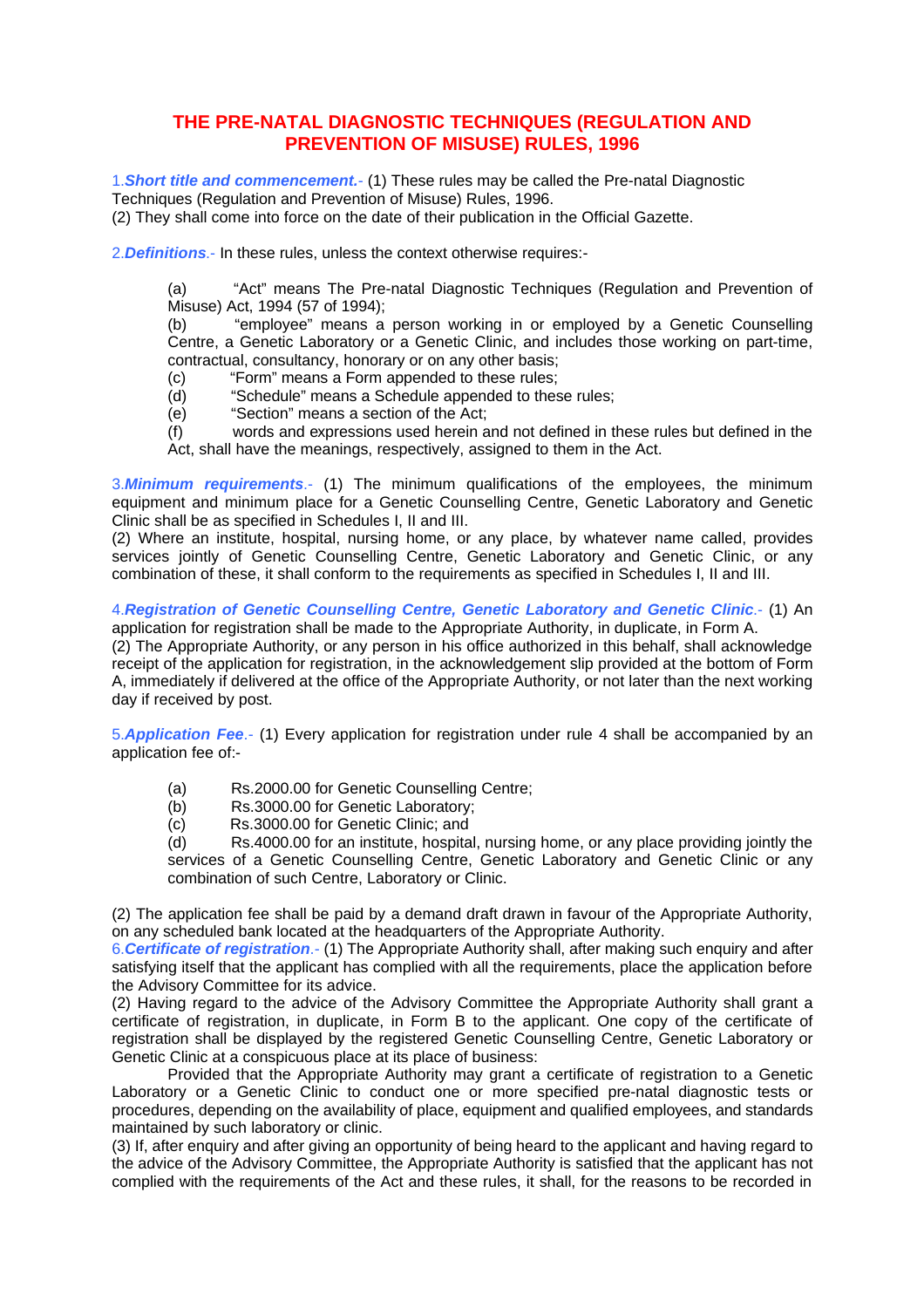writing, reject the application for registration and communicate such rejection to the applicant as specified in Form C.

(4) An enquiry under sub-rule(1), including inspection at the premises of the Genetic Counselling Centre, Genetic Laboratory or Genetic Clinic, shall, be carried out only after due notice is given to the applicant by the Appropriate Authority.

(5) Grant of certificate of registration or rejection of application for registration shall be communicated to the applicant as specified in Form B or Form C, as the case may be, within a period of ninety days from the date of receipt of application for registration.

(6) The certificate of registration shall be non-transferable. In the event of change of ownership or change of management or on ceasing to function as a Genetic Counselling Centre, Genetic Laboratory or Genetic Clinic, both copies, of the certificate of registration shall be surrendered to the Appropriate Authority.

(7) In the event of change of ownership or change of management of the Genetic Counselling Centre, Genetic Laboratory or Genetic Clinic, the new owner or manager of such Centre, Laboratory or Clinic shall apply afresh for grant of certificate of registration.

7.*Validity of registration*.- Every certificate of registration shall be valid for a period of five years from the date of its issue.

8.*Renewal of registration*.- (1) An application for renewal of certificate of registration shall be made in duplicate in Form A, to the Appropriate Authority thirty days before the date of expiry of the certificate of registration. Acknowledgement of receipt of such application shall be issued by the Appropriate Authority in the manner specified in sub-rule (2) of rule 4.

(2) The Appropriate Authority shall, after holding an enquiry and after satisfying itself that the applicant has complied with all the requirements of the Act and these rules and having regard to the advice of the Advisory Committee in this behalf, renew the certificate of registration, as specified in Form B, for a further period of five years from the date of expiry of the certificate of registration earlier granted.

(3) If, after enquiry and after giving an opportunity of being heard to the applicant and having regard to the advice of the Advisory Committee, the Appropriate Authority is satisfied that the applicant has not complied with the requirements of the Act and these rules, it shall, for reasons to be recorded in writing, reject the application for renewal of certificate of registration and communicate such rejection to the applicant as specified in Form C.

(4) The fees payable for renewal of certificate of registration shall be one half of the fees provided in sub-rule (1) of rule 5.

(5) On receipt of the renewed certificate of registration in duplicate or on receipt of communication of rejection of application for renewal, both copies of the earlier certificate of registration shall be surrendered immediately to the Appropriate Authority by the Genetic Counselling Centre, Genetic Laboratory or Genetic Clinic.

(6) In the event of failure of the Appropriate Authority to renew the certificate of registration or to communicate rejection of application for renewal of registration within a period of ninety days from the date of receipt of application for renewal of registration, the certificate of registration shall be deemed to have been renewed.

9.*Maintenance and preservation of records*.- (1) Every Genetic Counselling Centre, Genetic Laboratory and Genetic Clinic shall maintain a register showing, in serial order, the names and addresses of the women given genetic counseling, subjected to pre-natal diagnostic procedures or pre-natal diagnostic tests, the names of their husbands or fathers and the date on which they first reported for such counseling, procedure or test.

(2) The record to be maintained by every Genetic Counselling Centre, in respect of each woman counseled shall be as specified in Form D.

(3) The record to be maintained by every Genetic Laboratory, in respect of each woman subjected to any pre-natal diagnostic test, shall be as specified in Form E.

(4) The record to be maintained by every Genetic Clinic, in respect of each woman subjected to any pre-natal diagnostic procedure, shall be as specified in Form F.

(5) The Appropriate Authority shall maintain a permanent record of applications for grant or renewal of certificate of registration as specified in Form H. Letters of intimation of every change of employee, place, address and equipment installed shall also be preserved as permanent records.

(6) All case related records, forms of consent, laboratory results, microscopic pictures, sonographic plates or slides, recommendations and letters shall be preserved by the Genetic Counselling Centre, Genetic Laboratory or Genetic Clinic for a period of two years from the date of completion of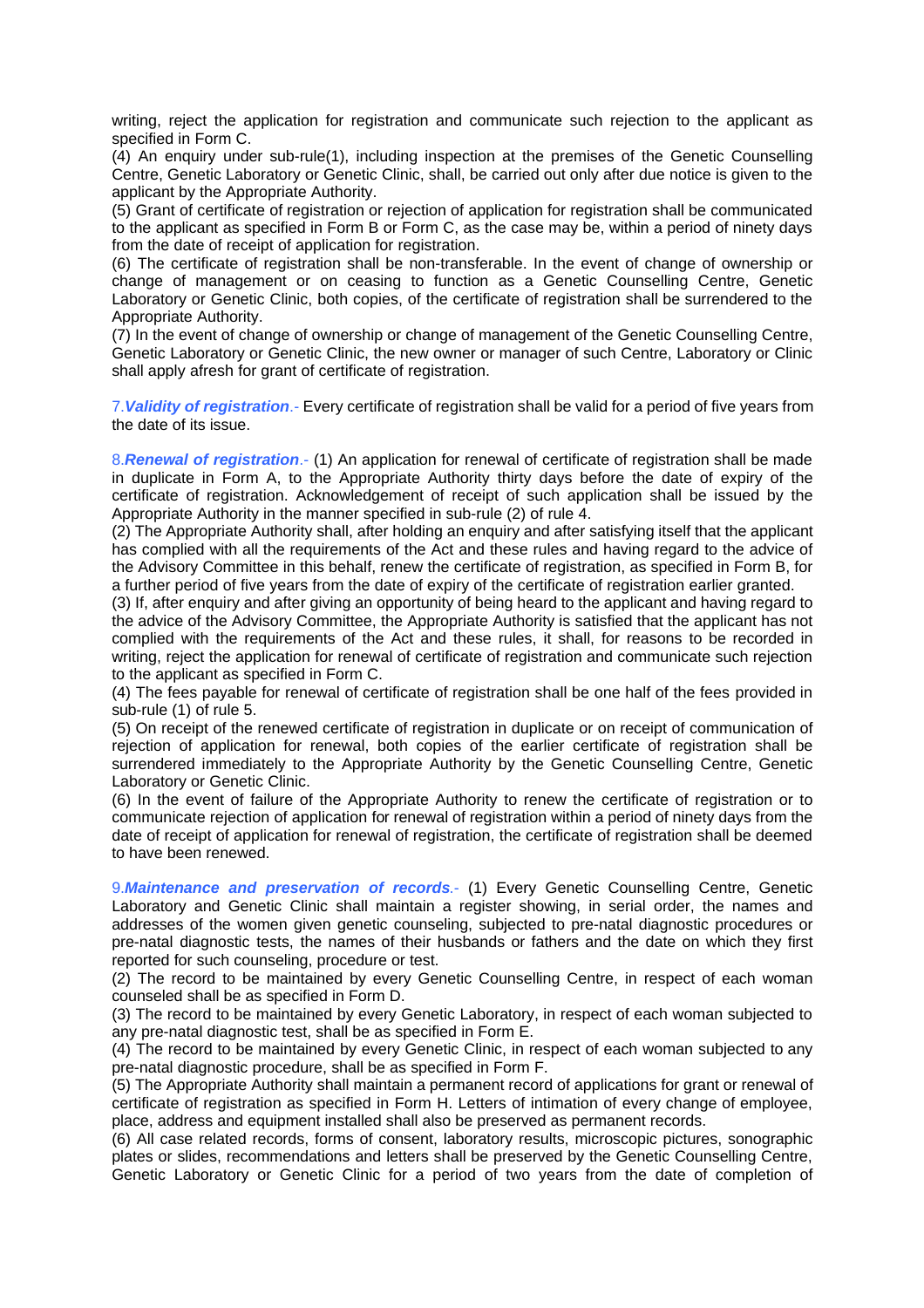counseling, pre-natal diagnostic procedure or pre-natal diagnostic test, as the case may be. In the event of any legal proceedings, the records shall be preserved till the final disposal of legal proceedings, or till the expiry of the said period of two years, whichever is later.

(7) In case the Genetic Counselling Centre or Genetic Laboratory or Genetic Clinic maintains records on computer or other electronic equipment, a printed copy of the record shall be taken and preserved after authentication by a person responsible for such record.

10.*Conditions for conducting pre-natal diagnostic procedures*.- (1) Before conducting any prenatal diagnostic procedure, a written consent, as specified in Form G, in a language the pregnant woman understands, shall be taken from her:

Provided that where a Genetic Clinic has taken a sample of any body tissue or body fluid and sent it to a Genetic Laboratory for analysis or test, it shall not be necessary for the Genetic Laboratory to obtain a fresh consent in Form G.

(2) All the State Governments and Union Territories may issue translation of Form G in languages used in the State or Union Territory and where no official translation in a language understood by the pregnant woman is available, the Genetic Clinic may translate Form G into a language she understands.

11.*Facilities for inspection*.- Every Genetic Counselling Centre, Genetic Laboratory and Genetic Clinic shall afford reasonable facilities for inspection of the place, equipment and records to the Appropriate Authority or to any other person authorized by the Appropriate Authority in this behalf.

12.*Procedure for search and seizure*.- (1) The Appropriate Authority or any officer authorized in this behalf may enter and search at all reasonable times any Genetic Counselling Centre, Genetic Laboratory or Genetic Clinic, in the presence of two or more independent and respectable persons for the purposes of Section 30.

(2) A list of any document, record, register, book, pamphlet, advertisement or any other material object found in the Genetic Counselling Centre, Genetic Laboratory or Genetic Clinic and seized shall be prepared in duplicate at the place of effecting the seizure. Both copies of such list shall be signed on every page by the Appropriate Authority or the officer authorized in this behalf and by the witnesses to the seizure:

Provided that the list may be prepared, in the presence of the witnesses, at a place other than the place of seizure if, for reasons to be recorded in writing, it is not practicable to make the list at the place of effecting the seizure.

(3) One copy of the list referred to in sub-rule (2) shall be handed over, under acknowledgement, to the person from whose custody the document, record, register, book, pamphlet, advertisement or any other material object have been seized:

Provided that a copy of the list of such document, record, register, book, pamphlet, advertisement or other material object seized may be delivered under acknowledgement, or sent by registered post to the owner or manager of the Genetic Counselling Centre, Genetic Laboratory or Genetic Clinic, if no person acknowledging custody of the document, record, register, book, pamphlet, advertisement or other material object seized is available at the place of effecting the seizure.

(4) If any material object seized is perishable in nature, the Appropriate Authority, or the officer authorized in this behalf shall make arrangements promptly for sealing, identification and preservation of the material object and also convey it to a facility for analysis or test, if analysis or test be required:

Provided that the refrigerator or other equipment used by the Genetic Counselling Centre, Genetic Laboratory or Genetic Clinic for preserving such perishable material object may be sealed until such time as arrangements can be made for safe removal of such perishable material object and in such eventuality, mention of keeping the material object seized, on the premises of the Genetic Counselling Centre, Genetic Laboratory or Genetic Clinic shall be made in the list of seizure.

(5) In the case of non-completion of search and seizure operation, the Appropriate Authority or the officer authorized in this behalf may make arrangement, by way of mounting a guard or sealing of the premises of the Genetic Counselling Centre, Genetic Laboratory or Genetic Clinic, for safe keeping, listing and removal of documents, records, book or any other material object to be seized, and to prevent any tampering with such documents, records, books or any other material object.

13.*Intimation of changes in employees, place or equipment*. – Every Genetic Counselling Centre, Genetic Laboratory or Genetic Clinic shall intimate every change of employee, place, address and equipment installed, to the Appropriate Authority within a period of thirty days of such change.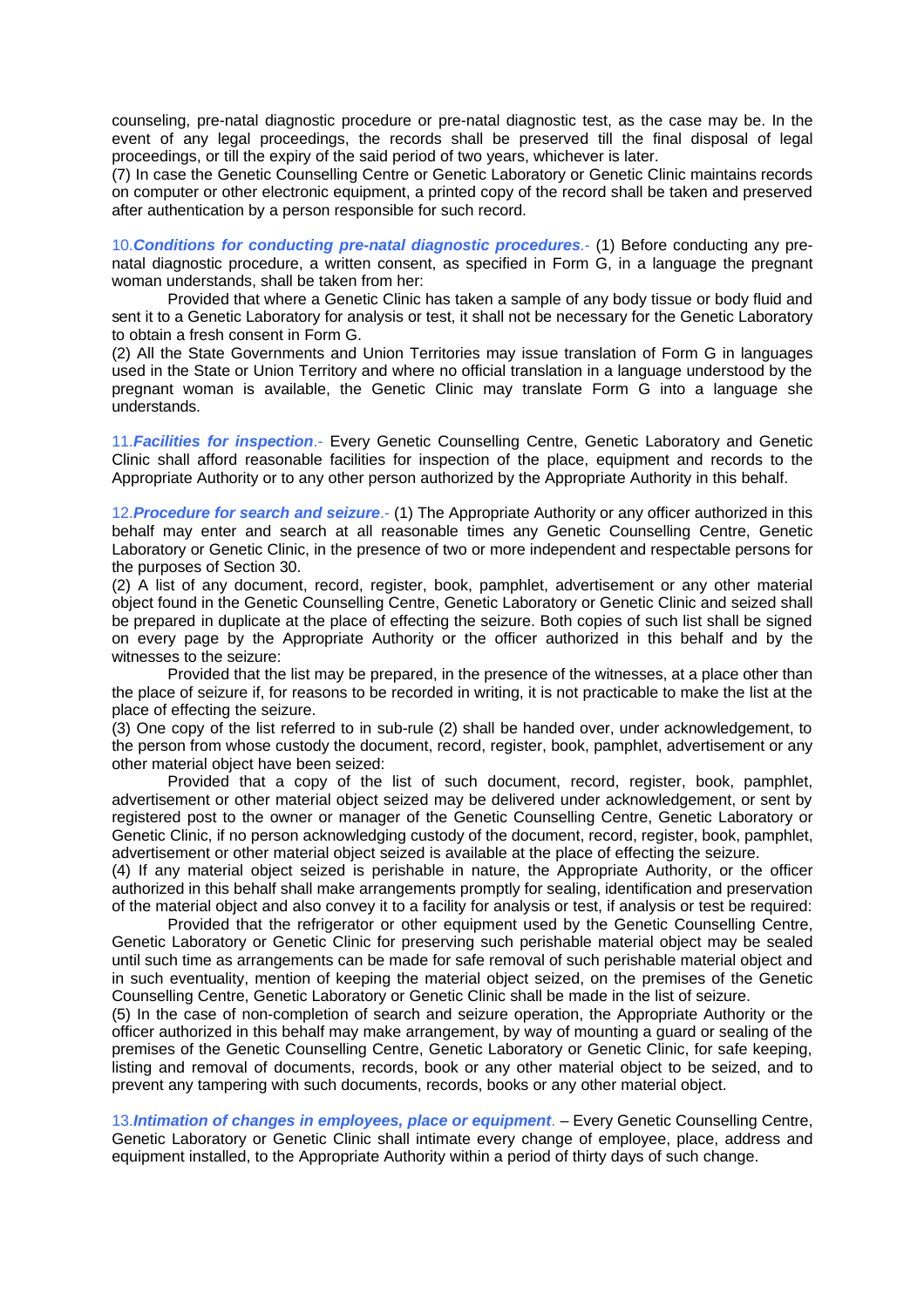14.*Conditions for analysis or test and pre-natal diagnostic procedures*.- (1) No Genetic Laboratory shall accept for analysis or test any sample, unless referred to it by a Genetic Clinic.

(2) Every pre-natal diagnostic procedure shall invariably be immediately preceded by locating the foetus and placenta through ultrasonography, and the pre-natal diagnostic procedure shall be done under direct ultrasonographic monitoring so as to prevent any damage to the foetus and placenta.

15.*Meetings of the Advisory Committees*.- The intervening period between any two meetings of Advisory Committees constituted under sub-section (5) of Section 17 to advise the Appropriate Authority shall not exceed sixty days.

16.*Allowances to members of the Central Supervisory Board*.- (1) The ex-officio members, and other Central and State Government officers appointed to the Board will be entitled to Travelling Allowance and Daily Allowance for attending the meetings of the Board as per the Travelling Allowance rules applicable to them.

(2) The non-official members appointed to, and Members of Parliament elected to the Board will be entitled to Travelling Allowance and Daily Allowance for attending the meetings of the Board as admissible to non-official and Members of Parliament as the case may be, under the Travelling Allowances rules of the Central Government.

17.*Public Information*.- (1) Every Genetic Counselling Centre, Genetic Laboratory and Genetic Clinic shall prominently display on its premises a notice in English and in the local language or languages for the information of the public, to effect that disclosure of the sex of the foetus is prohibited under law.

(2) At least one copy each of the Act and these rules shall be available on the premises of every Genetic Counselling Centre, Genetic Laboratory and Genetic Clinic, and shall be made available to the clientele on demand for perusal.

(3) The Appropriate Authority, the Central Government, the State Government, and the Government/Administration of the Union Territory may publish periodically lists of registered Genetic Counselling Centres, Genetic Laboratories and Genetic Clinics and findings from the reports and other information in their possession, for the information of the public and for use by the experts in the field.

## **SCHEDULE I**

## [See Rule 3 (1)]

#### **REQUIREMENTS FOR REGISTRATION OF A GENETIC COUNSELLING CENTRE**

## **A.PLACE**

A room with an area of seven (7) square meters.

## **B.EQUIPMENT**

Educational charts/models.

## **C. EMPLOYEES**

Any one of the following-

(1) Medical Geneticist.

(2) Gynaecologist with 6 months' experience, in genetic counseling, or having completed 4 weeks' training in genetic counseling.

(3) Paediatrician with 6 months' experience in genetic counseling, or having completed 4 weeks' training in genetic counseling.

## **SCHEDULE II**

[See Rule 3(1)]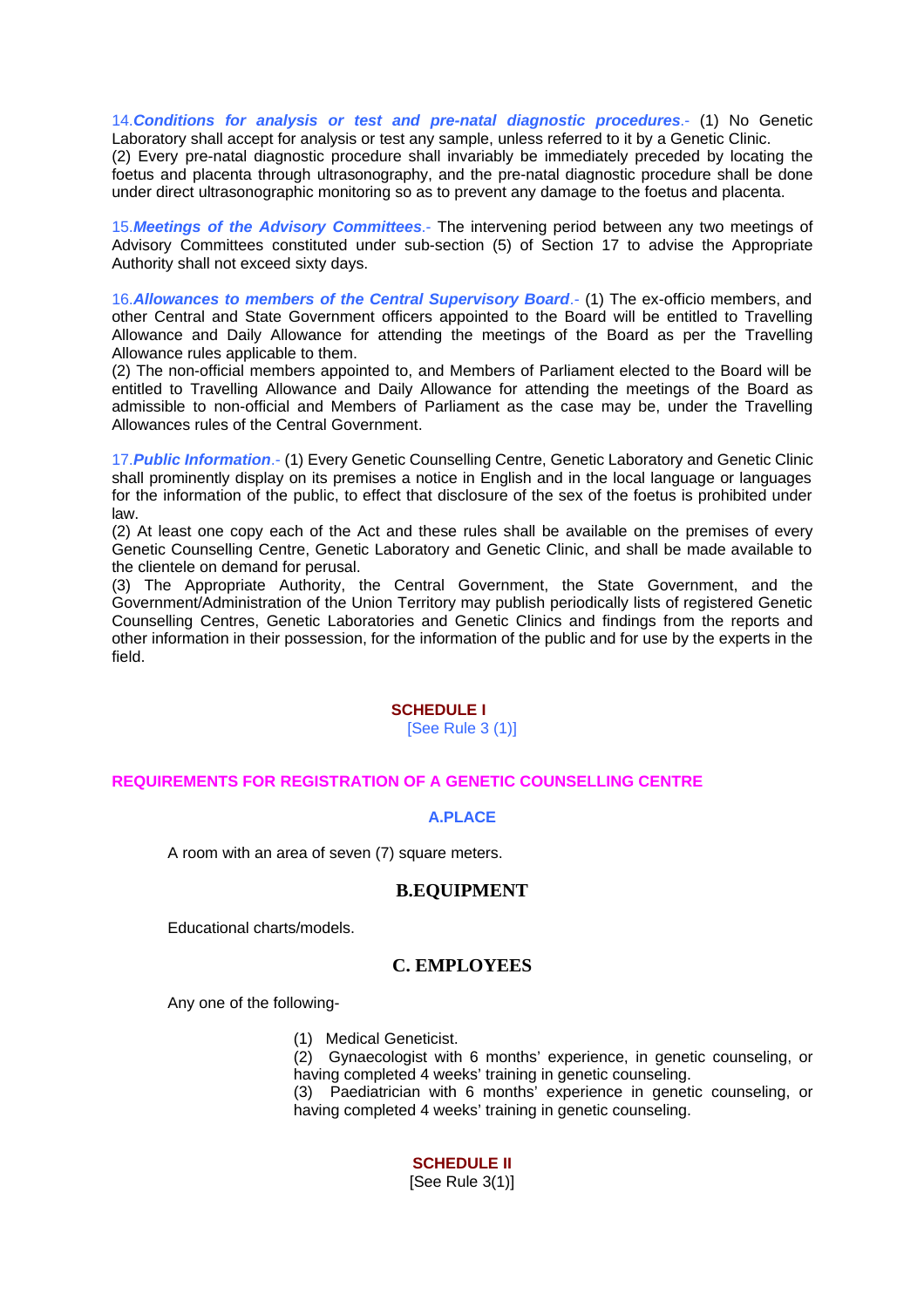## **REQUIREMENTS FOR REGISTRATION OF A GENETIC LABORATORY**

## **A. PLACE**

A room with adequate space for carrying out tests.

## **B.EQUIPMENT**

These are categorized separately for each of the under-mentioned studies.

### **Chromosomal studies:**

- (1) Laminar flow-hood with ultraviolet and fluorescent light or other suitable culture hood.
- (2) Photo-microscope with fluorescent source of light.
- (3) Inverted microscope.
- (4) Incubator and oven.
- (5) Carbon-dioxide incubator or closed system with 5% CO2 atmosphere.
- (6) Autoclave.
- (7) Refrigerator.
- (8) Water bath.
- (9) Centrifuge.
- (10) Vortex mixer.
- (11) Magnetic stirrer.
- (12) PH meter.
- (13) A sensitive balance (preferable electronic) with sensitivity of 0.1 milligram.
- (14) Double distillation apparatus (glass).

#### Biochemical studies:

(requirements according to tests to be carried out)

- (1) Laminar flow-hood with ultraviolet and fluorescent light or other suitable culture hood.
- (2) Inverted microscope.
- (3) Incubator and oven.
- (4) Carbon-dioxide incubator or closed system with 5% CO2 atmosphere.
- (5) Autoclave.
- (6) Refrigerator.
- (7) Water bath.
- (8) Centrifuge.
- (9) Electrophoresis apparatus and power supply.
- (10) Chromatography chamber.

(11) Spectro-photometer and Elisa reader or Radio-immunoassay system (with gamma betacounter) or fluorometer for various biochemical test.

- (12) Vortex mixer.
- (13) Magnetic stirrer.

(14) PH meter.

- (15) A sensitive balance (preferable electronic) with sensitivity of 0.1 milligram.
- (16) Double distillation apparatus (glass).
- (17) Liquid nitrogen tank.

# **Molecular studies:**

- (1) Inverted microscope.
- (2) Incubator.
- (3) Oven.
- (4) Autoclave.
- (5) Refrigerators (4 degree and minus 20 degree Centigrade).
- (6) Water bath.
- (7) Microcentrifuge.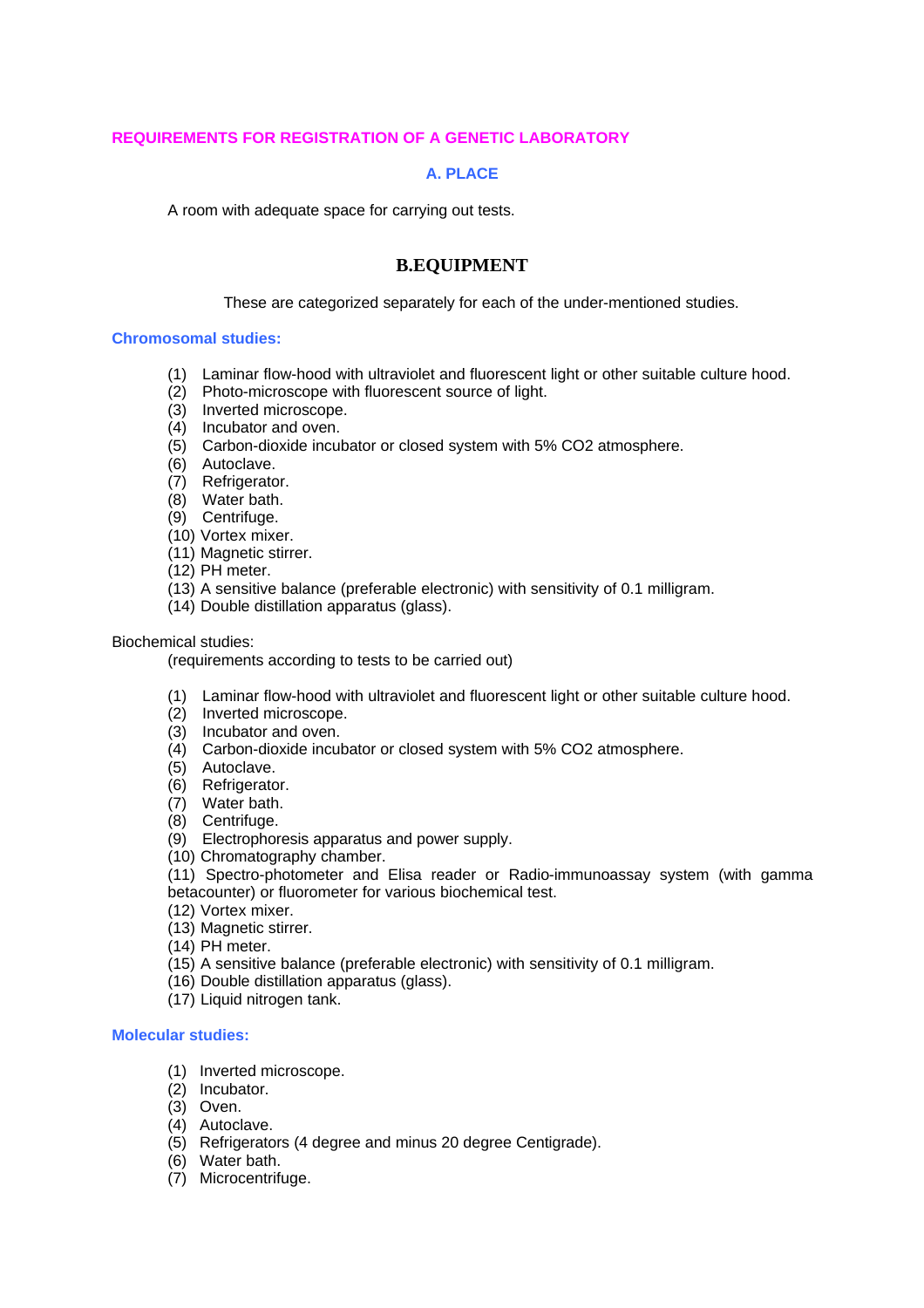(8) Electrophoresis apparatus and power supply.

(9) Vortex mixer.

(10) Magnetic stirrer.

(11)PH meter.

(12)A sensitive balance (preferable electronic) with sensitivity of 0.1 milligram.

(13) Double distillation apparatus (glass).

(14)P.C.R. machine.

(15) Refrigerated centrifuge.

(16) U.V. Illuminator with photographic attachment or other documentation system.

(17) Precision micropipettes.

## **C.EMPLOYEES**

(1) A Medical Geneticist.

(2) A laboratory technician having a B.Sc. degree in Biological Sciences or a degree or a diploma in medical laboratory course with at least one year's experience in conducting appropriate pre-natal diagnostic tests.

## **SCHEDULE III**

[See Rule 3(1)]

### **REQUIREMENTS FOR REGISTRATION OF A GENETIC CLINIC**

### **A.PLACE**

A room with an area of twenty (20) square metres with appropriate aseptic arrangements.

## **B.EQUIPMENT**

(1) Equipment and accessories necessary for carrying out clinical examination by an obstetrician/gynaecologist.

(2) Equipment, accessories necessary for other facilities required for operations envisaged in the Act.

(a) An ultra-sonography machine.\*

(b) Appropriate catheters and equipment for carrying out chorionic villi aspirations per vagina or per abdomen.\*

- (c) Appropriate sterile needles for amnicentesis or cordocentesis.\*
- $(d)$  A suitable foetoscope with appropriate accessories for foetoscopy, foetal skin or organ biopsy or foetal blood sampling shall be optional.

(\* These constitute the minimum requirement of equipment for conducting the relevant procedure)

(3) Equipment for dry and wet sterilization.

(4) Equipment for carrying out emergency procedures such as evacuation of uterus or resuscitation in case of need.

# **C.EMPLOYEES**

(1) A gynaecologist with adequate experience in pre-natal diagnostic procedures (should have performed at least 20 procedures under supervision of a gynaecologist experienced in the procedure which is going to be carried out, for example chorionic villi biopsy, amniocentesis, cordocentesis and others indicated at B above).

(2) A Radiologist or Registered Medical Practitioner for carrying out ultrasonography. The required experience shall be 100 cases under supervision of a similarly qualified person experienced in these techniques.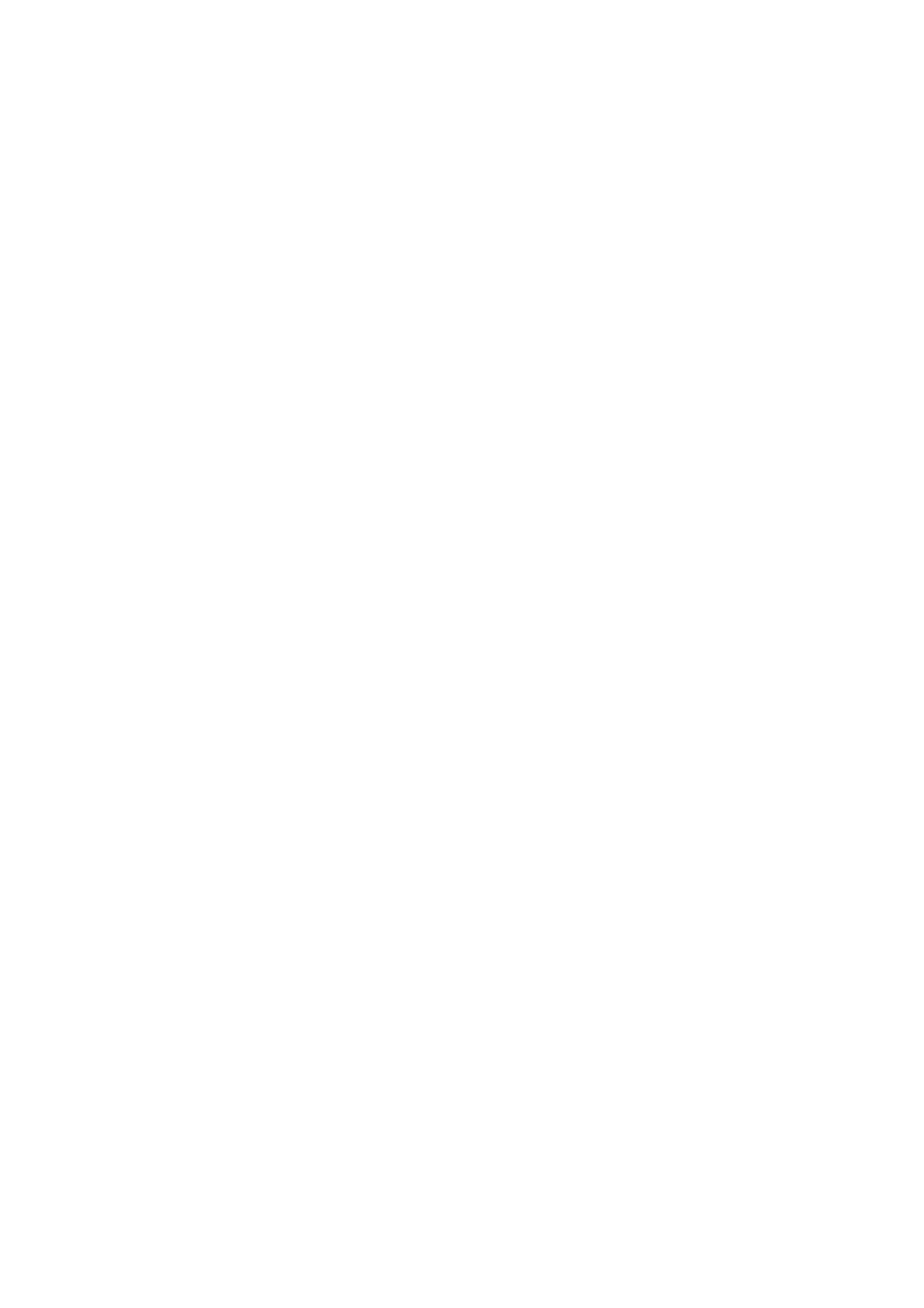#### **FORM A**

[See rules 4(1) and 8(1)] (To be submitted in Duplicate)

# *WITH SUPPORTING DOCUMENTS AS ENCLOSURES, ALSO IN DUPLICATE FORM OF APPLICATION FOR REGISTRATION OR RENEWAL OF REGISTRATION OF A GENETIC COUNSELLING CENTRE/GENETIC LABORATORY/GENETIC CLINIC*

1.Name of the applicant

(specify Sh./Smt./Kur./Dr.)

2.Address of the applicant

3.Capacity in which applying

(specify owner/partner/managing director/other-to be stated)

4.Type of facility to be registered

(specify Genetic Counselling Centre/Genetic Laboratory/Genetic Clinic/any combination of these) 5.Full name and address/addresses of Genetic Counselling Centre/Genetic Laboratory/Genetic Clinic

with Telephone/Telegraphic Telex/Fax E-mail numbers.

6.Type of ownership and Organisation (specify individual ownership/partnership/company/cooperative/any other). In case of type of organization other than individual ownership, furnish copy of articles of association and names and addresses of other persons responsible for management, as enclosure.

7.Type of Institution (Govt. Hospital/Municipal Hospital/Public Hospital/Private Hospital/Private Nursing Home/Private Clinic/Private Laboratory/any other to be stated.) 8.Specific pre-natal diagnostic procedures/tests for which approval is sought (for example amniocentesis, chorionic villi aspiration/chromosomal/biochemical/molecular studies etc.)

Leave blank if registration sought for Genetic Counselling Centre only.

9.(a) Space available for the Counselling Centre/Clinic/Laboratory give total work area excluding lobbies, waiting rooms, stairs etc. and enclose plan)

10.Equipment available with the make and model of each equipment. List to be attached on a separate sheet.

11. (a) Facilities available in the Counselling Centre.

(b)Whether facilities are available in the Laboratory/Clinic for the following tests:

- (i) Ultrasound
- (ii) Amniocentesis
- (iii) Chorionic villi aspiration
- (iv) Foetoscopy
- (v) Foetal biopsy
- (vi) Cordocentesis

(a) (b) Whether facilities are available in the Laboratory, Clinic for the following:

- (i) Chromosomal studies
- (ii) Biochemical studies
- (iii)Molecular studies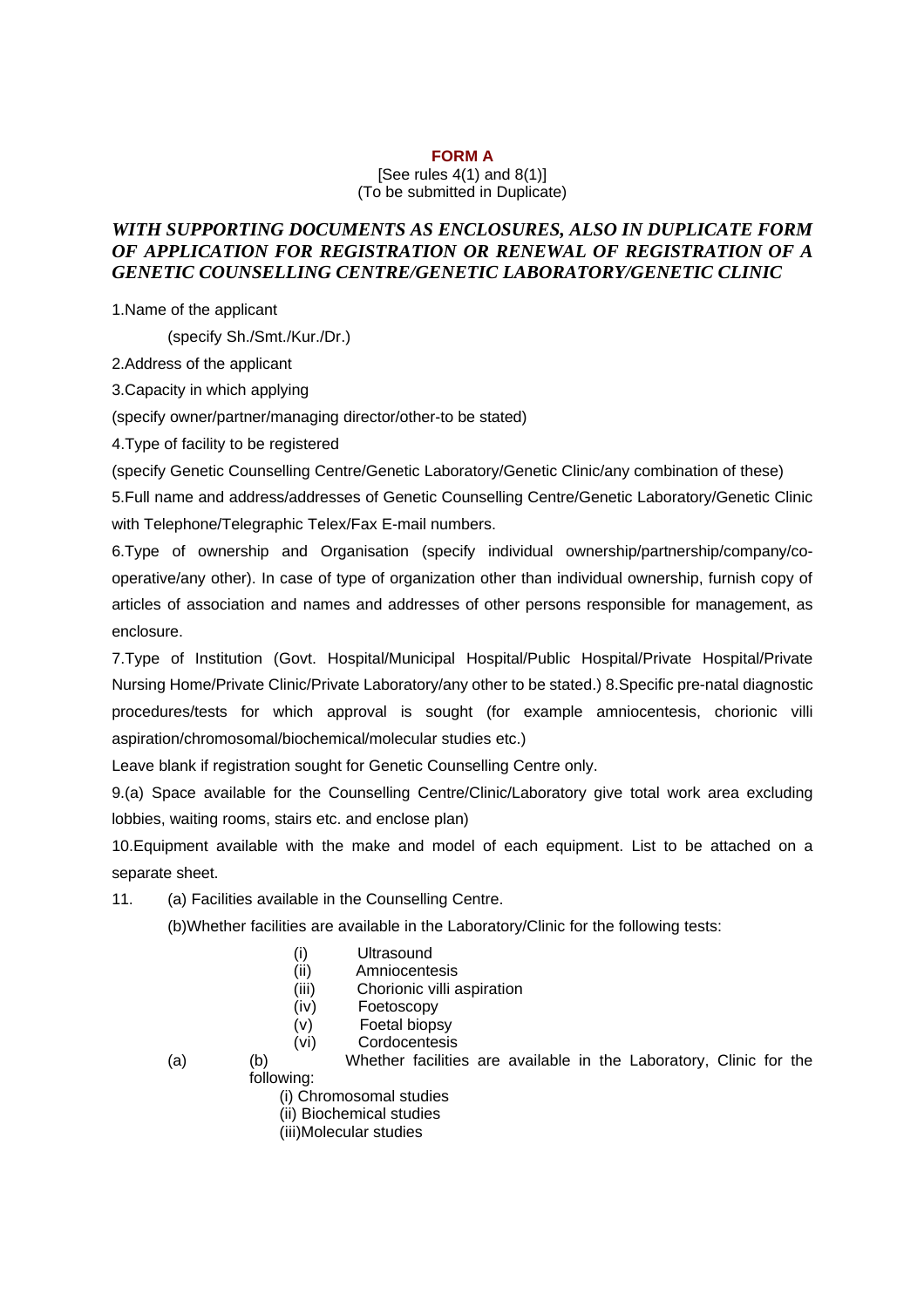12.Names, qualifications, experience and registration number of employees may be furnished as an enclosure (Refer Schedules I, II or III).

13.State whether the Genetic Counselling Centre/Genetic Laboratory/Genetic Clinic<sup>1[1]</sup> qualifies for registration in terms of minimum requirements laid down in Schedule I, II and III and if not, reasons therefore.

14. For renewal applications only:

(a) Registration No.

(b) Date of issue and date of expiry of existing certificate of registration.

15. List of Enclosures:

Please attach a list of enclosures giving the supporting documents enclosed to this application.

Date:

 $\overline{a}$ 

**(…………………………………..) Place Name and signature of applicant**

 $1<sup>[1]</sup>$  Strike out whichever is not applicable or not necessary. All enclosures are to be authenticated by signature of the applicant.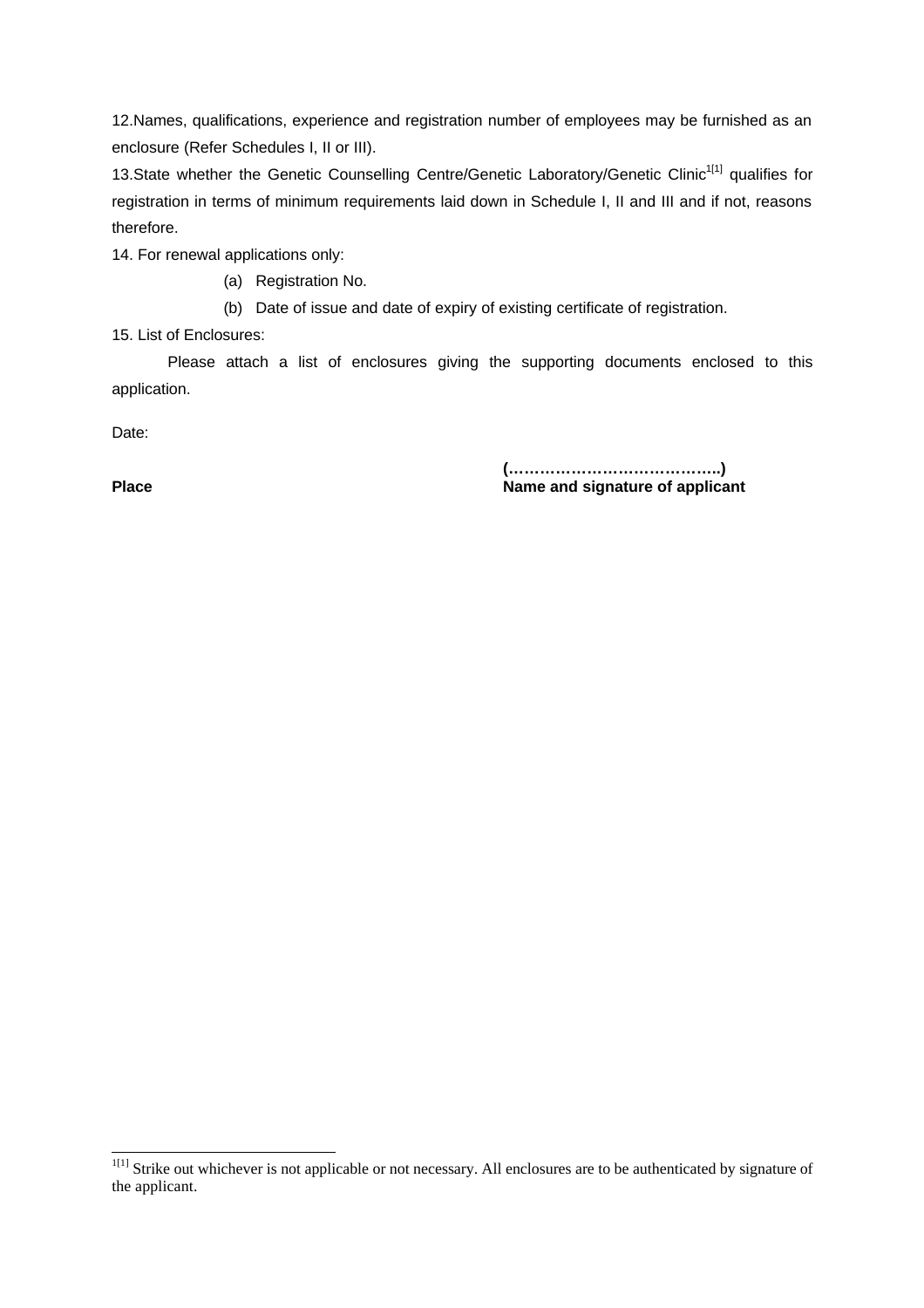#### **DECLARATION**

I, Sh./Smt./Kum./Dr……………………… son/daughter/wife of ………………… aged ……………….. years resident of ……………………………………………………………………………………………………………………… ……………………….. hereby declare that I have read and understood the Pre-natal Diagnostic Techniques (Regulation and Prevention of Misuse) Act, 1994 (57 of 1994) and the Pre-natal Diagnostic Techniques (Regulation and Prevention of Misuse) Rules, 1995,

2.I also undertake to explain the said Act and Rules to all employees of the Genetic Counselling Centre/Genetic Laboratory/Genetic Clinic in respect of which registration is sought and to ensure that Act and Rules are fully complied with.

Date:

**(…………………………………..) Place Name and signature of applicant**

**ACKNOWLEDGEMENT**

[See Rules 4(2) and 8(1)]

**The application in Form A in duplicate for grant\*/renewal\* of registration of Genetic Counselling Centre\*/Genetic Laboratory\*/Genetic Clinic\* by ………………………………. (Name and address of applicant) has been received by the Appropriate Authority …………………. On (date).**

\*The list of enclosures attached to the application in Form A has been verified with the enclosures submitted and found to be correct.

**OR**

On verification it is found that the following documents mentioned in the list of enclosures are not actually enclosed.

This acknowledgement does not confer any rights on the applicant for grant or renewal of registration.

(…………………………………..)

Signature and Designation of Appropriate Authority, or authorized person in the Office of the Appropriate Authority.

Date:

**SEAL**

**ORIGINAL** DUPLICATE FOR DISPLAY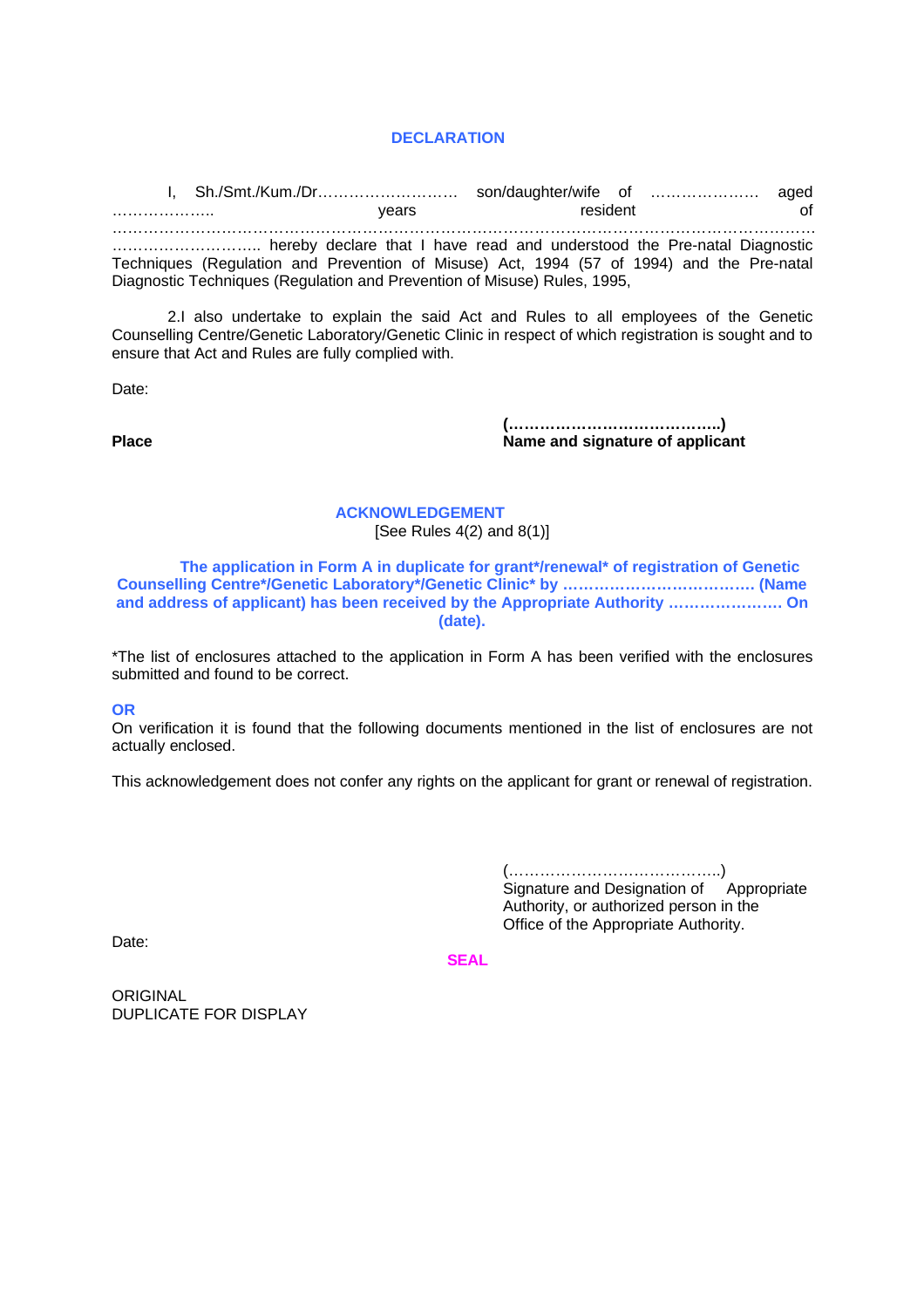### **FORM B**

[See Rules 6(2), 6(5) and 8(2)]

#### **CERTIFICATE OF REGISTRATION**

#### **(To be issued in duplicate)**

- 1. 1. In exercise of the powers conferred under Section 19 (1) of the Pre-natal Diagnostic Techniques (Regulation and Prevention of Misuse) Act, 1994 (57 of 1994), the Appropriate Authority ………………….. hereby grants registration to the Genetic Counselling Centre\*/Genetic Laboratory\*/Genetic Clinic\* named below for purposes of carrying out Genetic Counselling/Pre-natal Diagnostic Procedures\*/Pre-natal Diagnostic Tests as defined in the aforesaid Act for a period of five years ending on …………….
- 2. 2. This registration is granted subject to the aforesaid Act and Rules thereunder and any contravention thereof shall result in suspension or cancellation of this Certificate of Registration before the expiry of the said period of five years.
- A. Name and address of the Genetic Counselling Centre\*/Genetic Laboratory\*/Genetic Clinic\*.
- B. Name of Applicant for registration.
- C. Pre-natal diagnostic procedures approved for (Genetic Clinic).
	- (i) Ultrasound
		- (ii) Amniocentesis
		- (iii) Chorionic villi biopsy
		- (iv) Foetoscopy
		- (v) Foetal skin or organ biopsy
		- (vi) Cordocentesis
		- (vii) Any other (specify)
- D. D. Pre-natal diagnostic tests\* approved (for Genetic Laboratory)
	- (i) Chromosomal studies
	- (ii) Biochemical studies
	- (iii) Molecular studies
- 3. 3. Registration No. allotted

4. 4. For renewed Certificate of Registration only Period of validity of earlier Certificate From ……. To ……. Or Registration.

#### **Signature, name and designation of The Appropriate Authority**

**Date:**

SEAL

DISPLAY ONE COPY OF THIS CERTIFICATE AT A CONSPICUOUS PLACE AT THE PLACE OF BUSINESS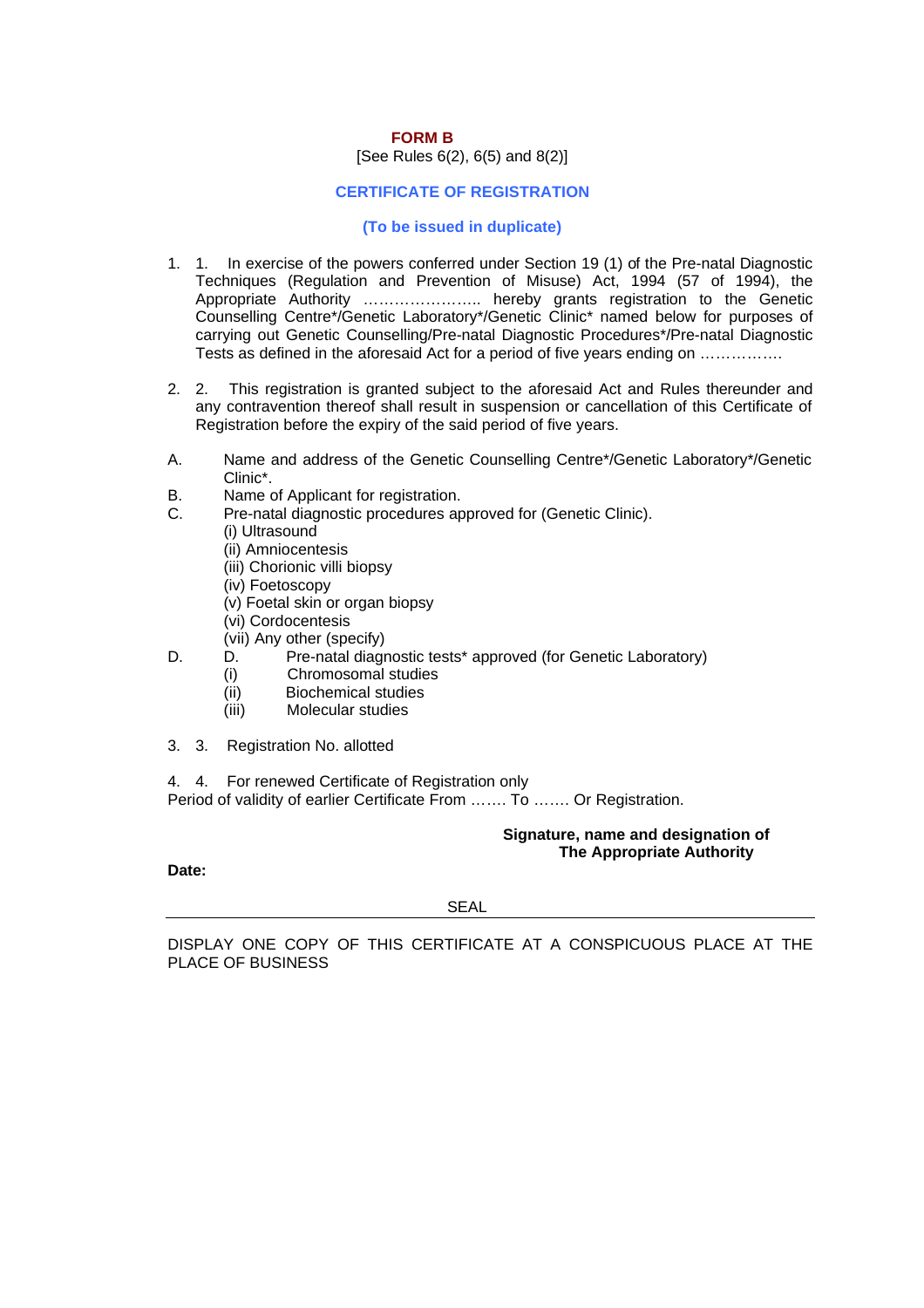#### **FORM C**

[See Rules 6(3), 6(5) and 8(3)]

#### **REJECTION OF APPLICATION FOR REGISTRATION OR RENEWAL OF REGISTRATION**

In exercise of the powers conferred under Section 19(2) of the Pre-natal Diagnostic Techniques (Regulation and Prevention of Misuse) Act, 1994, the Appropriate Authority ……………………………. Hereby rejects the application for grant\*/renewal\* of registration of the Genetic Counselling Centre\*/Genetic Laboratory\*/Genetic Clinic\* named below for the reasons stated.

Name and address of the Genetic Counselling Centre\*/Genetic Laboratory\*/Genetic Clinic\*

Name of Applicant who has applied for registration

Reasons for rejection of application for registration

Signature, name and designation of

The Appropriate Authority

Date:

**SEAL**

\*Strike out whichever is not applicable or necessary.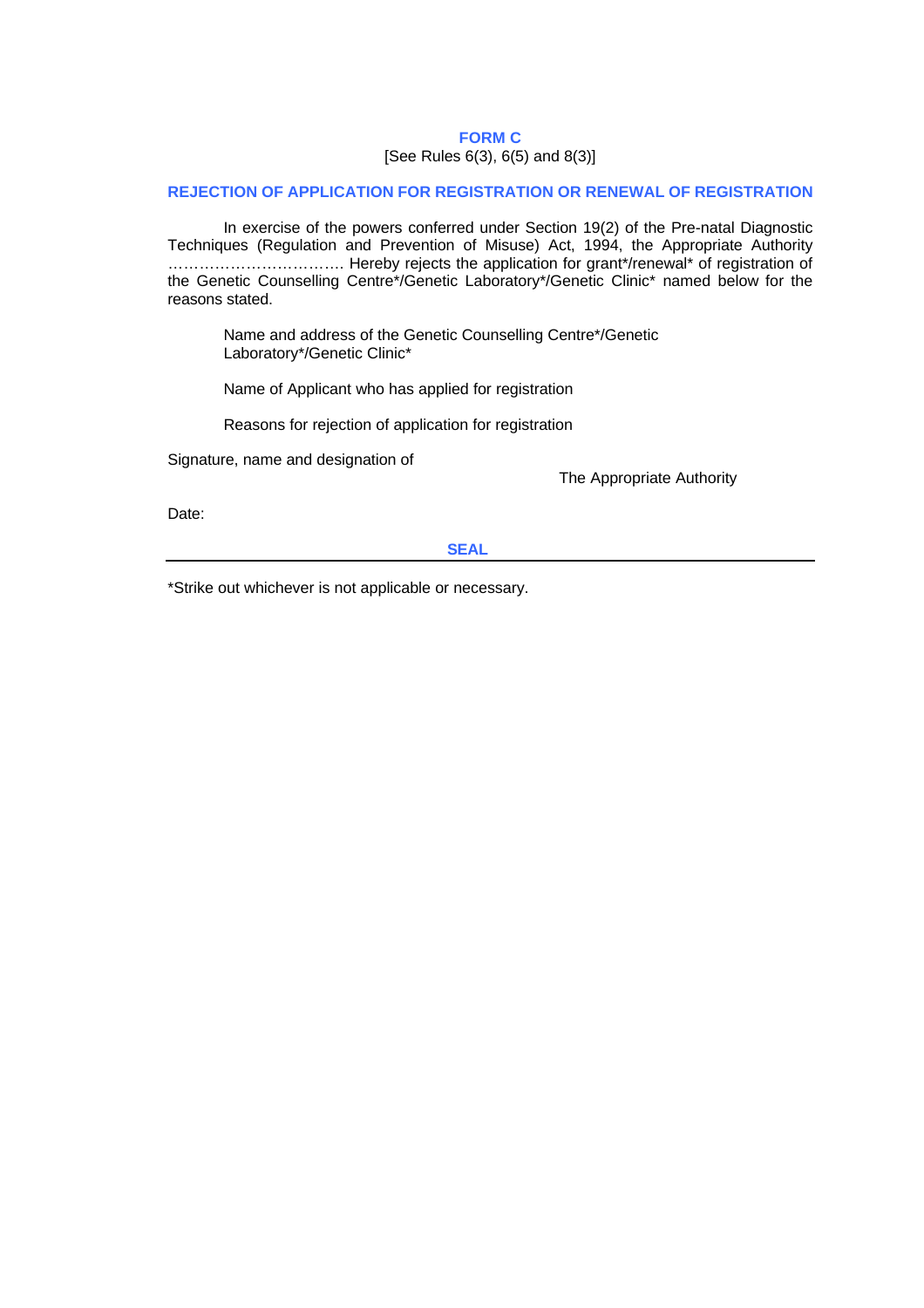# **FORM D**

#### [See rule 9(2)]

## **NAME, ADDRESS AND REGISTRATION No. OF GENETIC COUNSELLING CENTRE RECORD TO BE MAINTAINED BY THE GENETIC COUNSELLING CENTRE**

- 1. Patient's name
- 2. Age
- 3. Husband's/Father's name
- 4. Full address with Tel. No., if any
- 5. Referred by (Full name and address of Doctor(s) with registration No.(s) (Referred note to be

preserved carefully with case papers)

6. Last menstrual period/weeks of pregnancy

7. History of genetic/medical disease in the family (specify) Basis of diagnosis:

- (a) Clinical
- (b) Bio-chemical
- (c) Cytogenetic
- (d)Other (e.g.radiological)
- 8. Indication for pre-natal diagnosis
- A.Previous child/children with:
	- (i) Chromosomal disorders
	- (ii) Metabolic disorders
	- (iii) Congenital anomaly
	- (iv) Mental retardation
	- (v) Haemoglobinopathy
	- (vi) Sex linked disorders
	- (vii) Any other (specify)
- B. Advanced maternal age (35 years)
- C. Mother/father/sibling has genetic disease (specify)
- D. Others (specify)
- 9. Procedure advised $^{2[2]}$ 
	- (i) Ultrasound
	- (ii) Amniocentesis
	- (iii) Chorionic villi biopsy
	- (iv) Foetoscopy
	- (v) Foetal skin or organ biopsy
	- (vi) Cordocentesis
	- (vii) Any other (specify)
- 10.Laboratory tests to be carried out
	- (i) Chromosomal studies
	- (ii) Biochemical studies
	- (iii) Molecular studies
- 11. Result of pre-natal diagnosis
	- If abnormal give details. Normal/Abnormal

12. Was MTP advised?

- 13. Name and address of Genetic Clinic\* to which patient referred.
- 14. Dates of commencement and completion of genetic counseling.

#### **Name, Signature and Registration No. of the Medical Geneticist/Gynaecologist/Paediatrician**

**Date:**

 $\overline{a}$ 

 $2^{2[2]}$  Strike out whichever is not applicable or necessary.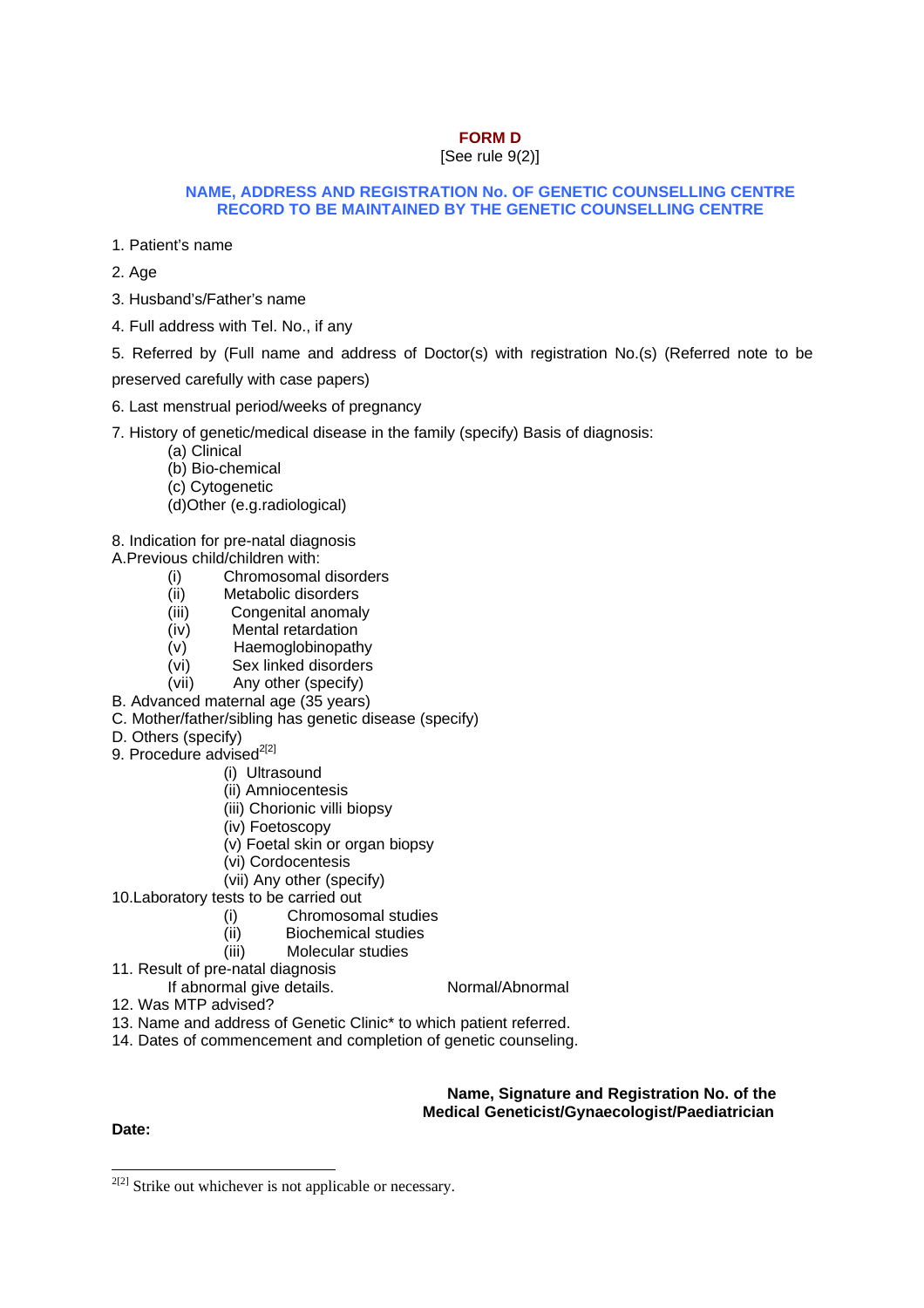# **FORM E**

#### [See Rule 9(3)]

## **NAME, ADDRESS AND REGISTRATION No. OF GENETIC LABORATORY RECORD TO BE MAINTAINED BY THE GENETIC LABORATORY**

- 1. Patient's name
- 2. Age
- 3. Husband's/Father's name
- 4. Full address with Tel. No., if any

5. Referred by/sample sent by (full name and address of Genetic Clinic) (Referral note to be preserved carefully with case papers)

6. Type of sample: Maternal blood/Chorionic villus sample/amniotic fluid/Foetal blood or other foetal

tissue (specify)

- 7. Specify indication for pre-natal diagnosis
- A. Previous child/children with
	- (i) Chromosomal disorders
	- (ii) Metabolic disorders
	- (iii) Malformation(s)
	- (iv) Mental retardation
	- (v) Hereditary haemolytic anaemia
	- (vi) Sex linked disorder
	- (vii) Any other (specify)

B.Advanced maternal age (-35 years)

C.Mother/father/sibling has genetic disease (specify)

D.Other (specify)

8.Laboratory tests carried out (give details)

- (viii) Chromosomal studies
- (ix) Biochemical studies<br>(x) Molecular studies
- Molecular studies

9.Result of pre-natal diagnosis

If abnormal give details. Normal/Abnormal

10. Date(s) on which tests carried out.

The results of the Pre-natal diagnostic tests were conveyed to ………………… on …………………………

> **Name, Signature and Registration No. of the Medical Geneticist**

**Date:**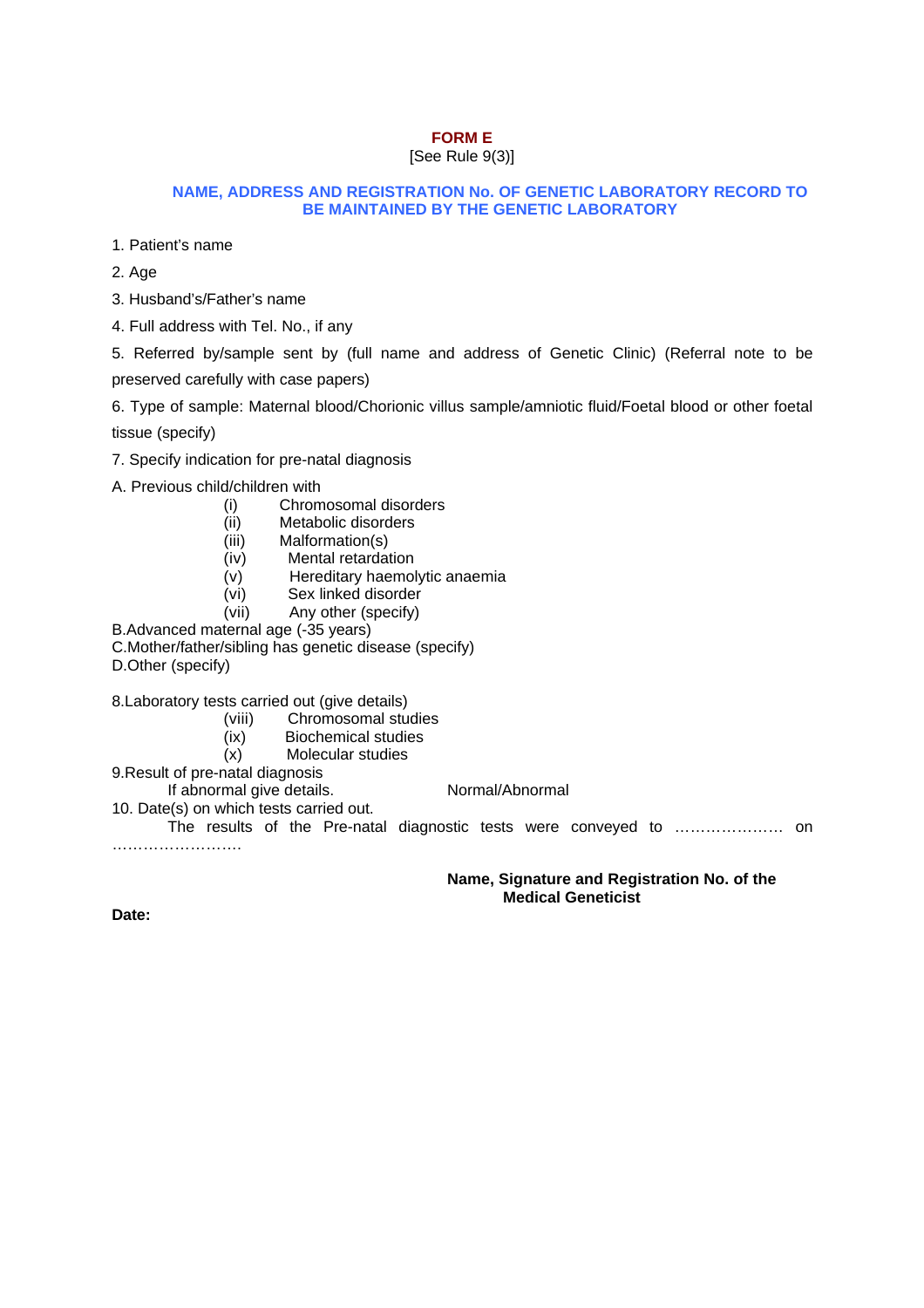# **FORM F**

[See Rule 9(4)]

## **NAME, ADDRESS AND REGISTRATION No. OF GENETIC CLINIC RECORD TO BE MAINTAINED BY THE GENETIC CLINIC**

- 1. Patient's name
- 2. Age
- 3. Husband's/Father's name
- 4. Full address with Tel. No., if any
- 5. Referred by (full name and address of Doctor(s)/Genetic Counselling Centre (Referral note to be

preserved carefully with case papers)

6. Last menstrual period/weeks of pregnancy

7. History of genetic/medical disease in the family (specify) Basis of diagnosis:

- (a) Clinical
- (b) Bio-chemical
- (c) Cytogenetic
- (d)Other (e.g.radiological-specify)

8. Indication for pre-natal diagnosis

- A.Previous child/children with:
	- (i) Chromosomal disorders
	- (ii) Metabolic disorders
	- (iii) Congenital anomaly
	- (iv) Mental retardation
	- (v) Haemoglobinopathy
	- (vi) Sex linked disorders
	- (vii) Any other (specify)
- B. Advanced maternal age (35 years)
- C. Mother/father/sibling has genetic disease (specify)
- D. Other (specify)

9. Procedures carried out (with name and registration No. of Gynaecologist/Radiologist/Registered Medical Practitioner) who performed it.

- (i) Ultrasound
- (ii) Amniocentesis
- (iii) Chorionic Villi aspiration
- (iv) Foetal biopsy
- (v) Cordocentesis
- (vi)Any other (specify)

10.Any complication of procedure – please specify

11. Laboratory tests recommended<sup>3[3]</sup>

- (i) Chromosomal studies
- (ii) Biochemical studies
- (iii) Molecular studies

12. Result of pre-natal diagnostic procedure and specify Normal/Abnormal abnormality detected, if any.

13. Was MTP advised/conducted?

 $\overline{a}$ 

14. Date(s) on which procedures carried out.

 $3[3]$  Strike out whichever is not applicable or not necessary.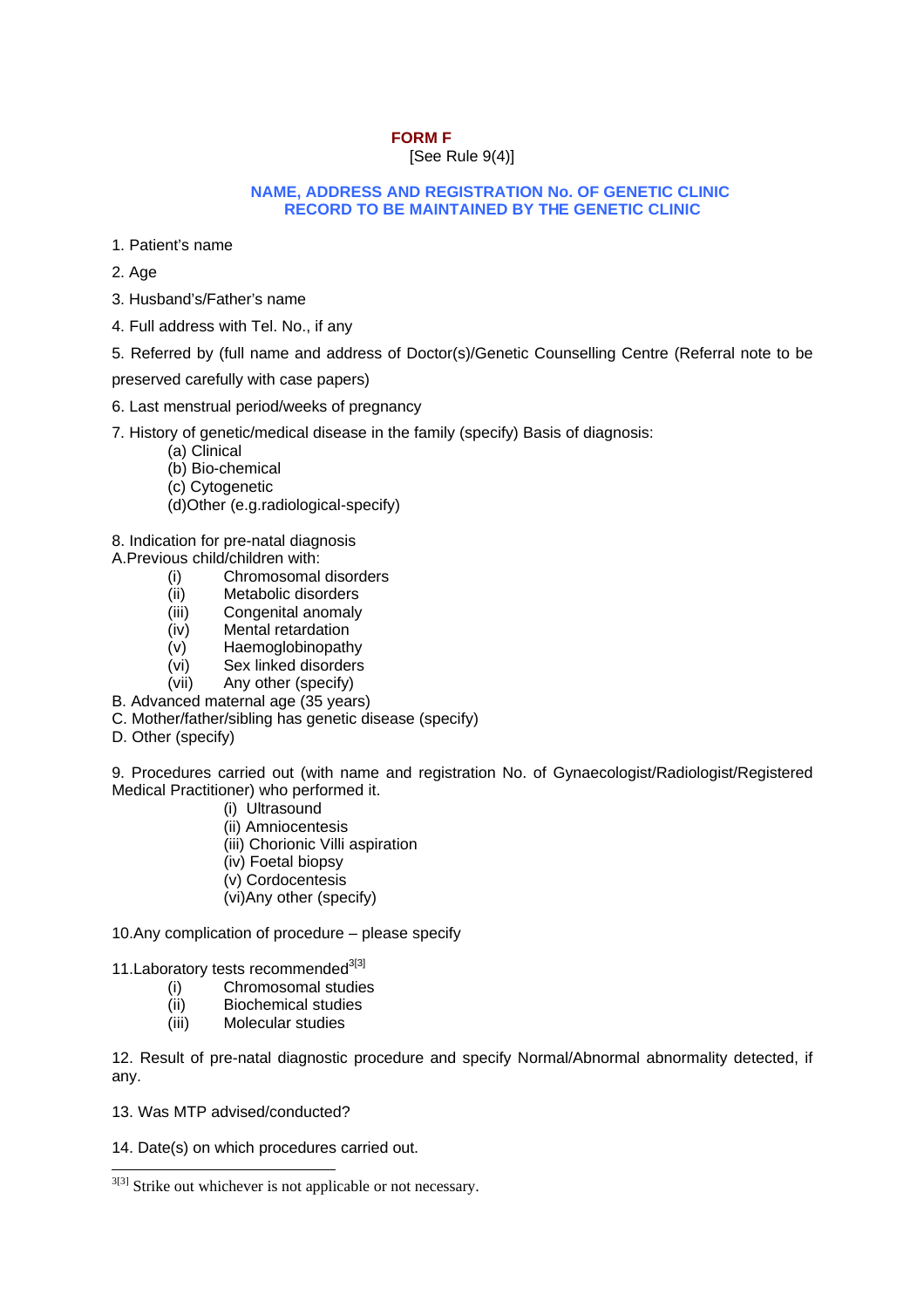15. Date on which MTP carried out.

16. Date on which consent obtained.

17. The result of pre-natal diagnostic procedure were conveyed to …………………………….on …………………………

> **Name, Signature and Registration number of the Gynaecologist/Radiologist/Registered Medical Practitioner**

**Date: Place**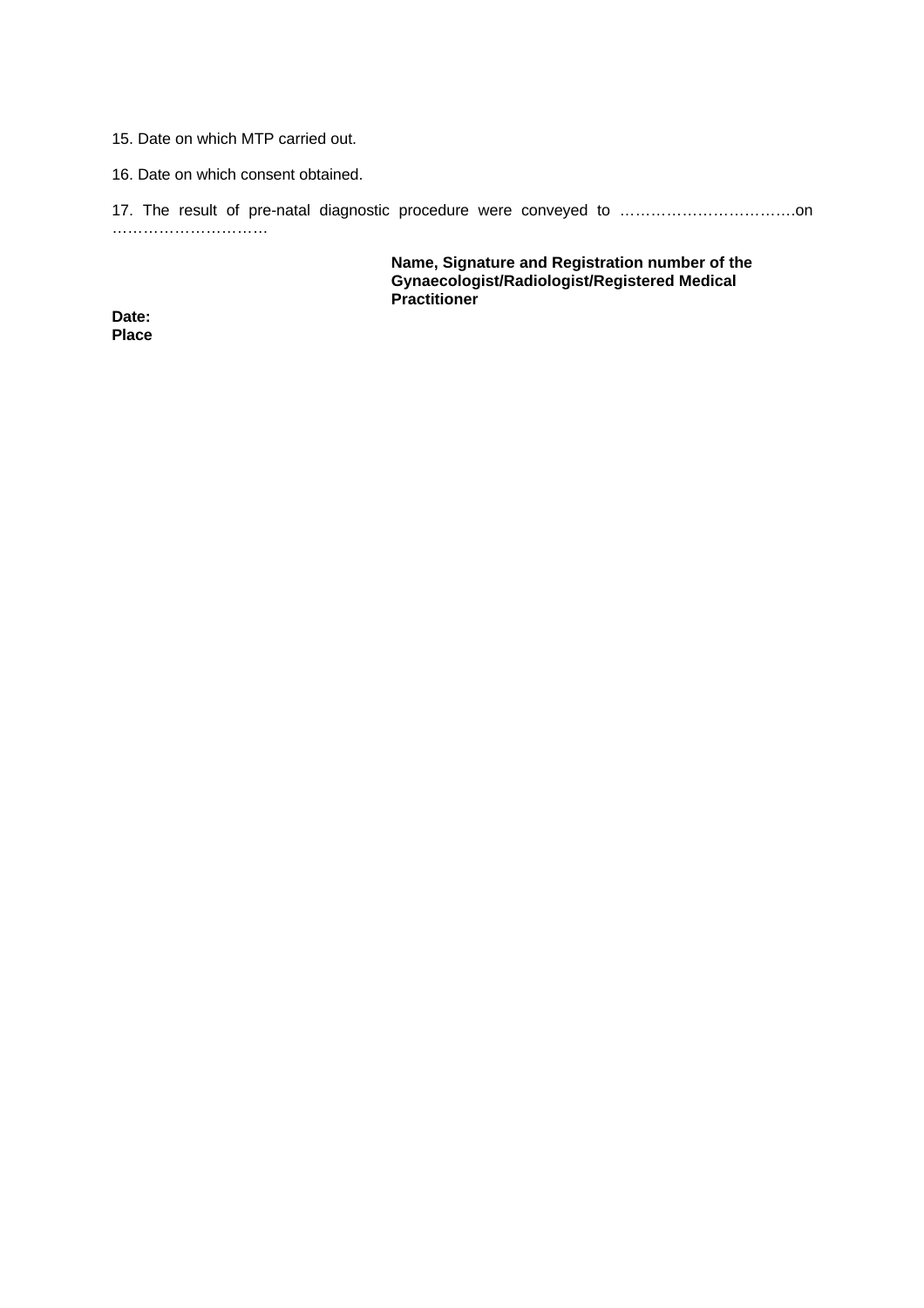# **FORM G**

#### [See Rule 10] **FORM OF CONSENT**

I, ………………………………… wife/daughter of ……………………………. Age ……… years residing at ……………………………………….. hereby state that I have been explained fully the probable side effects and after effects of the pre-natal diagnostic procedures. I wish to undergo the pre-natal diagnostic procedures in my interest to find out the possibility of any abnormality (i.e. deformity or disorder) in the child I am carrying.

I undertake not to terminate the pregnancy if the pre-natal procedure and any pre-natal tests conducted show the absence of deformity or disorders. I understand that the sex of the foetus will not be disclosed to me.

I understand that breach of this undertaking will make me liable to penalty as prescribed in the Pre-natal Diagnostic Techniques (Regulation and Prevention of Misuse) Act, 1994 (57 of 1994).

**Place**

**Date Signature** 

I have explained the contents of the above consent to the patient and her companion (Name …………………………………….. Address ……………………………. Relationship ………………..) in a language she/they understand.

#### **Name, Signature and/Registration number Of Gynaecologist**

**Date**

**Name, Address and Registration number of Genetic Clinic**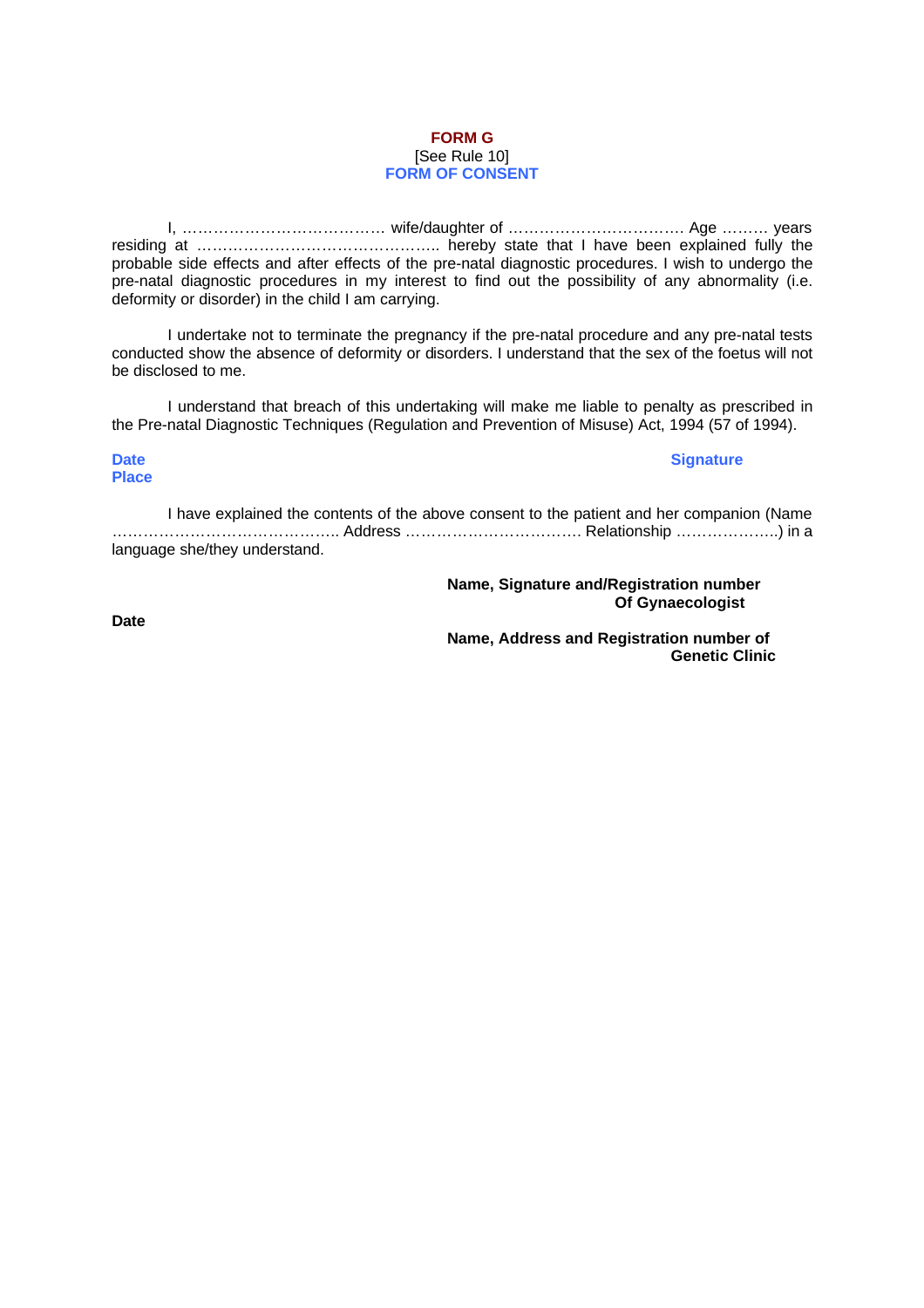# **FORM H**

[See Rule 9(5)]

## **PERMANENT RECORD OF APPLICATION FOR REGISTRATION, GRANT OF REGISTRATION REJECTION OF APPLICATION FOR REGISTRATION AND RENEWALS OF REGISTRATION**

1.Sl. No.

2.File number of Appropriate Authority.

3.Date of receipt of application for grant of registration.

4.Name, Address, Phone/Fax etc. of Applicant:

5.Name and address(es) of Genetic Counselling Centre\*/Genetic Laboratory\*/Genetic Clinic\*.

6.Date on which case considered by Advisory Committee and recommendation of Advisory Committee, in summary.

7.Outcome of application (state granted/rejected and date of issue of orders).

8.Registration number allotted and date of expiry of registration.

9.Renewals (date of renewal and renewed upto).

10. File number in which renewals dealt.

11. Additional information, if any.

# **Name, Designation and Signature of Appropriate Authority**

## **Guidance for Appropriate Authority**

(a)Form H is a permanent record to be maintained as a register, in the custody of the Appropriate Authority.

(b)\* Means strike out whichever is not applicable.

(c)Against item 7, record date of issue of order in Form B or Form C.

(d)On renewal, the Registration Number of the Genetic Counselling Centre/Genetic Laboratory/Genetic Clinic will not change. A fresh registration Number will be allotted in the event of change of ownership or management.

(e)No registration number shall be allotted twice.

(f)Each Genetic Counselling Centre/Genetic Laboratory/Genetic Clinic may be allotted a folio consisting of two facing pages of the Register for recording Form H.

(g)The space provided for 'additional information' may be used for recording suspension, cancellations, rejection of application for renewal, change of ownership/management, outcome of any legal proceedings, etc.

(h)Every folio (i.e. 2 pages) of the Register shall be authenticated by signature of the Appropriate Authority with date, and every subsequent entry shall also be similarly authenticated.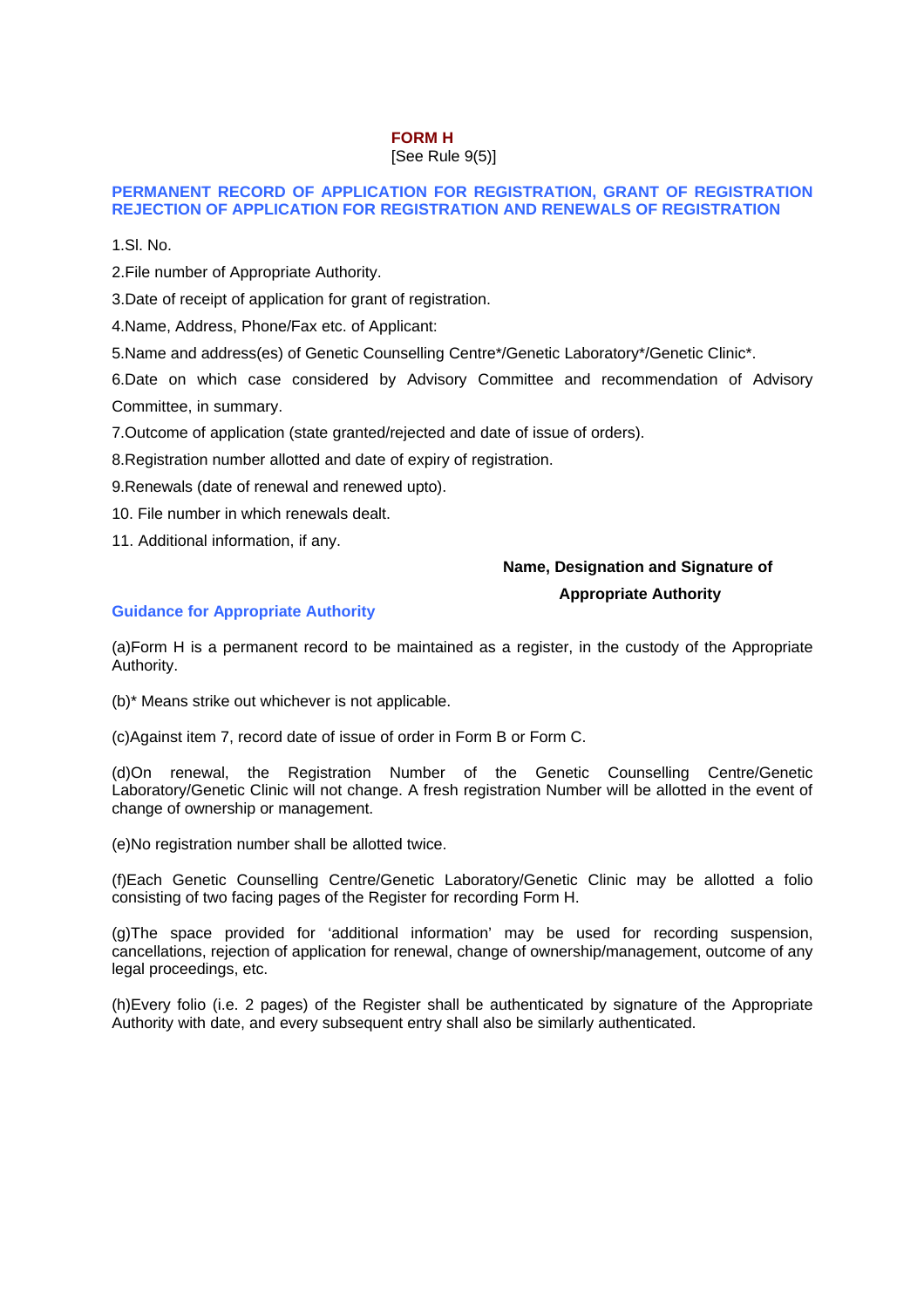# **THE PRE-NATAL DIAGNOSTIC TECHNIQUES (REGULATION AND PREVENTION OF MISUSE) (ADVISORY COMMITTEE) RULES, 1996**

**G.S.R. 540 (E), dated 26th November, 1996**- In exercise of the powers conferred by Sec.32 of the Pre-natal Diagnostic Techniques (Regulation and Prevention of Misuse) Act, 1994 (57 of 1994), the Central Government hereby makes the following rules, namely:-

1.*Short title and commencement*.- (1) These rules may be called the Pre-natal Diagnostic Techniques (Regulation and Prevention of Misuse) (Advisory Committees) Rules, 1996. (2)They shall come into force on the date of their publication in the Official Gazette.

2.*Definitions*.- In these rules, unless the context otherwise requires:-

(a) "Act" means the Pre-natal Diagnostic Techniques (Regulation and Prevention of Misuse) Act, 1994 (57 of 1994);

(b) "Advisory Committee" means an Advisory Committee constituted under sub-section (5) of Section 17 of the Act;

(c) "Chairman" means the Chairman of the Advisory Committee appointed under sub-section (5) of Section 17;

(d) "Principle rules" means the Pre-natal Diagnostic Techniques (Regulation and Prevention of Misuse) Rules, 1996;

(e) "section" means a section of the Act;

(f) "words and expressions" used herein and not defined in these rules but defined in the Act or in the principal rules, as the case may be, shall have the meanings, respectively, assigned to them in the Act or in the principle rules.

3.*Terms and conditions of appointment as a member of an Advisory Committee*.- (1) No person shall be appointed as a member of an Advisory Committee if he –

> (a) has been convicted and sentenced to imprisonment for an offence which, in the opinion of the Central Government or the State Government, as the case may be, involves moral turpitude; or

(b) is an undischarged insolvent; or

(c) is of unsound mind and stands so declared by a competent Court; or

(d) has been removed or dismissed from the service of the Government or a Corporation owned or controlled by the Government; or

(e) has, in the opinion of the Central Government or the State Government, as the case may be, such financial or other interest as is likely to affect prejudicially the discharge by him of his functions as a member of the Advisory Committee; or

(f) has, in the opinion of the Central Government or the State Government, as the case may be, been associated with the sue or promotion of pre-natal diagnostic techniques for determination of sex.

(2) Every member of an Advisory Committee shall be a resident of the State or Union Territory, for which the Advisory Committee to which he is appointed as a member, has been constituted.

(3)A member of an Advisory Committee shall hold office during the pleasure of the Central Government or the State Government, as the case may be.

(4)Subject to the provisions of sub-rule (3), every such member shall hold office for a period not exceeding three years:

Provided that any person holding office as a member of an Advisory Committee immediately before the commencement of these rules shall hold such office only for the term of three years from the date of his appointment.

(5)A retiring member or a member whose term of office has expired by efflux of time shall be eligible for re-appointment.

(6)A casual vacancy in an Advisory Committee caused by the resignation, death, transfer or removal of any member or otherwise shall be filled by fresh appointment and the person so appointed shall hold office for a period not exceeding the term of office of the member in whose place he is appointed.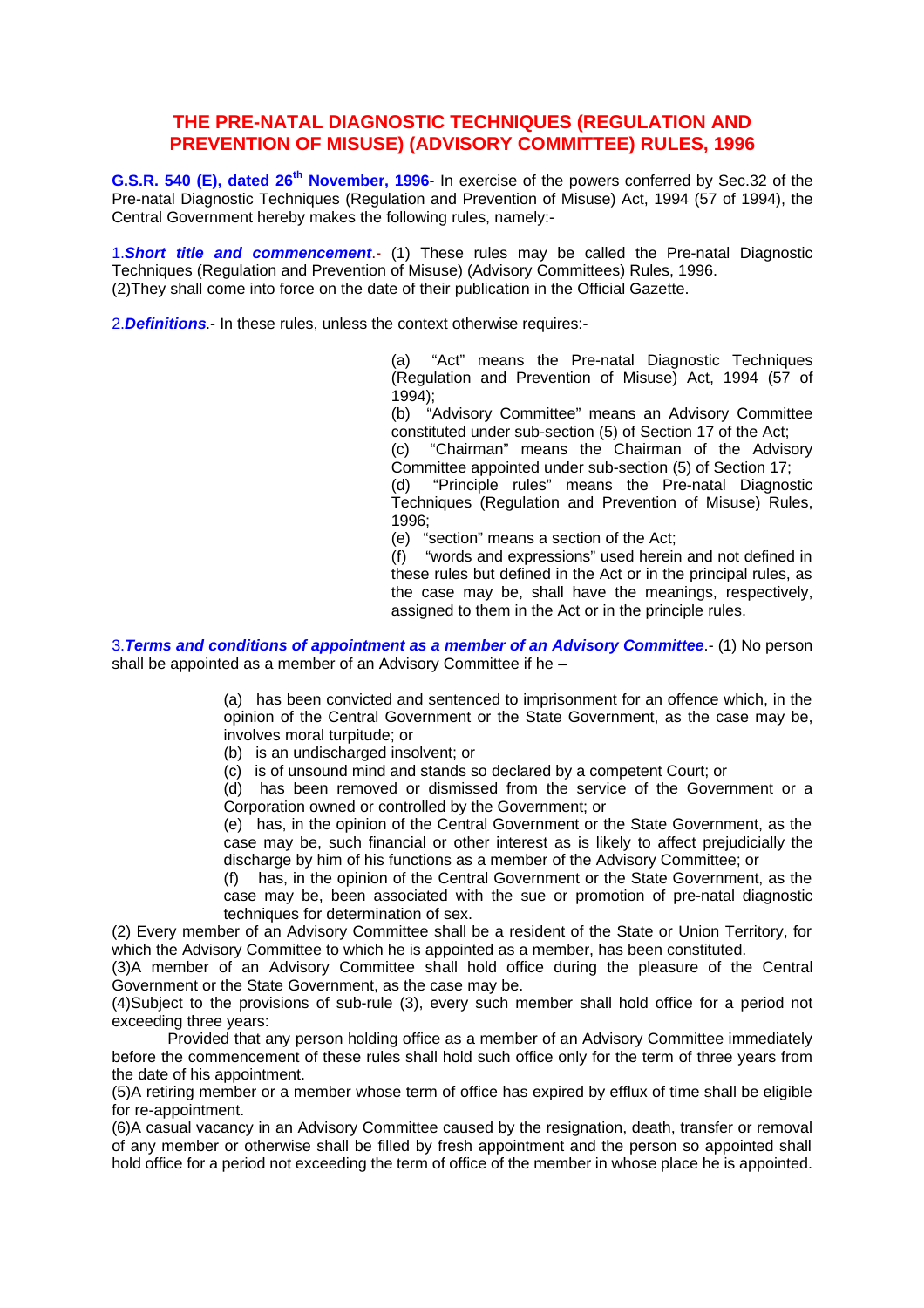(7)The Central Government or the State Government, as the case may be, may remove from office any member of an Advisory Committee before the expiration of his term of office.

(8)Every member of an Advisory Committee shall be entitled to draw traveling and daily allowances for journeys performed by him for attending the meetings (including a meeting adjourned for want of quorum), of the Advisory Committee or for the purpose of discharging any other duties prescribed under the Act, or under the Principle rules or under these rules, on the scale admissible to First Grade Officers of the Government of the State or of the Union Territory, as the case may be.

4.*Meetings of the Advisory Committees*.- The intervening period between any two meetings of an Advisory Committee shall not exceed sixty days.

5.*Notice of meetings*.- (1) At least seven clear days' notice of all meetings of the Advisory Committee shall be given to each member, but an urgent meeting may be called by the Chairman at three clear days' notice:

Provided that if the Chairman is not available, and a meeting is required to be held within the time limit prescribed in Rule 4, the Appropriate Authority may call a meeting with seven clear days' notice after consultation with not less than four of the members of the Advisory Committee.

(2)The notice shall state the business to be transacted at the meeting and no business other than that stated shall be transacted at such meeting except with the consent of the Chairman or on his motion.

6.*Business ordinarily to be transacted at meetings*.- The business of the Advisory Committee shall ordinarily be transacted at a meeting duly called in accordance with the provisions of these rules:

Provided that the Chairman may, if he thinks fit, circulate any urgent matter among the members of the Advisory Committee for their opinion.

7.*Quorum*.- At every meeting of the Advisory Committee, four members shall form a quorum.

8.*Chairman of the meeting*.- Meetings of the Advisory Committee shall be presided over by the Chairman or in his absence, or if no Chairman has been appointed, by a member elected by the members present from among themselves.

9.*Assistance to be rendered by the Appropriate Authority to the Advisory Committee*.- (1) Every meeting of the Advisory Committee shall be attended by the Appropriate Authority concerned.

(2)All secretarial and other assistance to the Advisory Committee for the discharge of its functions shall be provided by the Appropriate Authority.

(3)The Appropriate Authority shall issue the notice of meeting, agenda, notes on agenda and the minutes of the meeting, in consultation with the Chairman, subject to the provisions of Rules 5,6, 7 and 12.

10.*Decisions on questions before the Advisory Committee*.- (1) The advice tendered by the Advisory Committee shall be adopted, and in the event of any difference of opinion amongst the members, the matter shall be put to vote and decided by a simple majority of the members present. (2)The Appropriate Authority shall not have a right to vote.

(3)In the event of tie in votes, the Chairman or in his absence, the member presiding shall have a second or casting vote.

(4)The fact of any question having been decided by the process of voting instead of by adoption, shall be recorded in the minutes of that meeting of the Advisory Committee.

11.*Vacancies etc. not to invalidate proceedings of the Advisory Committees*.- No meeting or proceeding of the Advisory Committee shall be invalid merely by reason of-

- (a) any vacancy in, or any defect in the constitution of the Advisory Committee; or
- (b) any defect in the appointment of a person to be a member of the Advisory Committee; or
- (c) any irregularity in the procedure adopted by the Advisory Committee not affecting the merits of the case.

12.*Record of proceedings of the Advisory Committee*.- One set of the agenda, notes on agenda, supporting documents and minutes of every meeting of the Advisory Committee shall be authenticated by the signature of the Chairman or in his absence by the signature of the member presiding, and preserved by the Appropriate Authority as permanent records.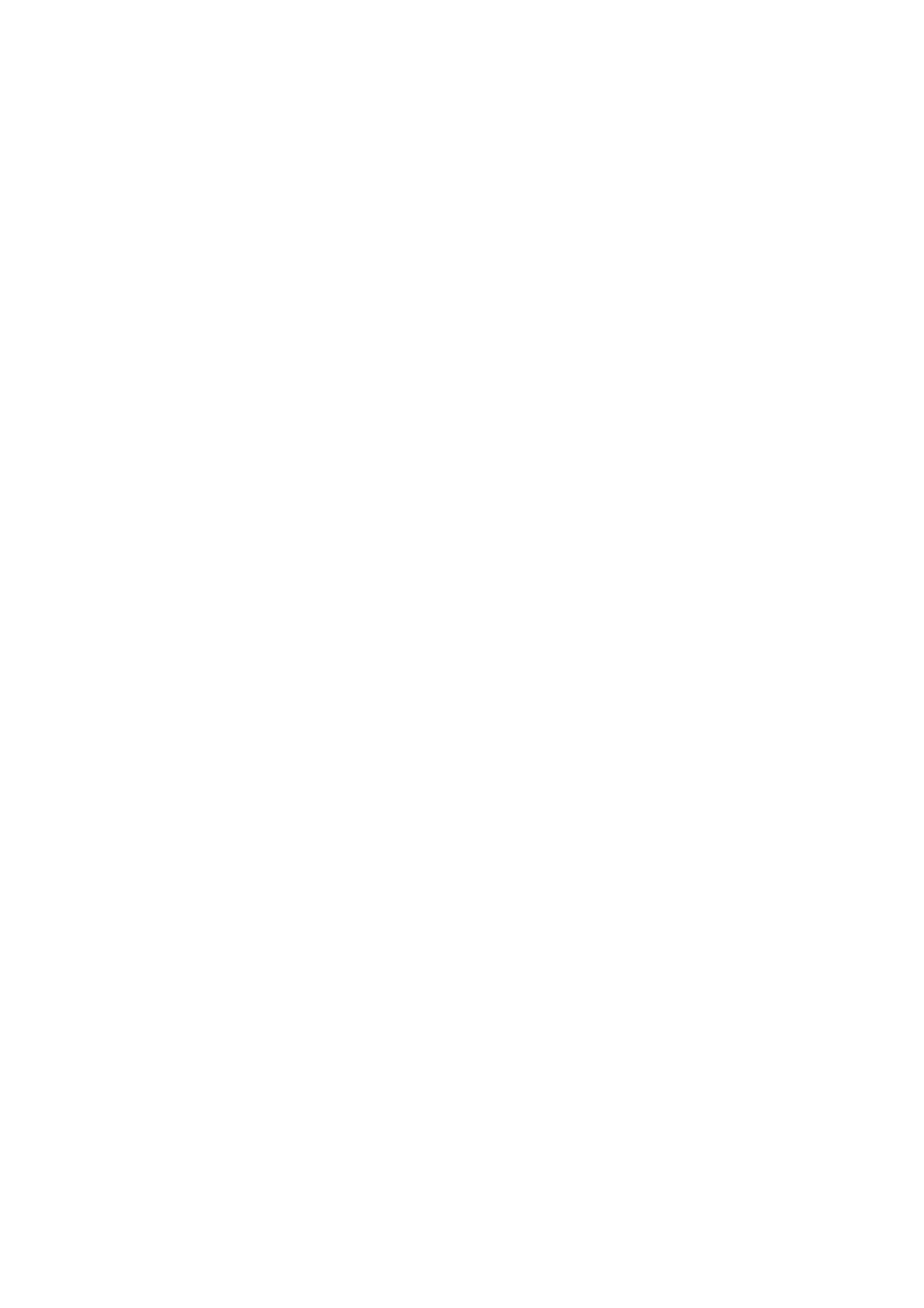#### **REGISTERED NO. DL-33004/2003**

# **The Gazette of India**

EXTRAORDINARY PART II – Section I

### PUBLISHED BY AUTHORITY

30, 1924

No. 15] NEW DELHI, MONDAY, JANUARY 20, 2003/ PAUSA

#### MINISTRY OF LAW AND JUSTICE (Legislative Department) New Delhi, the 20<sup>th</sup> January, 2003/Pausa 30, 1924 (Saka)

The following Act of Parliament received the assent of the President on the  $17<sup>th</sup>$  January, 2003, and is hereby published for general information :-

## *THE PRE-NATAL DIAGNOSTIC TECHNIQUES (REGULATION AND PREVENTION OF MISUSE) AMENDMENT ACT, 2002*

No. 14 of 2003

 $[17<sup>th</sup> January, 2003]$ 

#### **An Act further to amend the Pre-natal Diagnostic Techniques (Regulation and Prevention of Misuse) Act, 1994.**

#### **BE it enacted by Parliament in the Fifty-third year of the Republic of India as follows:-**

1*.(1)* This Act may be called the Pre-natal Diagnostic Techniques (Regulation and Prevention of Misuse) Amendment Act, 2002. Short title and commencement

*(2)* It shall come into force on such date as the Central Government may, by notification in the Official Gazette, appoint.

57 of 1994 2. In the Pre-natal Diagnostic Techniques (Regulation and Prevention of Misuse) Act, 1994 (hereinafter referred to as the principal Act), for the long title, the following long title shall be substituted, namely:-Substitution of long title.

> "An Act to provide for the prohibition of sex selection, before or after conception, and for regulation of pre-natal diagnostic techniques for the purposes of detecting genetic abnormalities or metabolic disorders or chromosomal abnormalities or certain congenital malformations or sex-linked disorders and for the prevention of their misuse for sex determination leading to female foeticide and for matters connected therewith or incidental thereto.".

Amendment of section 1. **3.** 3. In section 1 of the principal Act, in sub-section *(1)*, for the words and brackets "the Pre-natal Diagnostic Techniques (Regulation and Prevention of Misuse)", the words and brackets "the Preconception and Pre-natal Diagnostic Techniques (Prohibition of Sex Selection)" shall be substituted.

Amendment of section 2. 4. In section 2 of the principal Act, -

*(i)* after clause (b), the following clauses shall be inserted, namely:-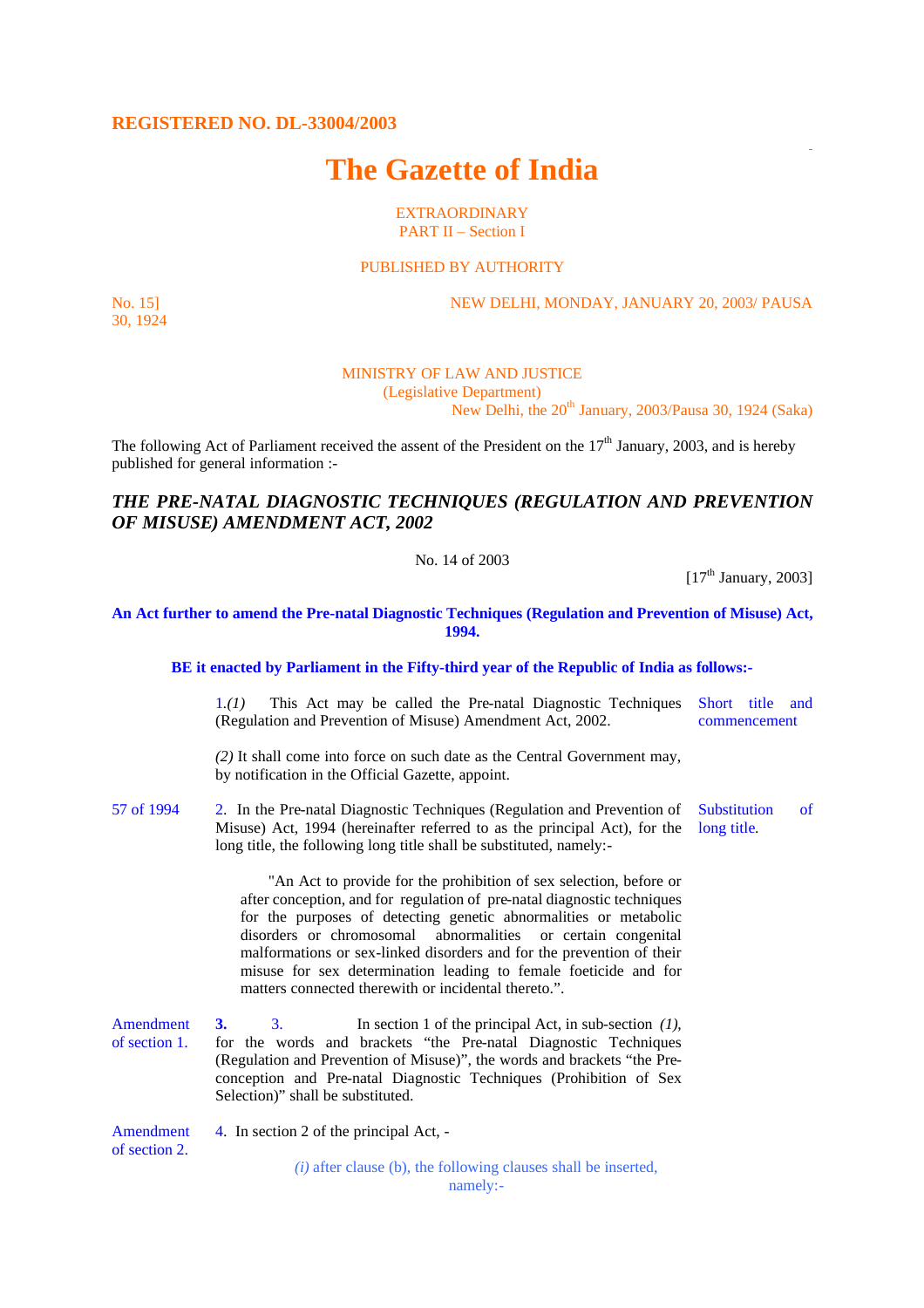'(ba) "conceptus" means any product of conception at any stage of development from fertilisation until birth including extra embryonic membranes as well as the embryo or foetus;

(bb) "embryo" means a developing human organism after fertilisation till the end of eight weeks (fifty-six days);

(bc) "foetus" means a human organism during the period of its development beginning on the fifty-seventh day following fertilisation or creation (excluding any time in which its development has been suspended) and ending at the birth;';

*(ii)* in clause(d), the following *Explanation* shall be added, namely:- '*Explanation* – For the purpose of this clause, "Genetic Clinic" includes a vehicle, where ultrasound machine or imaging machine or scanner or other equipment capable of determining sex of the foetus or a portable equipment which has the potential for detection of sex during pregnancy or selection of sex before conception, is used;';

*(iii)* in clause (e), the following *Explanation* shall be added, namely:-

 '*Explanation:-* For the purposes of this clause "Genetic Laboratory" includes a place where ultrasound machine or imaging machine or scanner or other equipment capable of determining sex of the foetus or a portable equipment which has the potential for detection of sex during pregnancy or selection of sex before conception, is used;';

 $(iv)$  for clause(g), the following clause shall be substituted, namely:-

'(g) "medical geneticist" includes a person who possesses a degree or diploma in genetic science in the fields of sex selection and prenatal diagnostic techniques or has experience of not less than two years in any of these fields after obtaining –

102 of 1956

*(i)* any one of the medical qualifications recognised under the Indian Medical Council Act, 1956; or

*(ii)* a post-graduate degree in biological sciences;';

*(v)* for clause *(i),* the following clause shall be substituted, namely:-

*'(i)* "pre-natal diagnostic procedures" means all gynaecological or obstetrical or medical procedures such as ultrasonography, foetoscopy, taking or removing samples of amniotic fluid, chorionic villi, embryo, blood or any other tissue or fluid of a man, or of a woman before or after conception, for being sent to a Genetic Laboratory or Genetic Clinic for conducting any type of analysis or pre-natal diagnostic tests for selection of sex before or after conception;';

(*vi*) for clause (*k*), the following clause shall be substituted, namely:-

'(*k*) "pre-natal diagnostic test" means ultrasonography or any test or analysis of amniotic fluid, chorionic villi, blood or any tissue or fluid of a pregnant woman or conceptus conducted to detect genetic or metabolic disorders or chromosomal abnormalities or congenital anomalies or haemoglobinopathies or sex-linked diseases;';

(*vii*) after clause (n), the following clauses shall be inserted, namely:-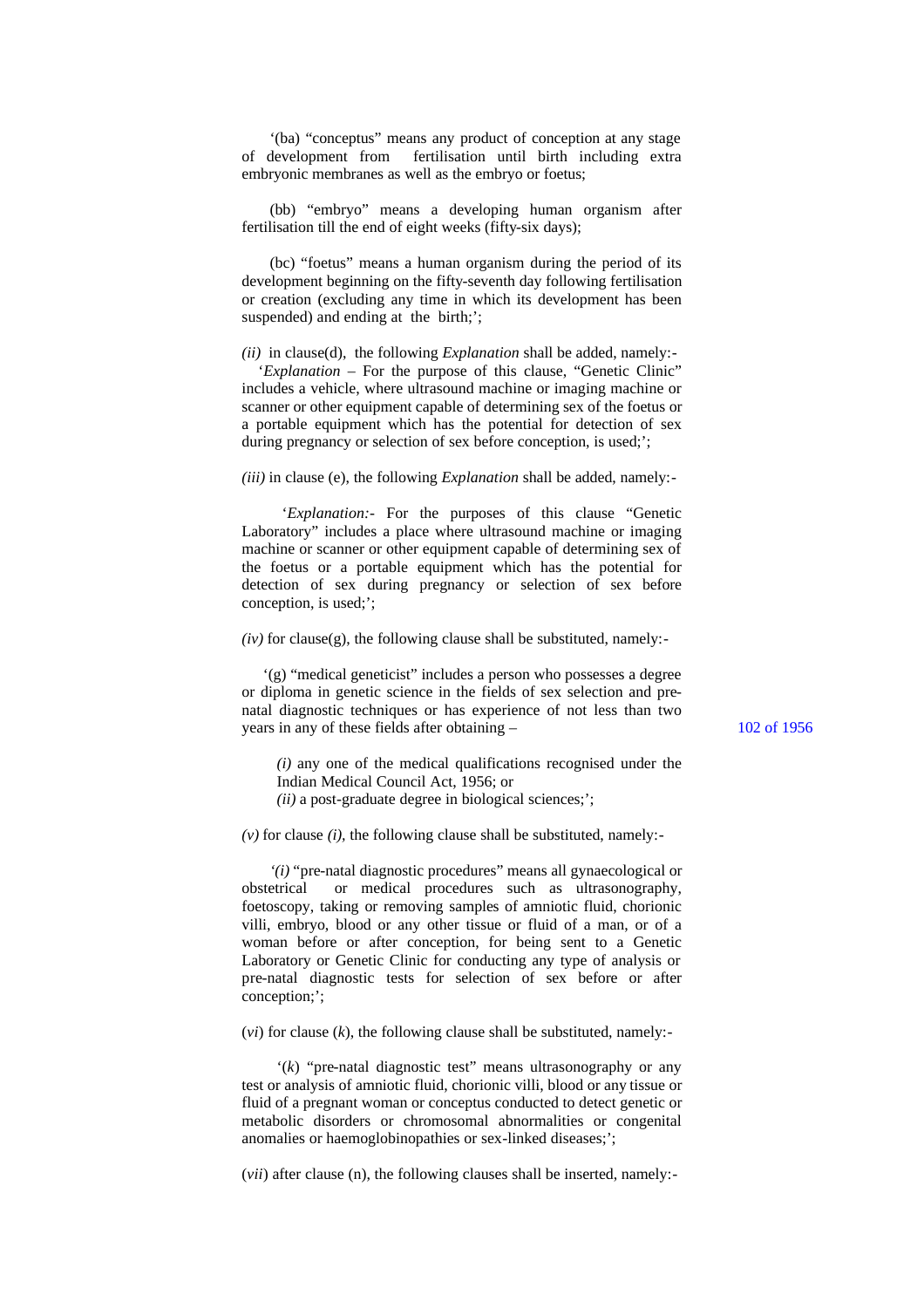'(o) "sex selection" includes any procedure, technique, test or administration or prescription or provision of anything for the purpose of ensuring or increasing the probability that an embryo will be of a particular sex;

(p) "sonologist or imaging specialist" means a person who possesses any one of the medical qualifications recognised under the Indian Medical Council Act, 1956 or who possesses a post-graduate qualification in ultrasonography or imaging techniques or radiology ;

(q) "State Board" means a State Supervisory Board or a Union territory Supervisory Board constituted under section 16 A;

(r) "State Government" in relation to Union territory with Legislature means the Administrator of that Union territory appointed by the President under article 239 of the Constitution.'.

5. In section 3 of the principal Act, for clause (2), the following clause shall be substituted, namely: -

"*(2)* no Genetic Counselling Center or Genetic Laboratory or Genetic Clinic shall employ or cause to be employed or take services of any person, whether on honorary basis or on payment who does not possess the qualifications as may be prescribed.".

6. After section 3 of the principal Act, the following sections shall be inserted, namely:-

"3A. No person, including a specialist or a team of specialists in the field of infertility, shall conduct or cause to be conducted or aid in conducting by himself or by any other person, sex selection on a woman or a man or on both or on any tissue, embryo, conceptus, fluid or gametes derived from either or both of them.

3B. No person shall sell any ultrasound machine or imaging machine or scanner or any other equipment capable of detecting sex of foetus to any Genetic Councelling Centre, Genetic Laboratory, Genetic Clinic or any other person not registered under the Act.".

Prohibition on sale of ultrasound machine etc. to persons, laboratories, clinics etc. not registered under the Act.

7. In section 4 of the principal Act, for clauses (3) and (4), the following clauses shall be substituted, namely:-

*"(3)* no pre-natal diagnostic techniques shall be used or conducted unless the person qualified to do so is satisfied for reasons to be recorded in writing that any of the following conditions are fulfilled namely:-

( *i*) age of the pregnant woman is above thirty-five years,

(*ii*) the pregnant woman has undergone two or more spontaneous abortions or foetal loss;

(*iii*) the pregnant woman had been exposed to potentially teratogenic agents such as, drugs, radiation, infection or chemicals;

(*iv)* the pregnant woman or her spouse has a family history of

Amendment of section 3.

Insertion of new sections 3A and 3B.

Prohibition of sex-selection.

Amendment of section 4.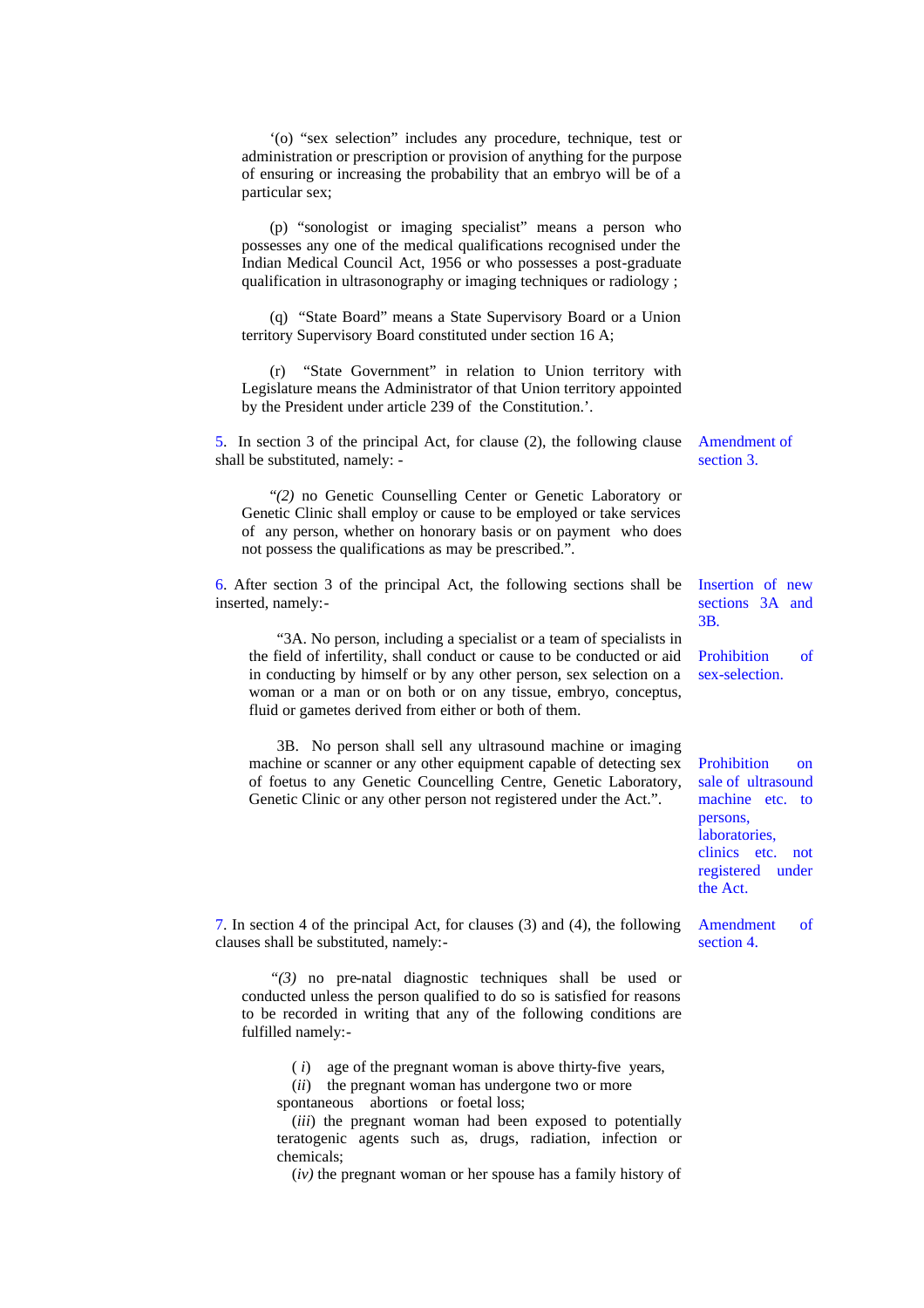|                                    | mental retardation or physical deformities such as, spasticity<br>or any other genetic disease;<br>$(v)$ any other condition as may be specified by the Board:                                                                                                                                                                                                                  |
|------------------------------------|---------------------------------------------------------------------------------------------------------------------------------------------------------------------------------------------------------------------------------------------------------------------------------------------------------------------------------------------------------------------------------|
|                                    | Provided that the person conducting ultrasonography on a<br>pregnant woman shall keep complete record thereof in the clinic in<br>such manner, as may be prescribed, and any deficiency or inaccuracy<br>found therein shall amount to contravention of the provisions of<br>section 5 or section 6 unless contrary is proved by the person<br>conducting such ultrasonography; |
|                                    | (4) no person including a relative or husband of the pregnant<br>woman shall seek or<br>encourage the conduct of any pre-natal<br>diagnostic techniques on her except for the purposes specified in<br>clause $(2)$ ;                                                                                                                                                           |
|                                    | (5) no person including a relative or husband of a woman shall<br>seek or encourage the conduct of any sex-selection technique on her<br>or him or both.".                                                                                                                                                                                                                      |
| <b>Amendment</b><br>of section 5.  | 8. In section 5 of the principal Act, for sub-section (2), the following sub-<br>section shall be substituted, namely:-<br>"(2) No person including the person conducting pre-natal<br>diagnostic procedures shall communicate to the pregnant woman<br>concerned or her relatives or any other person the sex of the foetus by<br>words, signs, or in any other manner.".      |
| Amendment<br>of section 6.         | 9. In section 6 of the principal Act, after clause (b), the following clause<br>shall be inserted, namely :-<br>"(c) no person shall, by whatever means, cause or allow to be<br>caused selection of sex before or after conception".                                                                                                                                           |
| Amendment<br>of Section 7          | 10. In section 7 of the principal Act,-<br>$(i)$ in sub-section (2), for clause $(c)$ , the following clause shall be<br>substituted, namely:-                                                                                                                                                                                                                                  |
|                                    | " $(c)$ three members to be appointed by the Central<br>Government to represent the Ministeries of Central Government in<br>charge of Women and Child Development, Department of Legal<br>Affairs or Legislative Department in the Ministry of Law, Justice,<br>and Indian System of Medicine and Homeopathy, ex officio;";                                                     |
|                                    | $(ii)$ in clause $(e)$ , for sub-clause $(ii)$ , the following sub-clause shall<br>be substituted, namely:-                                                                                                                                                                                                                                                                     |
|                                    | "(ii) eminent gynaecologist and obstetrician or expert of stri-<br>roga or prasuti-tantra.".                                                                                                                                                                                                                                                                                    |
| Amendment<br>of section 14.        | 11. In section 14 of the principal Act, for clause $(f)$ , the following clause<br>shall be substituted, namely:-                                                                                                                                                                                                                                                               |
|                                    | "(f) has, in the opinion of the Central Government, been<br>associated with the use or promotion of pre-natal diagnostic<br>technique for determination of sex or with any sex selection<br>technique.".                                                                                                                                                                        |
| <b>Amendment</b><br>of section 15. | 12. In section 15 of the principal Act, the following proviso shall be<br>inserted, namely: -<br>"Provided that no member other than an ex-officio member shall<br>be appointed for more than two consecutive terms.".                                                                                                                                                          |
|                                    |                                                                                                                                                                                                                                                                                                                                                                                 |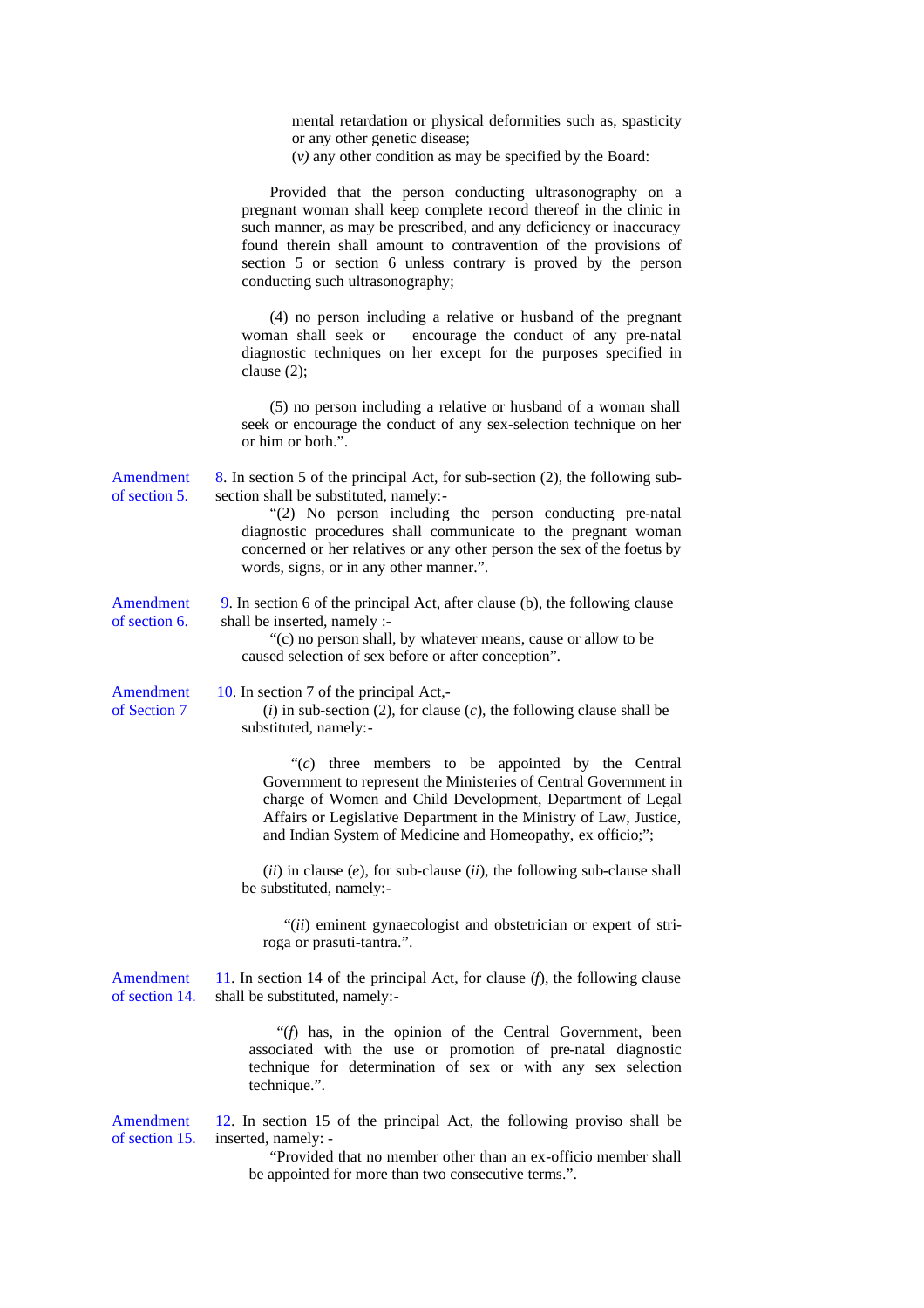Substitution section 16.

substituted, namely:-

"16. The Board shall have the following functions, namely:-

13. For section 16 of the principal Act, the following section shall be

(*i*) to advise the Central Government on policy matters relating to use of pre-natal diagnostic techniques, sex selection techniques and against their misuse;

(*ii*) to review and monitor implementation of the Act and rules made thereunder and recommend to the Central Government changes in the said Act and rules.

(*iii*) to create public awareness against the practice of preconception sex selection and pre-natal determination of sex of foetus leading to female foeticide;

(*iv*) to lay down code of conduct to be observed by persons working at Genetic Counselling Centres, Genetic Laboratories and Genetic Clinics;

(*v*) to oversee the performance of various bodies constituted under the Act and take appropriate steps to ensure its proper and effective implementation;

(*vi*) any other functions as may be prescribed under the Act.".

14. After section 16 of the principal Act, the following section shall be inserted, namely: -

"16A (*1*) Each State and Union territory having Legislature shall constitute a Board to be known as the State Supervisory Board or the Union territory Supervisory Board, as the case may be, which shall have the following functions: -

**(i)** to create public awareness against the practice of preconception sex selection and pre-natal determination of sex of foetus leading to female foeticide in the State;

**(ii)** to review the activities of the Appropriate Authorities functioning in the State and recommend appropriate action against them;

**(iii)** to monitor the implementation of provisions of the Act and the rules and make suitable recommendations relating thereto, to the Board;

**(iv)** to send such consolidated reports as may be prescribed in respect of the various activities undertaken in the State under the Act to the Board and the Central Government; and

**(v)** any other functions as may be prescribed under the Act.

(2) The State Board shall consist of: -

(a) the Minister in-charge of Health and Family Welfare in the State, who shall be the Chairperson, ex officio;

(b) Secretary in-charge of the Department of Health and Family Welfare who shall be the Vice-Chairperson, ex officio;

(c) Secretaries or Commissioners in charge of Departments of Women and Child Development, Social Welfare, Law and Indian System of Medicines and Homeopathy, ex officio, or their representatives;

(d) Director of Health and Family Welfare or Indian System of Medicines and Homeopathy of the State

Insertion of new section 16A.

Constitution of State Supervisory Board and Union territory **Supervisory** Board.

of new section for

Functions of the Board.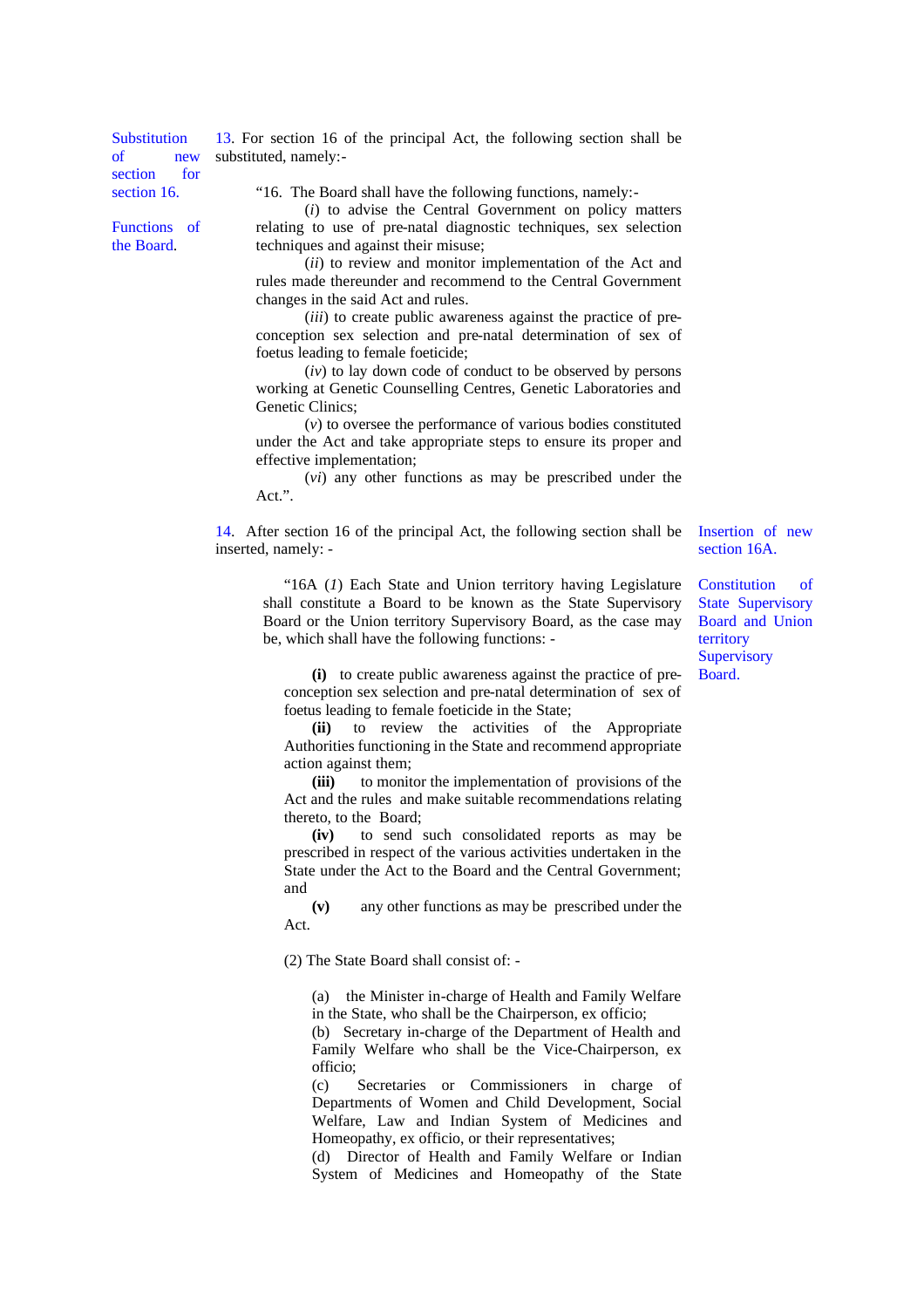Government, ex officio;

(e) three women members of Legislative Assembly or Legislative Council;

(f) ten members to be appointed by the State Government out of which two each shall be from the following categories:-

(i) eminent social scientists and legal experts;

(ii) eminent women activists from non-

governmental organizations or otherwise;

(iii) eminent gynaecologists and obstetricians or experts of stri roga or prasuti-tantra;

(iv) eminent pediatricians or medical geneticists;

(v) eminent radiologists or sonologists;

(*g)* an officer not below the rank of Joint Director incharge of Family Welfare, who shall be the Member Secretary, ex officio

(*3*) The State Board shall meet at least once in four months.

(*4*) The term of office of a member, other than an ex officio member, shall be three years.

(*5*) If a vacancy occurs in the office of any member other than an ex officio member, it shall be filled by making fresh appointment.

(*6*) If a member of the Legislative Assembly or member of the Legislative Council who is a member of the State Board, becomes Minister or Speaker or Deputy Speaker of the Legislative Assembly or Chairperson or Deputy Chairperson of the Legislative Council, she shall cease to be a member of the State Board.

(*7*) One-third of the total number of members of the State Board shall constitute the quorum.

(*8*) The State Board may co-opt a member as and when required, provided that the number of co-opted members does not exceed one third of the total strength of the State Board.

(*9*) The co-opted members shall have the same powers and functions as other members, except the right to vote and shall abide by the rules and regulations.

(*10*) In respect of matters not specified in this section, the State Board shall follow procedures and conditions as are applicable to the Board.".

Amendment 15. In section 17 of the principal Act,-

of section 17.

(*i*) in sub-section (*3*), for clause (*a*), the following clause shall be substituted, namely:-

"(*a*) when appointed for the whole of the State or the Union territory, consisting of the following three members -

(*i*) an officer of or above the rank of the Joint Director of Health and Family Welfare - Chairperson;

(*ii*) an eminent woman representing women's organisation; and

(*iii*) an officer of Law Department of the State or the Union territory concerned:

Provided that it shall be the duty of the State or the Union territory concerned to constitute multi-member State or Union territory level Appropriate Authority within three months of the coming into force of the Pre-natal Diagnostic Techniques (Regulation and Prevention of Misuse) Amendment Act, 2002:

Provided further that any vacancy occurring therein shall be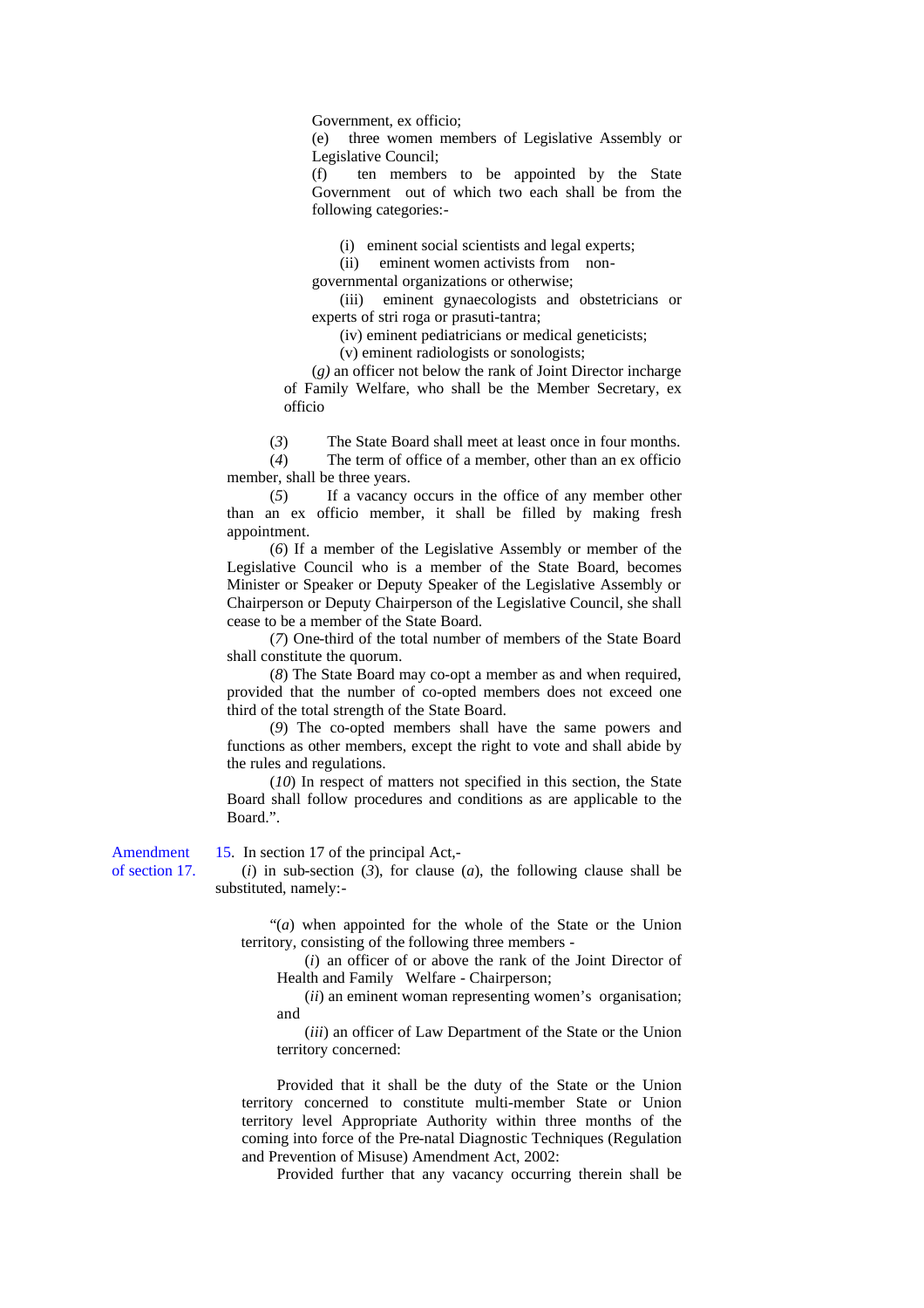filled within three months of the occurrence.";

(*ii*) in sub-section (*4*), after clause (*d*), the following clauses shall be inserted, namely:-

"(e) to take appropriate legal action against the use of any sex selection technique by any person at any place, suo-motu or brought to its notice and also to initiate independent investigations in such matter;

(*f*) to create public awareness against the practice of sex selection or pre-natal determination of sex;

(g) to supervise the implementation of the provisions of the Act and rules;

(*h*) to recommend to the Board and State Boards modifications required in the rules in accordance with changes in technology or social conditions;

(*i*) to take action on the recommendations of the Advisory Committee made after investigation of complaint for suspension or cancellation of registration.";

(*iii*) for sub-section (*7*), the following sub-section shall be substituted, namely:-

"(*7*) No person who has been associated with the use or promotion of pre-natal diagnostic techniques for determination of sex or sex selection shall be appointed as a member of the Advisory Committee.".

16. After section 17 of the principal Act, the following section shall be inserted, namely :-

"17A. The Appropriate Authority shall have the powers in respect of the following matters, namely :-

(*a*) summoning of any person who is in possession of any information relating to violation of the provisions of this Act or the rules made thereunder;

(*b*) production of any document or material object relating to clause (a);

(*c*) issuing search warrant for any place suspected to be indulging in sex selection techniques or pre-natal sex determination; and

(*d*) any other matter which may be prescribed.".

17. In section 18 of the principal Act, for sub-section (*1*), the following sub-section shall be substituted, namely :-

"(*1*) No person shall open any Genetic Counselling Centre, Genetic Laboratory or Genetic Clinic, including clinic, laboratory or centre having ultrasound or imaging machine or scanner or any other technology capable of undertaking determination of sex of foetus and sex selection, or render services to any of them, after the commencement of the Pre-natal Diagnostic Techniques (Regulation and Prevention of Misuse) Amendment Act, 2002 unless such centre, laboratory or clinic is duly registered under the Act.".

18. For section 22 of the principal Act, the following section shall be substituted, namely:-

'22. (*1*) No person, organisation, Genetic Counselling Centre, Genetic Laboratory or Genetic Clinic, including clinic, laboratory or

Insertion of new section 17A.

Powers of Appropriate Authorities.

Amendment of section 18.

Substitution of new section for section 22.

Prohibition of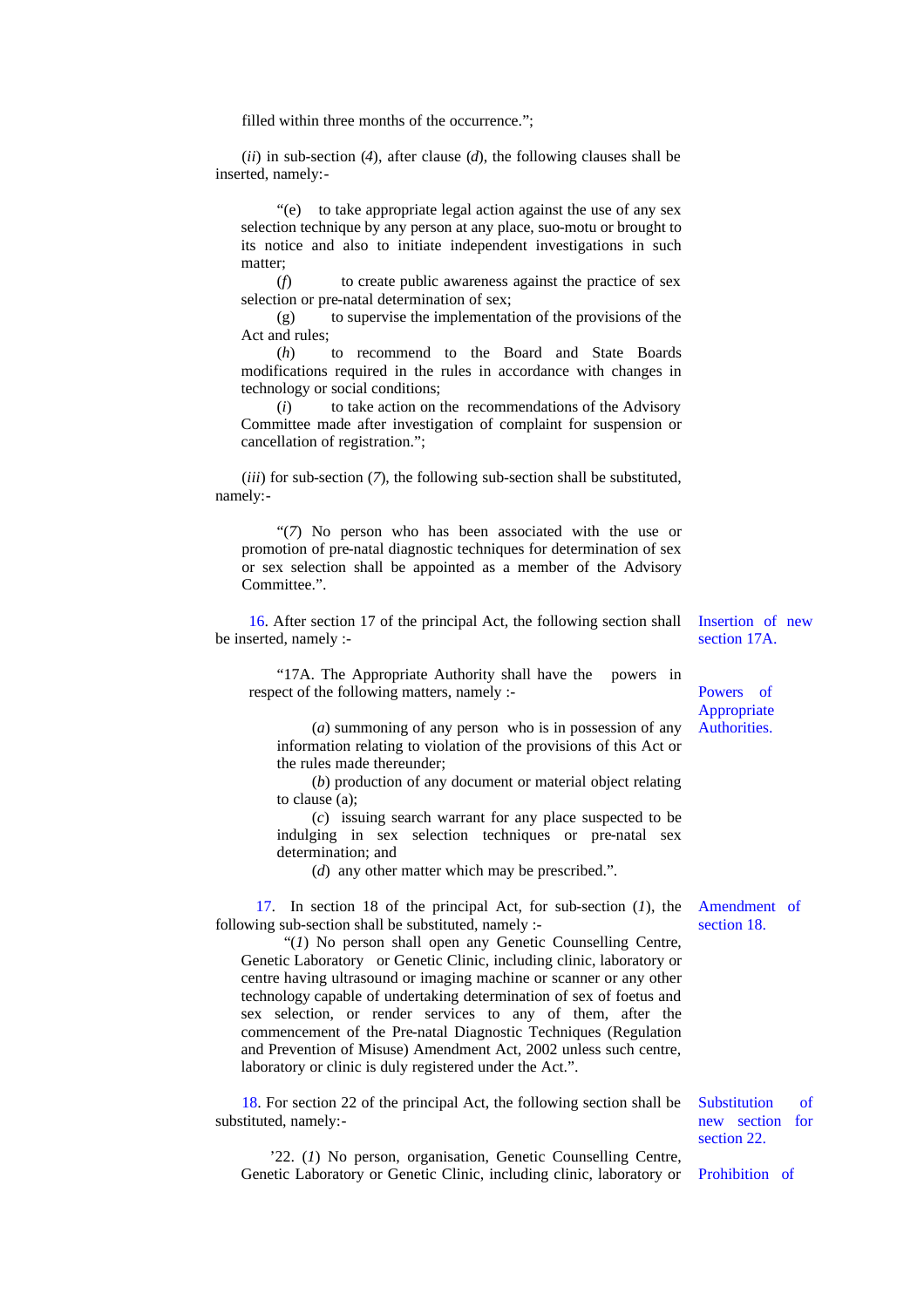centre having ultrasound machine or imaging machine or scanner or any other technology capable of undertaking determination of sex of the foetus or sex selection shall issue, publish, distribute, communicate or cause to be issued, published, distributed or communicated any advertisement, in any form, including internet, regarding facilities of pre-natal determination of sex or sex selection before conception available at such centre, laboratory, clinic or at any other place.

advertisement relating to preconception and pre-natal determination of sex and punishment for contravention.

(*2*) No person or organisation including Genetic Counselling Centre, Genetic Laboratory or Genetic Clinic shall issue, publish, distribute, communicate or cause to be issued, published, distributed or communicated any advertisement in any manner regarding pre-natal determination or pre-conception selection of sex by any means whatsoever, scientific or otherwise.

(*3*) Any person who contravenes the provisions of sub-section (*1*) or sub-section (*2*) shall be punishable with imprisonment for a term which may extend to three years and with fine which may extend to ten thousand rupees.

*Explanation*.- For the purposes of this section, 'advertisement' includes any notice, circular, label, wrapper or any other document including advertisement through internet or any other media in electronic or print form and also includes any visible representation made by means of any hoarding, wall-painting, signal, light, sound, smoke or gas.".

of section 23. 19. In section 23 of the principal Act, for sub-sections (*2*) and (*3*), the following sub-sections shall be substituted, namely:-

"(*2*) The name of the registered medical practitioner shall be reported by the Appropriate Authority to the State Medical Council concerned for taking necessary action including suspension of the registration if the charges are framed by the court and till the case is disposed of and on conviction for removal of his name from the register of the Council for a period of five years for the first offence and permanently for the subsequent offence.

(*3*) Any person who seeks the aid of any Genetic Counselling Centre, Genetic Laboratory, Genetic Clinic or ultrasound clinic or imaging clinic or of a medical geneticist, gynaecologist, sonologist or imaging specialist or registered medical practitioner or any other person for sex selection or for conducting pre-natal diagnostic techniques on any pregnant women for the purposes other than those specified in sub-section (2) of section 4, he shall, be punishable with imprisonment for a term which may extend to three years and with fine which may extend to fifty thousand rupees for the first offence and for any subsequent offence with imprisonment which may extend to five years and with fine which may extend to one lakh rupees.

(*4*) For the removal of doubts, it is hereby provided, that the provisions of sub-section (3) shall not apply to the woman who was compelled to undergo such diagnostic techniques or such selection.".

20. For section 24 of the principal Act, the following section shall be substituted, namely:-

Substitution of new section for section 24.

Presumption in the case of conduct of

"24 Notwithstanding anything contained in the Indian Evidence Act, 1872, the court shall presume unless the contrary is proved that the pregnant woman was compelled by her husband or any other

Amendment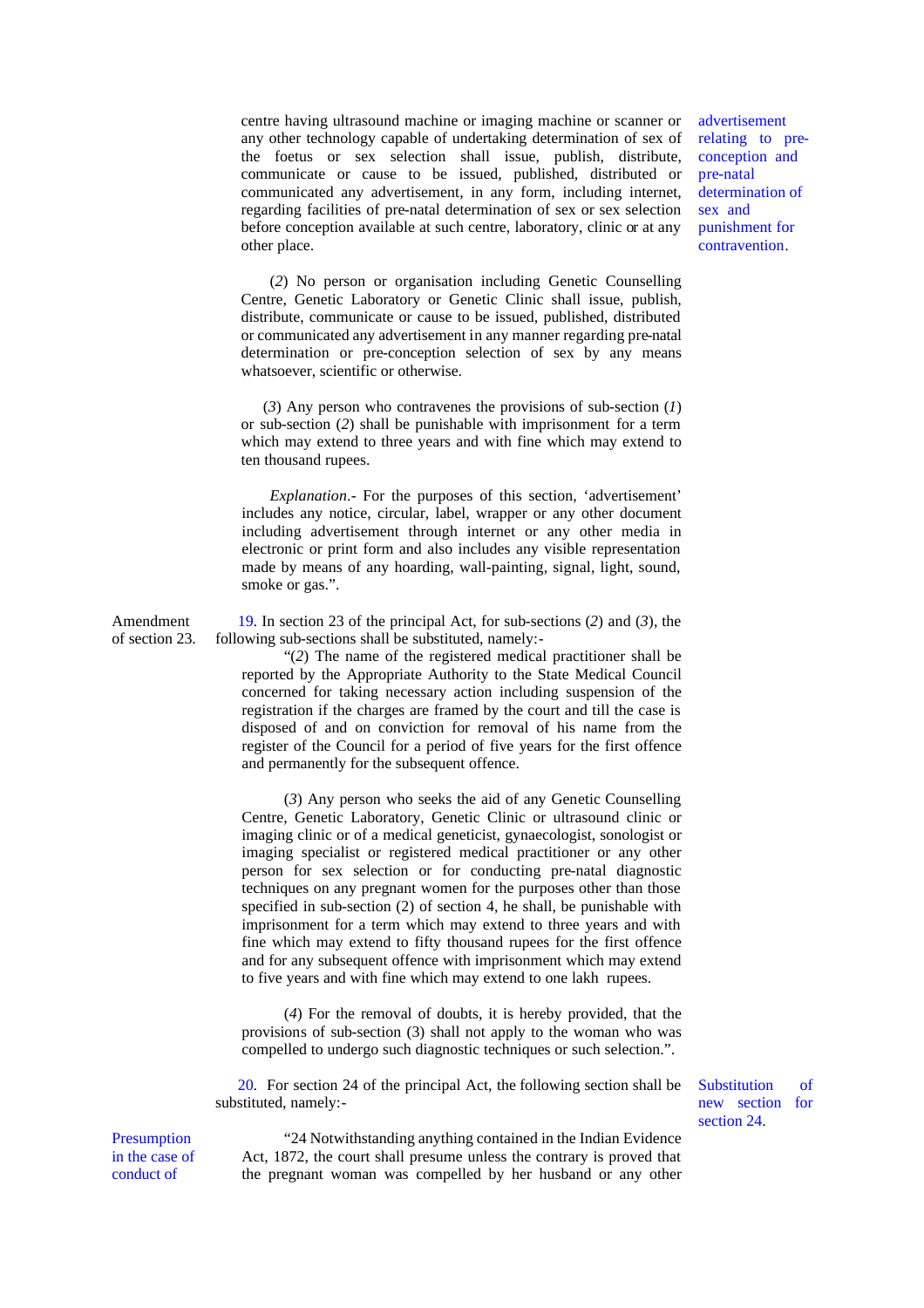pre-natal diagnostic techniques. relative, as the case may be, to undergo pre-natal diagnostic technique for the purposes other than those specified in sub-section (*2*) of section 4 and such person shall be liable for abetment of offence under sub-section (*3*) of section 23 and shall be punishable for the offence specified under that section.".

21. In section 28 of the principal Act, in sub-section (*1*), in clause Amendment of (*b*), for the words "thirty days", the words "fifteen days" shall be substituted.

22. In section 30 of the principal Act, for sub-section (*1*), the following sub-section shall be substituted, namely:-

"(*1*) If the Appropriate Authority has reason to believe that an offence under this Act has been or is being committed at any Genetic Counselling Centre, Genetic Laboratory, Genetic Clinic or any other place, such Authority or any officer authorised in this behalf may, subject to such rules as may be prescribed, enter and search at all reasonable times with such assistance, if any, as such Authority or officer considers necessary, such Genetic Counselling Centre, Genetic Laboratory, Genetic Clinic or any other place and examine any record, register, document, book, pamphlet, advertisement or any other material object found therein and seize and seal the same if such Authority or officer has reason to believe that it may furnish evidence of the commission of an offence punishable under this Act.".

23. After section 31 of the principal Act, the following section shall be inserted, namely:-

"31A. (*1*) If any difficulty arises in giving effect to the provisions of the Pre-natal Diagnostic Techniques (Regulation and Prevention of Misuse ) Amendment Act, 2002, the Central Government may, by order published in the Official Gazette, make such provisions not inconsistent with the provisions of the said Act as appear to it to be necessary or expedient for removing the difficulty:

Provided that no order shall be made under this section after the expiry of a period of three years from the date of commencement of the Pre-natal Diagnostic Techniques (Regulation and Prevention of Misuse) Amendment Act, 2002.

(2) Every order made under this section shall be laid, as soon as may be after it is made, before each House of Parliament.".

24. In section 32, in sub-section (*2*),-

(*i*) for clause (*i*), the following clauses shall be substituted, namely:-

 "(*i*) the minimum qualifications for persons employed at a registered Genetic Counselling Centre, Genetic Laboratory or Genetic Clinic under clause (*2*) of section 3;

(*ia*) the manner in which the person conducting

Amendment of section 32.

Insertion of new section 31 A.

Removal of difficulties.

Amendment of

section 28.

section 30.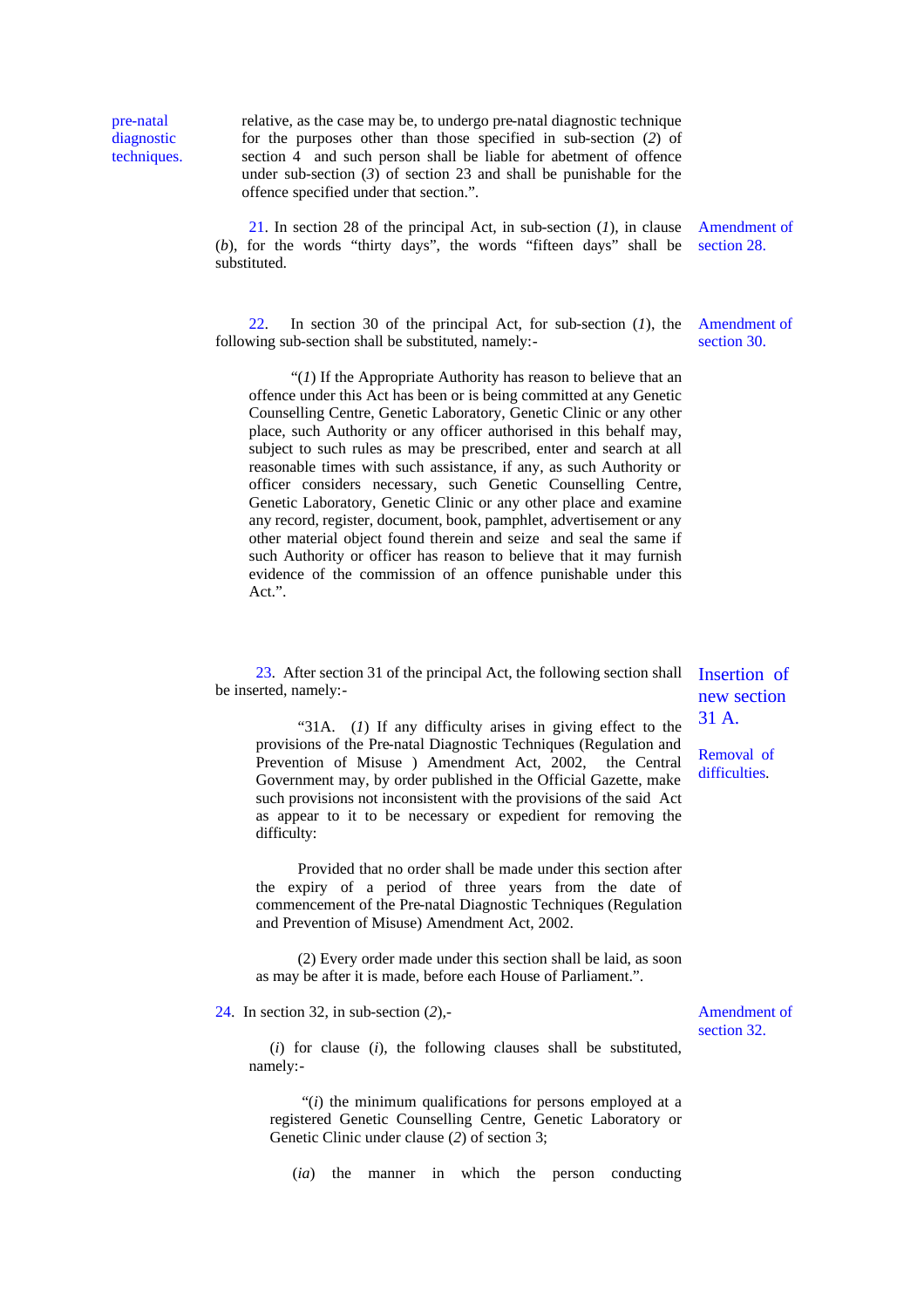ultrasonography on a pregnant woman shall keep record thereof in the Clinic under the proviso to sub-section (*3*) of section 4;";

(*ii*) after clause (*iv*), the following clauses shall be inserted, namely:-

 "(*iva*) code of conduct to be observed by persons working at Genetic Counselling Centres, Genetic Laboratories and Genetic Clinics to be laid down by the Central Supervisory Board under clause (iv) of section 16;

 (*ivb*) the manner in which reports shall be furnished by the State and Union territory Supervisory Boards to the Board and the Central Government in respect of various activities undertaken in the State under the Act under clause (*iv*) of subsection (*1*) of section 16A;

 (*ivc*) empowering the Appropriate Authority in any other matter under clause (*d*) of section 17A;".

> **K.N. CHATURVEDI, Additional Secy. To the Govt. of India**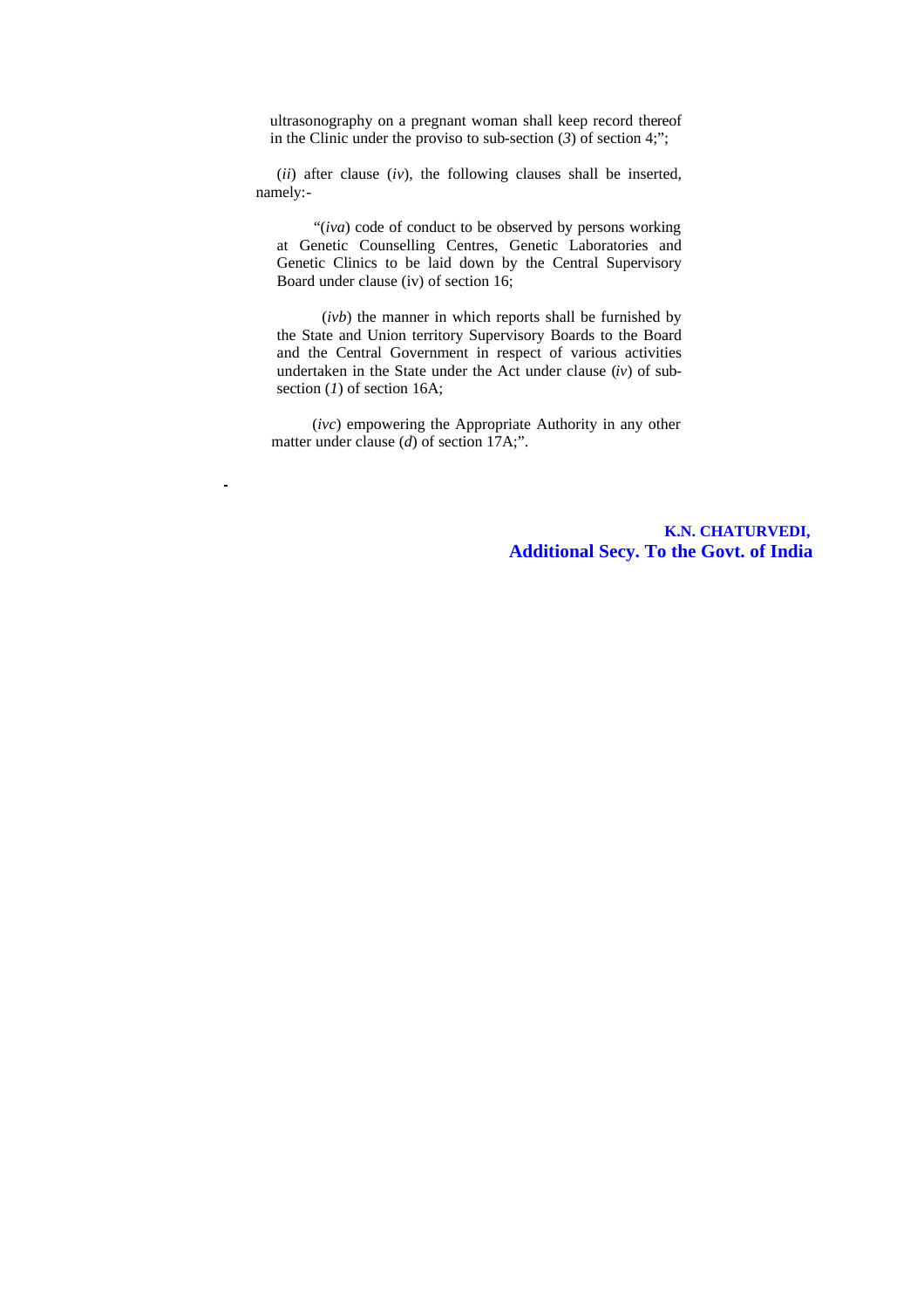# **REGD.No. D.L.-33004/99 The Gazette of India EXTRAORDINARY PART II- Section 3-Sub-section(i) PUBLISHED BY AUTHORITY No. 74] New Delhi, FRIDAY, FEBRUARY 14, 2003 /MAGHA 25, 1924**

# MINISTRY OF HEALTH AND FAMILY WELFARE (Department of Family Welfare) **NOTIFICATION** New Delhi, the 14<sup>th</sup> February, 2003

# **The Pre-Natal Diagnostic Techniques (Regulation and Prevention of Misuse) Amendment Rules, 2003.**

G.S.R.109(E).- In exercise of the powers conferred by section 32 of the Pre-Natal Diagnostic Techniques (Regulation and Prevention of Misuse) Act, 1994 (57 of 1994), the Central Government hereby makes the following amendments to the Pre-Natal Diagnostic Techniques (Regulation and Prevention of Misuse) Rules, 1996.

1. (1) These may be called the **Pre-Natal Diagnostic Techniques (Regulation and Prevention of Misuse) Amendment Rules, 2003.**

(2) They shall come into force on the date of their publication in the official gazette.

2. In the Pre-Natal Diagnostic Techniques (Regulation and Prevention of Misuse) Rules, 1996 (hereinafter referred to as the said rules) in rule 1, for sub-rule (1) the following sub-rule shall be substituted, namely:-

"(1) These Rules may be called the **Pre-conception and Pre-natal Diagnostic Techniques (Prohibition of Sex Selection) Rules, 1996."**

- 3. In the said rules, in rule 2, clause (d) shall be omitted.
- 4. In the said rules, for rule 3 the following rule shall be substituted, namely:-

**"3. The qualifications of the employees, the requirement of equipment etc. for a Genetic Counseling Centre, Genetic Laboratory, Genetic Clinic, Ultrasound Clinic and Imaging Centre shall be as under:**

**(1) Any person being or employing**

**(i) a gynaecologist or a paediatrician having six months experience or four weeks training in genetic counseling or (ii) a medical geneticists,** 

**having adequate space and educational charts/models/equipments for carrying out genetic counselling may set up a genetic counselling center and get it registered as a genetic counselling center.** 

**(2) (a) Any person having adequate space and being or employing** 

**(i) a Medical Geneticist and** 

**(ii) a laboratory technician, having a B.Sc. degree in Biological Sciences or a degree or diploma in medical**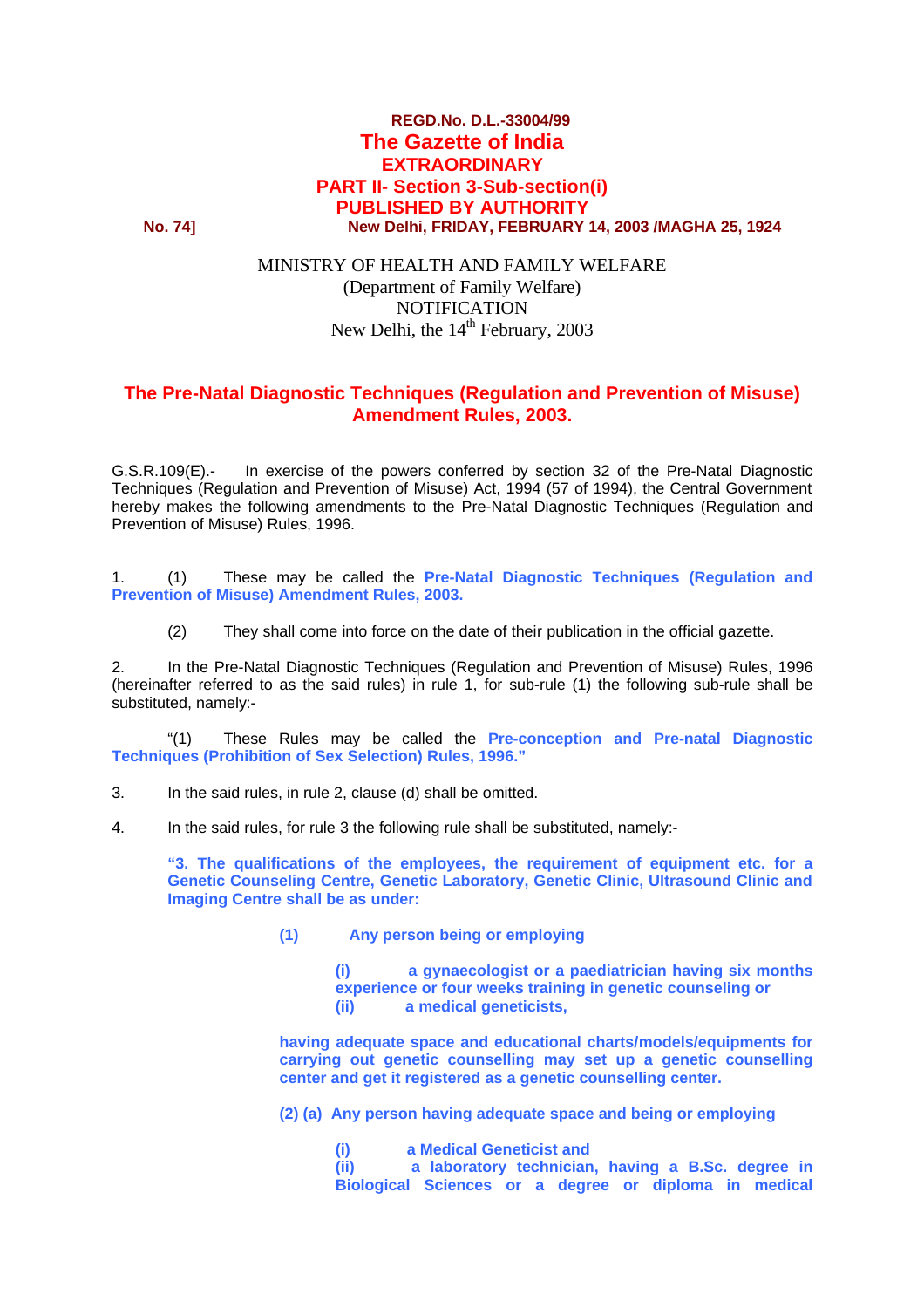**laboratory course with at least one year experience in conducting appropriate prenatal diagnostic techniques, tests or procedures may set up a genetic laboratory.** 

**(b) Such laboratory should have or acquire such of the following equipments as may be necessary for carrying out chromosomal studies, bio-chemical studies and molecular studies:-**

**(i) Chromosomal studies:**

- **(1) Laminar flow hood with ultraviolet and fluorescent**
- **light or other suitable culture hood.**
- **(2) Photo-microscope with fluorescent source of light.**
- **(3) Inverted microscope.**
- **(4) Incubator and oven.**
- **(5) Carbon dioxide incubator or closed system with 5%**
- **CO2 atmosphere.**
- **(6) Autoclave.**
- **(7) Refrigerator.**
- **(8) Water bath.**
- **(9) Centrifuge.**
- **(10) Vortex mixer.**
- **(11) Magnetic stirrer.**
- **(12) pH Meter.**

**(13) A sensitive balance (preferably electronic) with sensitivity of 0.1 milligram.**

- **(14) Double distillation apparatus (glass).**
- **(15) Such other equipments as may be necessary.**

**(ii) Biochemical studies:**

**(requirements according to tests to be carried out)**

**(1) Laminar flow hood with ultraviolet and fluorescentlight or other suitable culture hood.**

- **(2) Inverted microscope.**
- **(3) Incubator and oven.**
- **(4) Carbon dioxide incubator or closed system with**
- **5% CO2 atmosphere.**
- **(5) Autoclave.**
- **(6) Refrigerator.**
- **(7) Water bath.**
- **(8) Centrifuge.**
- **(9) Electrophoresis apparatus and power supply.**
- **(10) Chromatography chamber.**

**(11) Spectro-photometer and Elisa reader or Radioimmunoassay system (with gamma beta-counter) or fluorometer for various biochemical tests.**

- **(12) Vortex mixer.**
- **(13) Magnetic stirrer.**
- **(14) pH meter.**

**(15) A sensitive balance (preferably electronic) with sensitivity of 0.1 milligram.** 

- **(16) Double distillation apparatus (glass).**
- **(17) Liquid nitrogen tank.**
- **(18) Such other equipments as may be necessary.**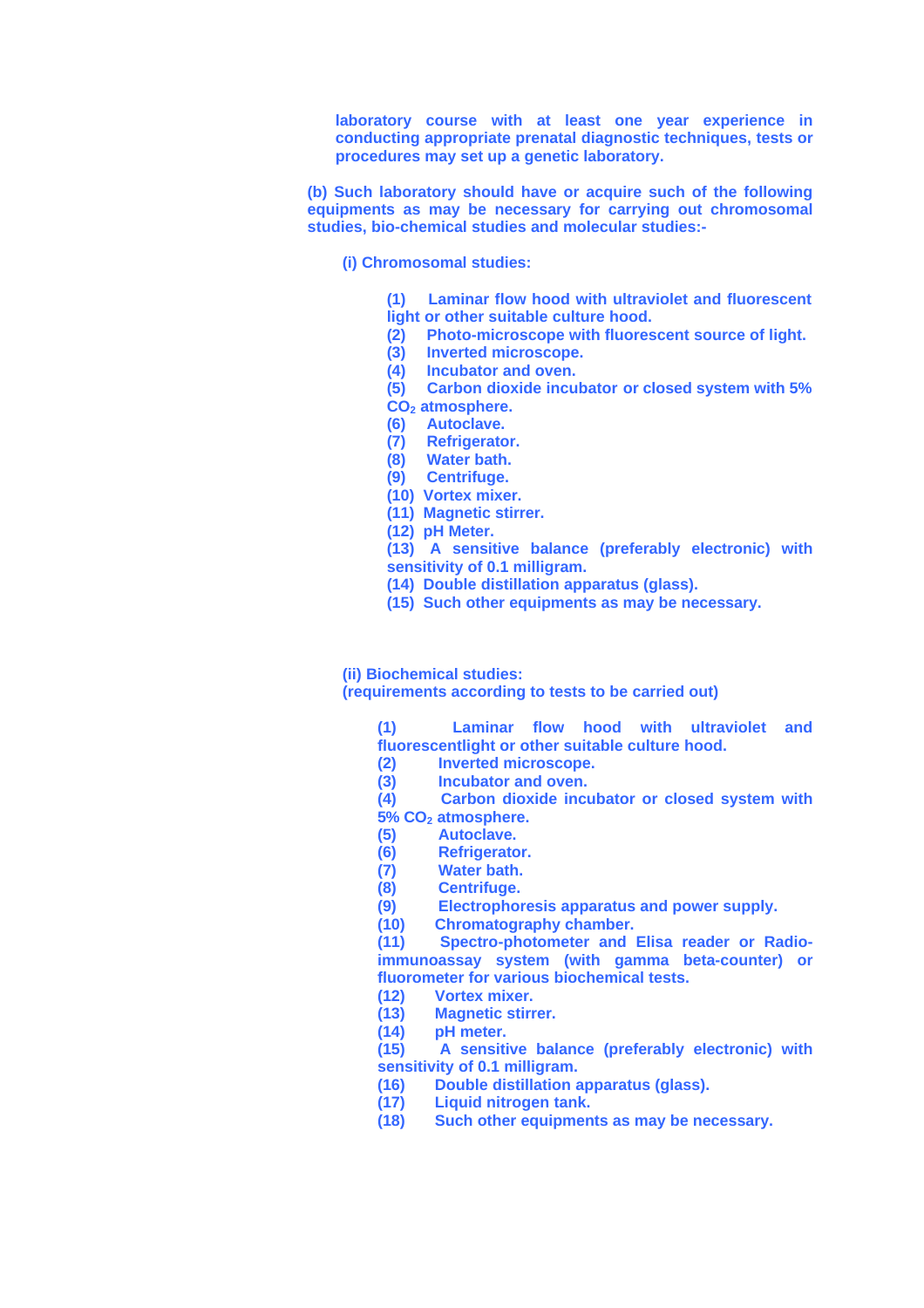#### **(iii) Molecular studies:**

- **(1) Inverted microscope.**
- **(2) Incubator.**
- **(3) Oven.**
- **(4) Autoclave.**

**(5) Refrigerators (4 degree and minus 20 degree Centigrade).**

- **(6) Water bath.**
- **(7) Microcentrifuge.**
- **(8) Electrophoresis apparatus and power supply.**
- **(9) Vertex mixer.**
- **(10) Magnetic stirrer.**
- **(11) pH meter.**

**(12) A sensitive balance (preferably electronic) with sensitivity of 0.1 milligram.**

**(13) Double distillation apparatus (glass).**

- **(14) P.C.R. machine.**
- **(15) Refrigerated centrifuge.**

**(16) U.V. Illuminator with photographic attachment or**

- **other documentation system.**
- **(17) Precision micropipettes.**
- **(18) Such other equipments as may be necessary.**

**(3) (1) Any person having adequate space and being or employing**

**(a) Gynaecologist having experience of performing at least 20 procedures in chorionic villi aspirations per vagina or per abdomen, chorionic villi biopsy, amniocentesis, cordocentesis foetoscopy, foetal skin or organ biopsy or foetal blood sampling etc. under supervision of an experienced gynaecologist in these fields, or** 

**(b) a Sonologist, Imaging Specialist, Radiologist or Registered Medical Practitioner having Post Graduate degree or diploma or six months training or one year experience in sonography or image scanning, or.** 

**(c) A medical geneticist.**

**may set up a genetic clinic/ultrasound clinic/imaging centre.** 

**(2) The Genetic Clinic/ultrasound clinic/imaging centre should have or acquire such of the following equipments, as may be necessary for carrying out the tests or procedures -**

**(a) Equipment and accessories necessary for carrying out clinical examination by an obstetrician or gynaecologist.**

**(b) An ultra-sonography machine including mobile ultrasound machine, imaging machine or any other equipment capable of conducting foetal ultrasonography.** 

**(c) Appropriate catheters and equipment for carrying out chorionic villi aspirations per vagina or per abdomen.**

**(d) Appropriate sterile needles for amniocentesis or cordocentesis.**

**(e) A suitable foetoscope with appropriate accessories for foetoscopy, foetal skin or organ biopsy or foetal blood sampling shall be optional.** 

**(f) Equipment for dry and wet sterilization.**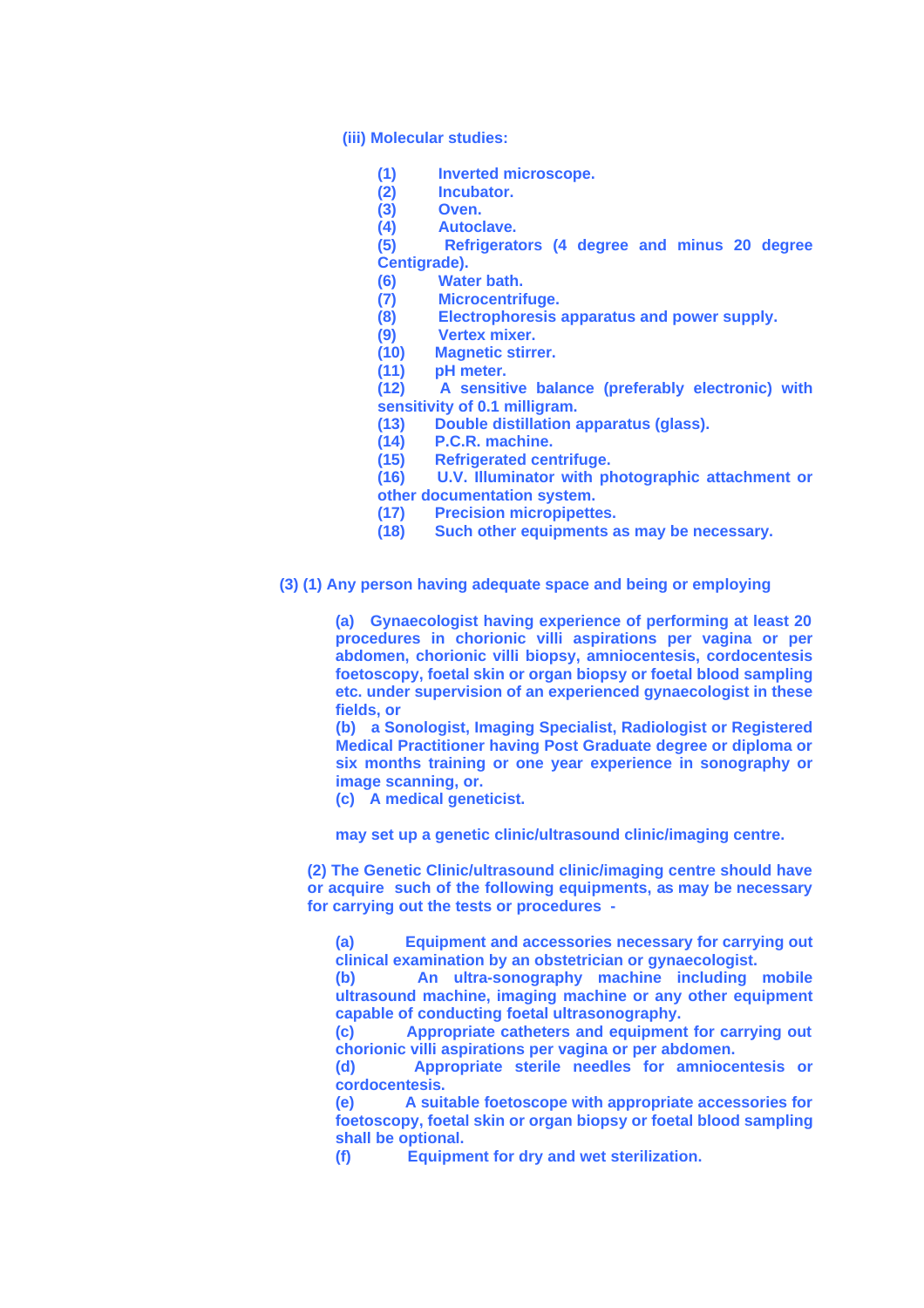**(g) Equipment for carrying out emergency procedures such as evacuation of uterus or resuscitation in case of need. (h) Genetic Works Station.".**

- 5. In the said rules, after rule 3 a new rule 3A shall be inserted as follows, namely:-
	- **"3A. Sale of ultrasound machines/imaging machines:**

**(1) No organization including a commercial organization or a person, including manufacturer, importer, dealer or supplier of ultrasound machines/imaging machines or any other equipment, capable of detecting sex of foetus, shall sell distribute, supply, rent, allow or authorize the use of any such machine or equipment in any manner, whether on payment or otherwise, to any Genetic Counselling Centre, Genetic Laboratory, Genetic Clinic, Ultrasound Clinic, Imaging Centre or any other body or person unless such Centre, Laboratory, Clinic, body or person is registered under the Act.** 

**(2) The provider of such machine/equipment to any person/body registered under the Act shall send to the concerned State/UT Appropriate Authority and to the Central Government, once in three months a list of those to whom the machine/equipment has been provided.** 

**(3) Any organization or person, including manufacturer, importer, dealer or supplier of ultrasound machines/imaging machines or any other equipment capable of detecting sex of foetus selling, distributing, supplying or authorizing, in any manner, the use of any such machine or equipment to any Genetic Counselling Centre, Genetic Laboratory, Genetic Clinic, Ultrasound Clinic, Imaging Centre or any other body or person registered under the Act shall take an affidavit from the Genetic Counselling Centre, Genetic Laboratory, Genetic Clinic, Ultrasound Clinic, Imaging Centre or any other body or person purchasing or getting authorization for using such machine /equipment that the machine/equipment shall not be used for detection of sex of foetus or selection of sex before or after conception.".**

6. In the said rules, in rule 4 for sub-rule (1) the following sub-rule shall be substituted, namely:-

"(1) An application for registration shall be made to the Appropriate Authority, in duplicate, in Form A, duly accompanied by an Affidavit containing–

> **(i)** an undertaking to the effect that the Genetic Centre/Laboratory/ Clinic/ Ultrasound Clinic/ Imaging Centre/ Combination thereof, as the case may be, shall not conduct any test or procedure, by whatever name called, for selection of sex before or after conception or for detection of sex of foetus except for diseases specified in Section 4(2) nor shall the sex of foetus be disclosed to any body; and

> **(ii)** an undertaking to the effect that the Genetic Centre/Laboratory/ Clinic/ Combination thereof, as the case may be, shall display prominently a notice that they do not conduct any technique, test or procedure etc. by whatever name called, for detection of sex of foetus or for selection of sex before or after conception.".

7. In the said rules, for rule 5, the following rule shall be substituted, namely:-

**"5. Application Fee – (1) Every application for registration under Rule 4 shall be accompanied by an application fee of :-**

**(a) Rs.3000.00 for Genetic Counselling Centre, Genetic Laboratory, Genetic Clinic, Ultrasound Clinic or Imaging Centre.**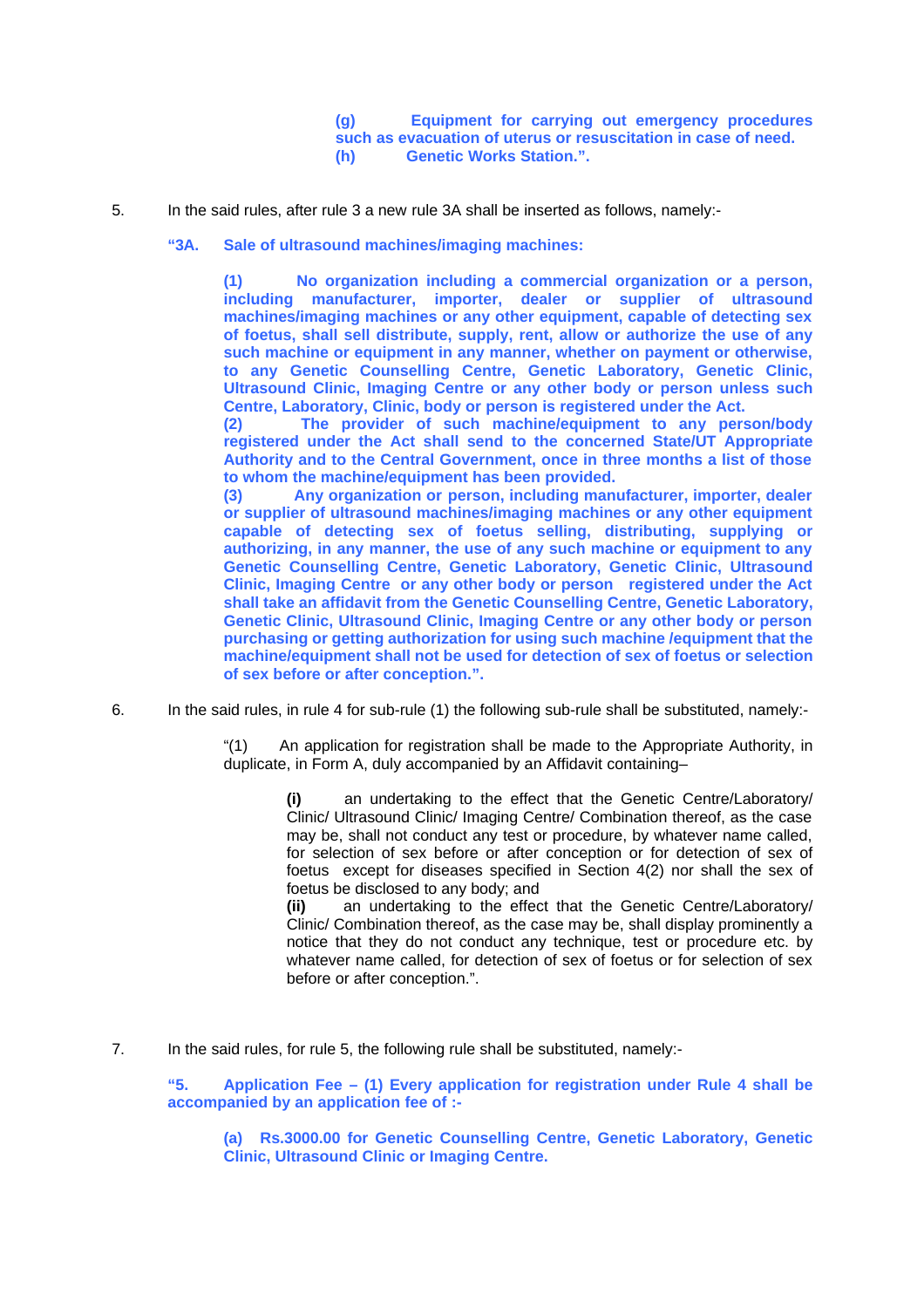**(b) Rs.4000.00 for an institute, hospital, nursing home, or any place providing jointly the service of a Genetic Counselling Centre, Genetic Laboratory and Genetic Clinic, Ultrasound Clinic or Imaging Centre or any combination thereof.**

**Provided that if an application for registration of any Genetic Clinic/ Laboratory/ Centre etc. has been rejected by the Appropriate Authority, no fee shall be required to be paid on re-submission of the application by the applicant for the same body within 90 days of rejection. Provided further that any subsequent application shall be accompanied with the prescribed fee. Application fee once paid will not be refunded.**

(2) The application fee shall be paid by a demand draft drawn in favour of the Appropriate Authority, on any scheduled bank payable at the headquarters of the Appropriate Authority concerned. The fees collected by the Appropriate Authorities for registration of Genetic Counselling Centre, Genetic Laboratory, Genetic Clinic, Ultrasound Clinic and Imaging Centre or any other body or person under sub-rule (1), shall be deposited by the Appropriate Authority concerned in a bank account opened in the name of the official designation of the Appropriate Authority concerned and shall be utilized by the Appropriate Authority in connection with the activities connected with implementation of the provisions of the Act and these rules.".

8. In the said rules, in rule 9, -

**(a) for sub-rule (1), the following sub-rule shall be substituted, namely:-**

**"(1) Every Genetic Counselling Centre, Genetic Laboratory, Genetic Clinic, Ultrasound Clinic and Imaging Centres shall maintain a register showing, in serial order, the names and addresses of the men or women given genetic counselling, subjected to pre-natal diagnostic procedures or pre-natal diagnostic tests, the names of their spouse or father and the date on which they first reported for such counselling, procedure or test.";**

**(b) for sub-rule (3), the following sub-rule shall be substituted, namely:-**

**"(3) The record to be maintained by every Genetic Laboratory, in respect of each man or woman subjected to any pre-natal diagnostic procedure/technique/test, shall be as specified in Form E.";**

**(c) for sub-rule (4), the following sub-rule shall be substituted, namely:-**

**"(4) The record to be maintained by every Genetic Clinic, in respect of each man or woman subjected to any pre-natal diagnostic procedure/technique/test, shall be as specified in Form F.";**

(d) after sub-rule (7), the following sub-rule shall be inserted, namely:-

**"(8) Every Genetic Counseling Centre, Genetic Laboratory, Genetic Clinic, Ultrasound Clinic and Imaging Centres shall send a complete report in respect of all preconception or pregnancy related procedures/ techniques/tests conducted by them in respect of each month by 5th day of the following month to the concerned Appropriate Authority.".**

9. In the said rules, in rule 10, -

(a) for sub-rule (1), the following sub-rule shall be substituted, namely:-

**"(1) Before conducting preimplantation genetic diagnosis, or any pre-natal diagnostic technique/test/procedure such as amniocentesis, chorionic villi biopsy, foetoscopy, foetal skin or organ biopsy or cordocentesis, a written consent, as specified in Form G, in a language the person undergoing such procedure understands, shall be obtained from her/him.";**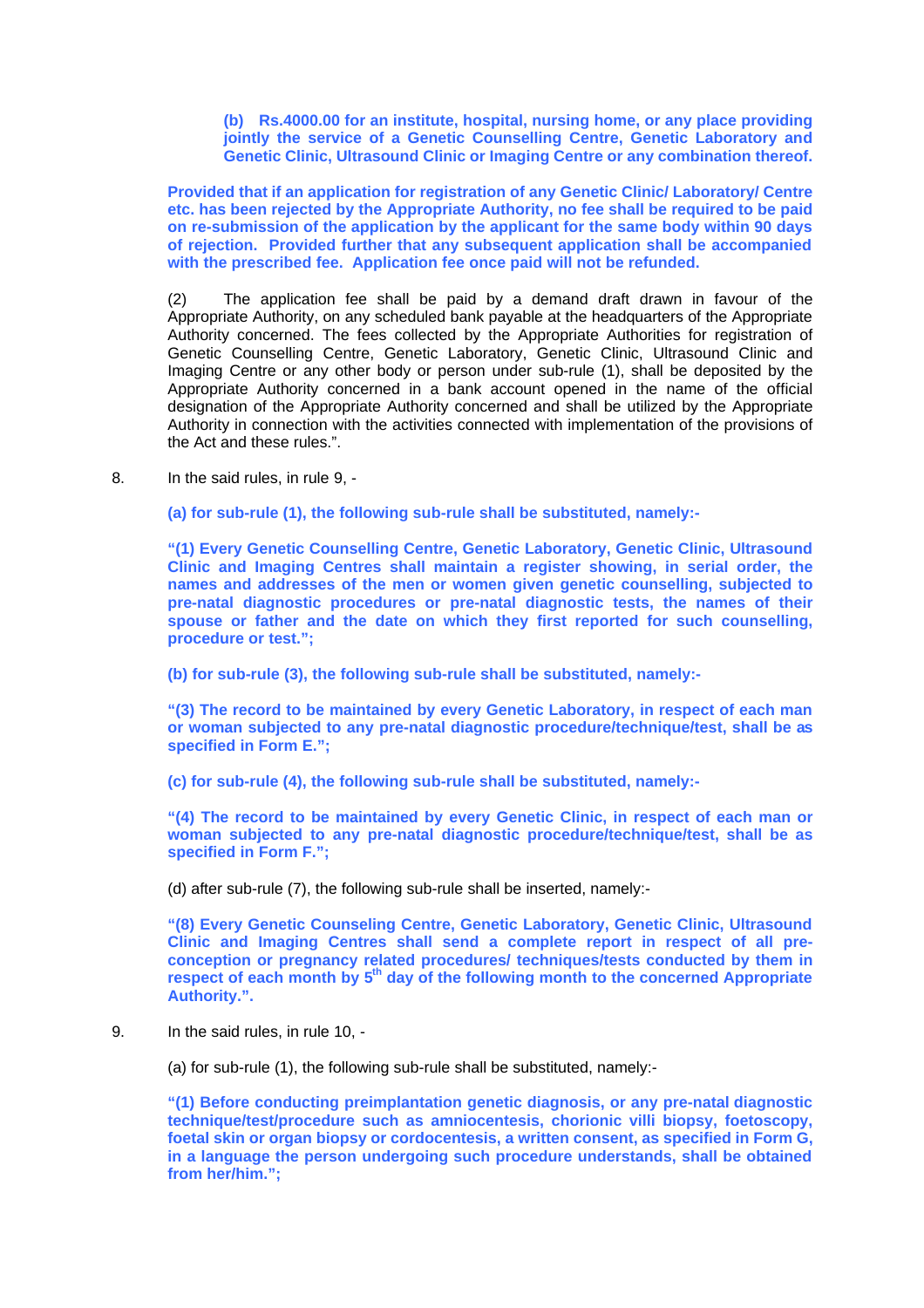(b) after sub-rule (1), the following new sub-rule (1A) shall be inserted, namely:-

"(1A) Any person conducting ultrasonography/image scanning on a pregnant woman shall give a declaration on each report on ultrasonography/image scanning that he/she has neither detected nor disclosed the sex of foetus of the pregnant woman to any body. The pregnant woman shall before undergoing ultrasonography/image scanning declare that she does not want to know the sex of her foetus.".

10. In the said rules, for rule 11, the following rule shall be substituted, namely:-

**"11. Facilities for inspection.- (1) Every Genetic Counselling Centre, Genetic Laboratory, Genetic Clinic, Ultrasound Clinic, Imaging Centre, nursing home, hospital, institute or any other place where any of the machines or equipments capable of performing any procedure, technique or test capable of pre-natal determination of sex or selection of sex before or after conception is used, shall afford all reasonable facilities for inspection of the place, equipment and records to the Appropriate Authority or to any other person authorised by the Appropriate Authority in this behalf for registration of such institutions, by whatever name called, under the Act, or for detection of misuse of such facilities or advertisement therefore or for selection of sex before or after conception or for detection/disclosure of sex of foetus or for detection of cases of violation of the provisions of the Act in any other manner.**

**(2) The Appropriate Authority or the officer authorized by it may seal and seize any ultrasound machine, scanner or any other equipment, capable of detecting sex of foetus, used by any organisation if the organisation has not got itself registered under the Act. These machines of the organisations may be released if such organisation pays penalty equal to five times of the registration fee to the Appropriate Authority concerned and gives an undertaking that it shall not undertake detection of sex of foetus or selection of sex before or after conception.".**

11. In the said rules, in rule 12 for sub-rule (1), the following sub-rule shall be substituted, namely:-

**"12. Procedure for search and seizure. - (1) The Appropriate Authority or any officer authorised in this behalf may enter and search at all reasonable times any Genetic Counselling Centre, Genetic Laboratory, Genetic Clinic, Imaging Centre or Ultrasound Clinic in the presence of two or more independent witnesses for the purposes of search and examination of any record, register, document, book, pamphlet, advertisement, or any other material object found therein and seal and seize the same if there is reason to believe that it may furnish evidence of commission of an offence punishable under the Act.**

## *Explanation:- In these Rules –*

*(1) 'Genetic Laboratory/Genetic Clinic/ Genetic Counselling Centre' would include an ultrasound centre/imaging centre/ nursing home/hospital/institute or any other place, by whatever name called, where any of the machines or equipments capable of selection of sex before or after conception or performing any procedure, technique or test for pre-natal detection of sex of foetus, is used;*

*(2) 'material object' would include records, machines and equipments; and*

*(3) 'seize' and 'seizure' would include 'seal' and 'sealing' respectively.".*

12. In the said rules, after rule 17, the following rules shall be inserted, namely:-

**"18. Code of Conduct to be observed by persons working at Genetic Counseling Centres, Genetic Laboratories, Genetic Clinics, Ultrasound Clinics. Imaging Centres etc.**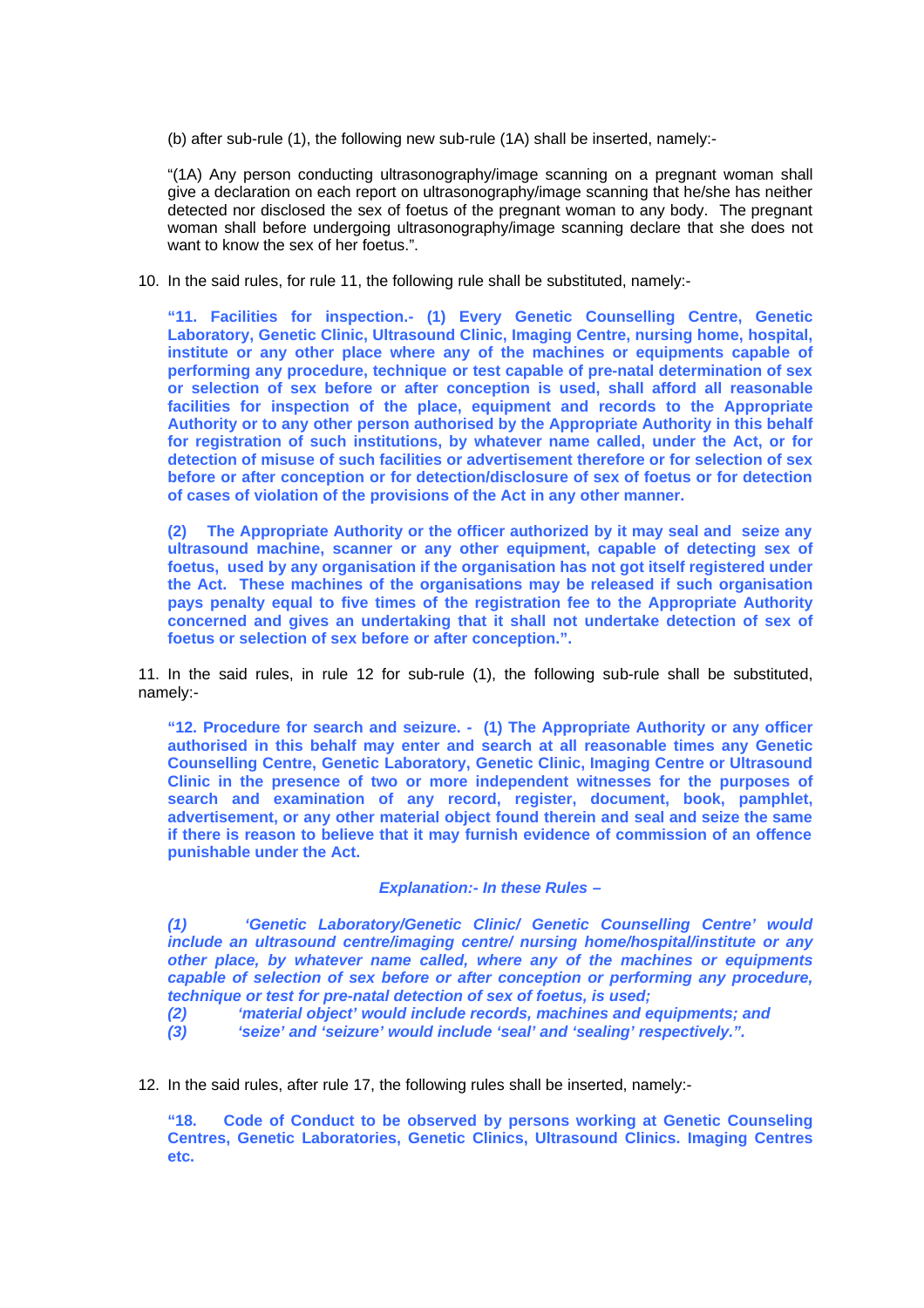**All persons including the owner, employee or any other persons associated with Genetic Counseling Centres, Genetic Laboratories, Genetic Clinics, Ultrasound Clinics, Imaging Centres registered under the Act/these Rules shall –**

**(i) not conduct or associate with, or help in carrying out detection or disclosure of sex of foetus in any manner;**

**(ii) not employ or cause to be employed any person not possessing qualifications necessary for carrying out pre-natal diagnostic techniques/ procedures, techniques and tests including ultrasonography;**

**(iii) not conduct or cause to be conducted or aid in conducting by himself or through any other person any techniques or procedure for selection of sex before or after conception or for detection of sex of foetus except for the purposes specified in sub-section (2) of section 4 of the Act;**

**(iv) not conduct or cause to be conducted or aid in conducting by himself or through any other person any techniques or test or procedure under the Act at a place other than a place registered under the Act/these Rules;**

**(v) ensure that no provision of the Act and these Rules are violated in any** manner;<br>(vi) e

**(vi) ensure that the person, conducting any techniques, test or procedure leading to detection of sex of foetus for purposes not covered under section 4(2) of the Act or selection of sex before or after conception, is informed that such procedures lead to violation of the Act and these Rules which are punishable offences;** 

**(vii) help the law enforcing agencies in bring to book the violators of the provisions of the Act and these Rules;** 

**(viii) display his/her name and designation prominently on the dress worn by him/her;** 

**(ix) write his/her name and designation in full under his/her signature;**

**(x) on no account conduct or allow/cause to be conducted female foeticide;**

**(xi) not commit any other act of professional misconduct.** 

**19. Appeals. –** 

**(1) Anybody aggrieved by the decision of the Appropriate Authority at subdistrict level may appeal to the Appropriate Authority at district level within 30 days of the order of the sub-district level Appropriate Authority.**

**(2) Anybody aggrieved by the decision of the Appropriate Authority at district level may appeal to the Appropriate Authority at State/UT level within 30 days of the order of the District level Appropriate Authority.**

**(3) Each appeal shall be disposed of by the District Appropriate Authority or by the State/Union Territory Appropriate Authority, as the case may be, within 60 days of its receipt.**

**(4) If an appeal is not made within the time as prescribed under sub-rule (1), (2) or (3), the Appropriate Authority under that sub-rule may condone the delay in case he/she is satisfied that appellant was prevented for sufficient cause from making such appeal.".**

13. In the said rules, Schedule I, Schedule II and Schedule III shall be omitted.

14. In the said rules, for the words "Genetic Counselling Centre, Genetic Laboratory and Genetic Clinic", the words "Genetic Counselling Centre, Genetic Laboratory, Genetic Clinic, Ultrasound Clinic and Imaging Centres" shall be substituted wherever they occur.

15. In the said rules, for Form A, Form B, Form C, Form D, Form E, Form F, Form G, and Form H, the following forms shall be substituted respectively, namely:-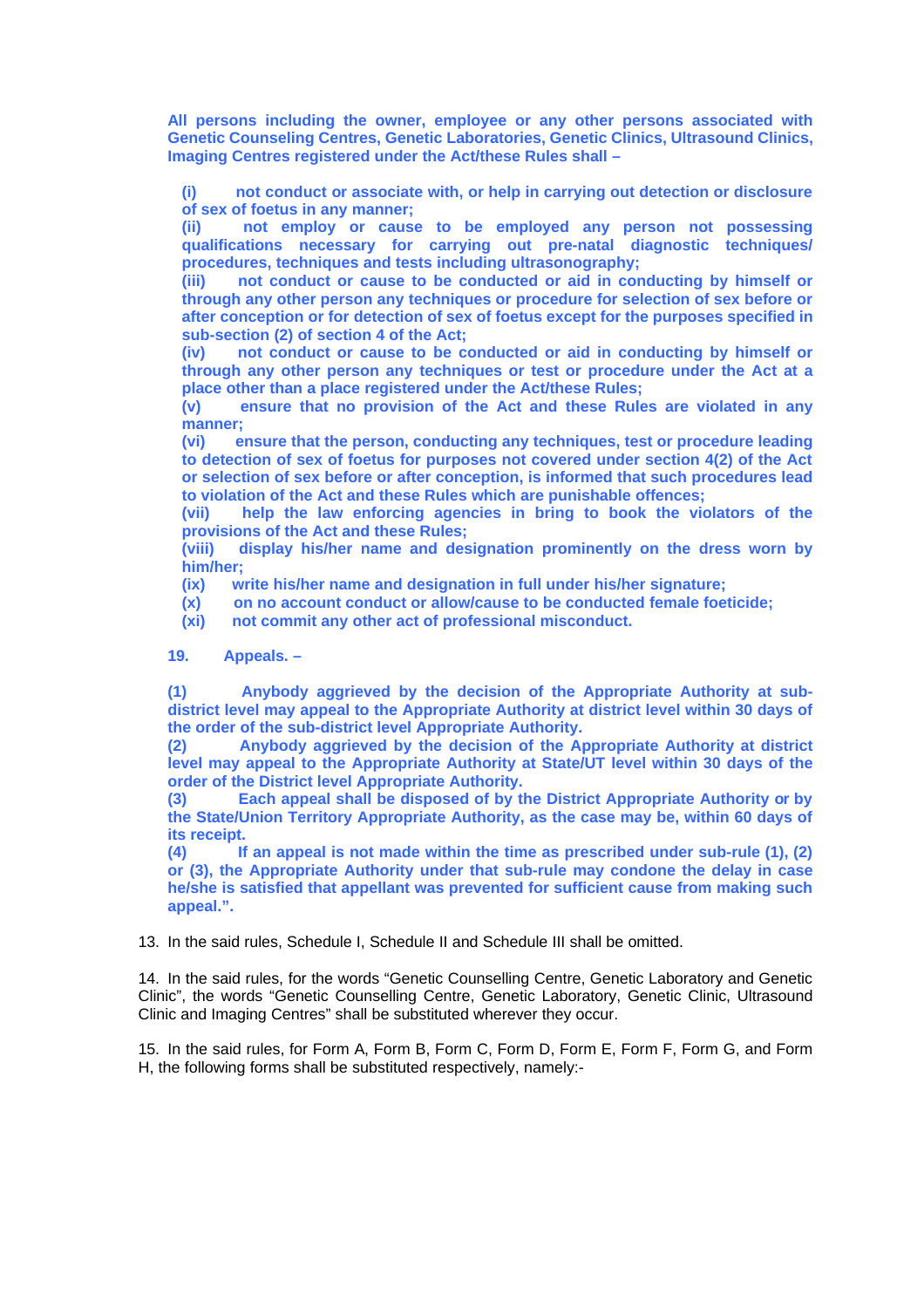# **"FORM A**

[See rules  $4(1)$  and  $8(1)$ ] (To be submitted in Duplicate with supporting documents as enclosures)

FORM OF APPLICATION FOR REGISTRATION OR RENEWAL OF REGISTRATION OF A GENETIC COUNSELLING CENTRE/GENETIC LABORATORY/GENETIC CLINIC/ULTRASOUND CLINC/IMAGING CENTRE

1. Name of the applicant

(Indicate name of the organisation sought to be registered)

#### 2. Address of the applicant

3. Type of facility to be registered

(Please specify whether the application is for registration of a Genetic Counselling Centre/Genetic Laboratory/Genetic Clinic/Ultrasound Clinic/Imaging Centre or any combination of these)

4. Full name and address/addresses of Genetic Counselling Centre/Genetic Laboratory/Genetic Clinic/ Ultrasound Clinic/Imaging Centre with Telephone/Fax number(s)/Telegraphic/Telex/E-mail address (s).

5. Type of ownership of Organisation (individual ownership/partnership/company/co-operative/any other to be specified). In case type of organization is other than individual ownership, furnish copy of articles of association and names and addresses of other persons responsible for management, as enclosure.

6. Type of Institution (Govt. Hospital/Municipal Hospital/Public Hospital/Private Hospital/Private Nursing Home/Private Clinic/Private Laboratory/any other to be stated.)

7. Specific pre-natal diagnostic procedures/tests for which approval is sought

(a) Invasive (i) amniocentesis/ chorionic villi aspiration

/chromosomal/biochemical/molecular studies (b) Non-Invasive Ultrasonography Leave blank if registration is sought for Genetic Counselling Centre only.

8. Equipment available with the make and model of each equipment (List to be attached on a separate sheet).

9. (a) Facilities available in the Counselling Centre. (b)Whether facilities are or would be available in the Laboratory/Clinic for the following tests:

- (i) Ultrasound
- (ii) Amniocentesis
- (iii) Chorionic villi aspiration
- (iv) Foetoscopy
- (v) Foetal biopsy
- (vi) Cordocentesis

Whether facilities are available in the Laboratory/ Clinic for the following:

- (i) Chromosomal studies
- (ii) Biochemical studies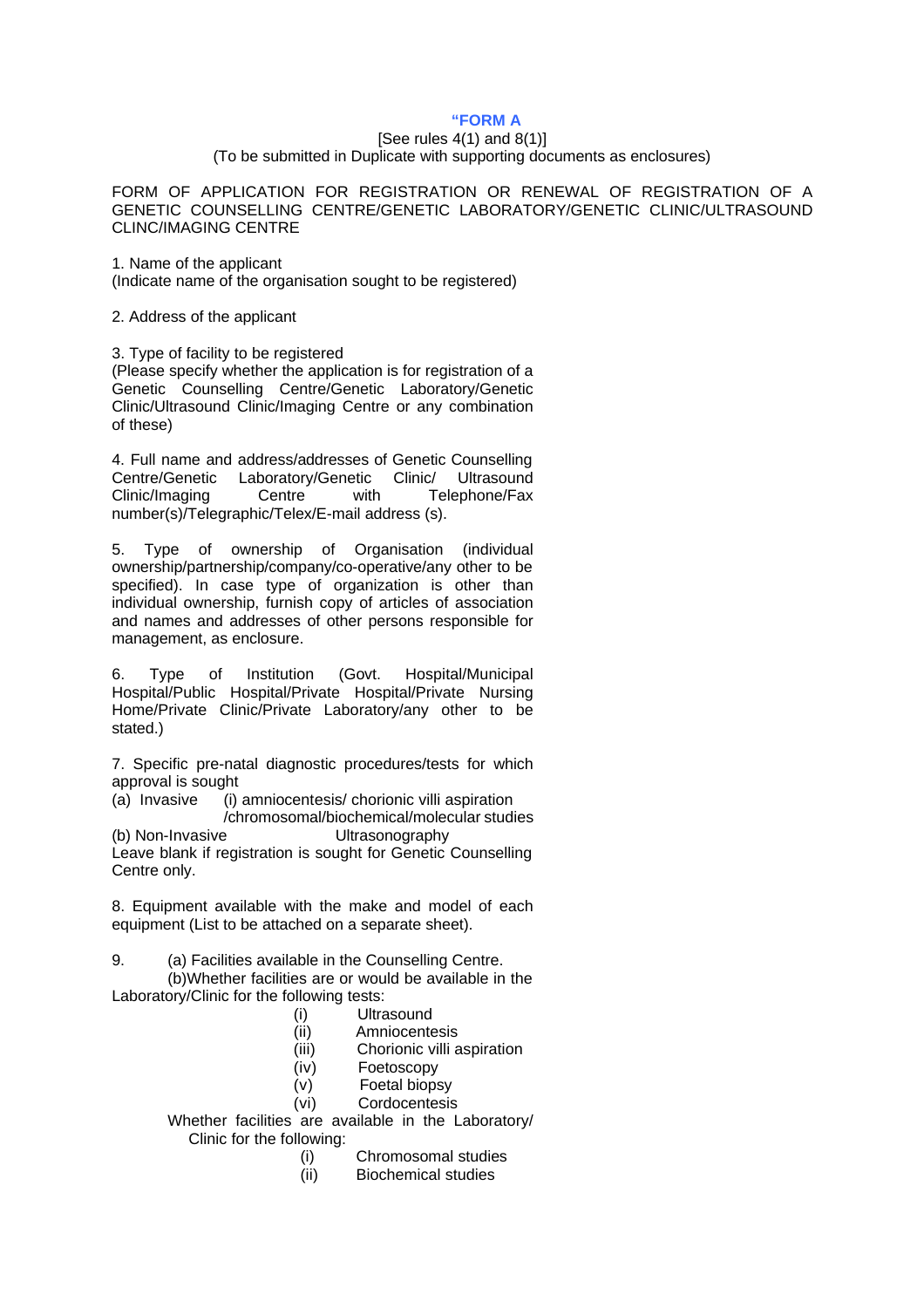- (iii) Molecular studies
- (iv) Preimplantation genetic diagnosis

10. Names, qualifications, experience and registration number of employees (may be furnished as an enclosure).

11. State whether the Genetic Counselling Centre/Genetic Laboratory/Genetic Clinic/ultrasound clinic/imaging centre <sup>4[1]</sup> qualifies for registration in terms of requirements laid down in Rule 3 ]

12. For renewal applications only:

- (a) Registration No.
- (b) Date of issue and date of expiry of existing certificate of registration.

13. List of Enclosures: (Please attach a list of enclosures / supporting documents attached to this application.)

Date:

(…………………………………..)

*Place*

*Name, designation and signature of the person authorized to sign on behalf of the organisation to be registered.*

# **DECLARATION**

I, Sh./Smt./Kum./Dr……………………… son/daughter/wife of ………………… aged ……………….. years resident of …………………………………………………………………………… working as (indicate designation) …………………………………………………… in (indicate name of the organisation to be registered) ……………..……………………………….. hereby declare that I have read and understood the Pre-natal Diagnostic Techniques (Regulation and Prevention of Misuse) Act, 1994 (57 of 1994) and the Pre-natal Diagnostic Techniques (Regulation and Prevention of Misuse) Rules, 1996,

I also undertake to explain the said Act and Rules to all employees of the Genetic Counselling Centre/Genetic Laboratory/Genetic Clinic/ultrasound clinic/imaging centre in respect of which registration is sought and to ensure that Act and Rules are fully complied with.

Date:

(…………………………………..)

Place

 $\overline{a}$ 

*Name, designation and signature of the person authorized to*  **sign on behalf of the organisation to be registered**

[SEAL OF THE ORGANISATION SOUGHT TO BE REGISTERED]

ACKNOWLEDGEMENT [See Rules 4(2) and 8(1)]

 $4<sup>[1]</sup>$  Strike out whichever is not applicable or not necessary. All enclosures are to be authenticated by signature of the applicant.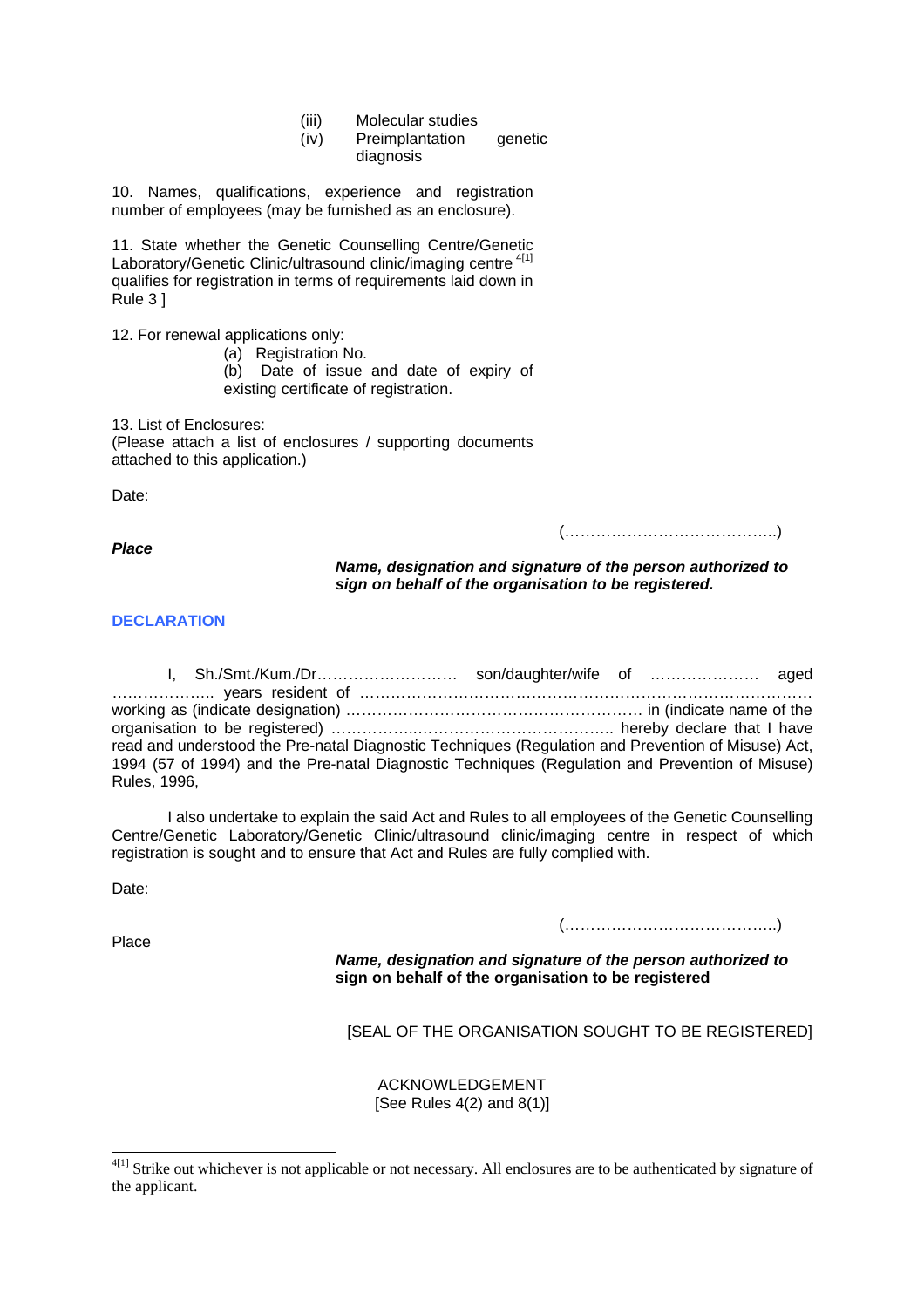**The application in Form A in duplicate for grant\*/renewal\* of registration of Genetic Counselling Centre\*/Genetic Laboratory\*/Genetic Clinic\*/Ultrasound Clinic\*/Imaging Centre\* by ………………………………. (Name and address of applicant) has been received by the Appropriate Authority …………………. On (date).**

\*The list of enclosures attached to the application in Form A has been verified with the enclosures submitted and found to be correct.

### **OR**

\*On verification it is found that the following documents mentioned in the list of enclosures are not actually enclosed.

This acknowledgement does not confer any rights on the applicant for grant or renewal of registration.

> (…………………………………..) Signature and Designation of Appropriate Authority, or authorized person in the Office of the Appropriate Authority.

Date: Place:

**SEAL**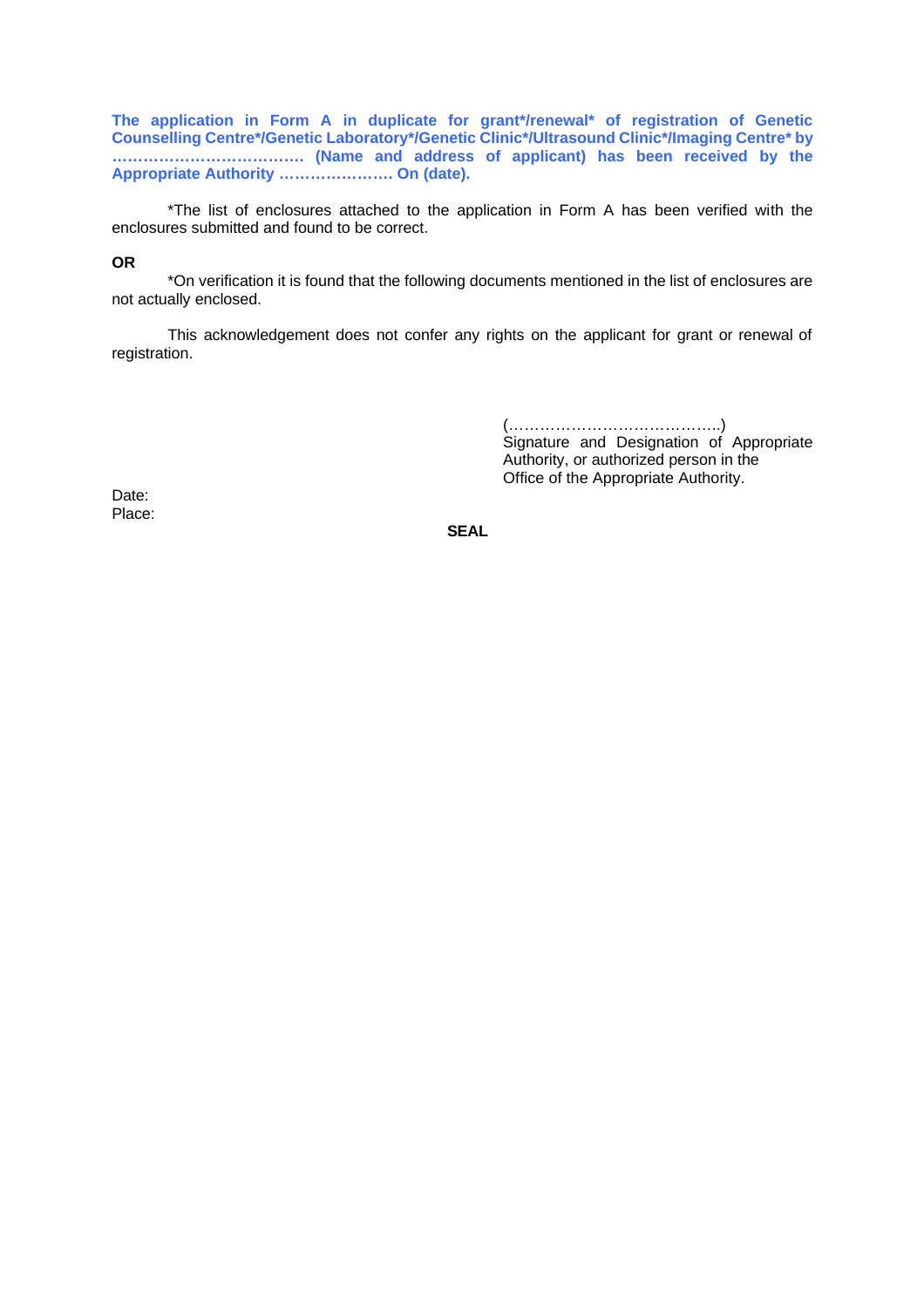## ORIGINAL/DUPLICATE FOR DISPLAY **FORM B** [See Rules 6(2), 6(5) and 8(2)]

## CERTIFICATE OF REGISTRATION (To be issued in duplicate)

- 5. 1. In exercise of the powers conferred under Section 19 (1) of the Pre-natal Diagnostic Techniques (Regulation and Prevention of Misuse) Act, 1994 (57 of 1994), the Appropriate Authority ………………….. hereby grants registration to the Genetic Counselling Centre\*/Genetic Laboratory\*/Genetic Clinic\*/Ultrasound Clinic\*/Imaging Centre\* named below for purposes of carrying out Genetic Counselling/Pre-natal Diagnostic Procedures\*/Pre-natal Diagnostic Tests/ultrasonography under the aforesaid Act for a period of five years ending on …………………
- 6. 2. This registration is granted subject to the aforesaid Act and Rules thereunder and any contravention thereof shall result in suspension or cancellation of this Certificate of Registration before the expiry of the said period of five years apart from prosecution.

| А. |                     |                          | Name and address of |  |                    | the Genetic                               |  |  |  |
|----|---------------------|--------------------------|---------------------|--|--------------------|-------------------------------------------|--|--|--|
|    |                     | Counselling              |                     |  |                    | Centre*/Genetic                           |  |  |  |
|    | Laboratory*/Genetic |                          |                     |  | Clinic*/Ultrasound |                                           |  |  |  |
|    |                     | Clinic*/Imaging Centre*. |                     |  |                    |                                           |  |  |  |
| B  |                     |                          |                     |  |                    | Pre-natal diagnostic procedures* approved |  |  |  |

- 'oceaures" approved for (Genetic Clinic). Non-Invasive (i) Ultrasound Invasive (ii) Amniocentesis (iii) Chorionic villi biopsy (iv) Foetoscopy (v) Foetal skin or organ biopsy
	- (vi) Cordocentesis
	- (vii) Any other (specify)
- C. Pre-natal diagnostic tests\* approved (for Genetic Laboratory)
	- (i) Chromosomal studies
	- (ii) Biochemical studies
	- (iii) Molecular studies
- D. Any other purpose (please specify)
- 3. Model and make of equipments being used (any change is to be intimated to the Appropriate Authority under rule 13).
- 4. Registration No. allotted
- 5. Period of validity of earlier Certificate of Registration. (For renewed Certificate of Registration only) From ………. To ……….

 Signature, name and designation of The Appropriate Authority

Date:

SEAL

DISPLAY ONE COPY OF THIS CERTIFICATE AT A CONSPICUOUS PLACE AT THE PLACE OF BUSINESS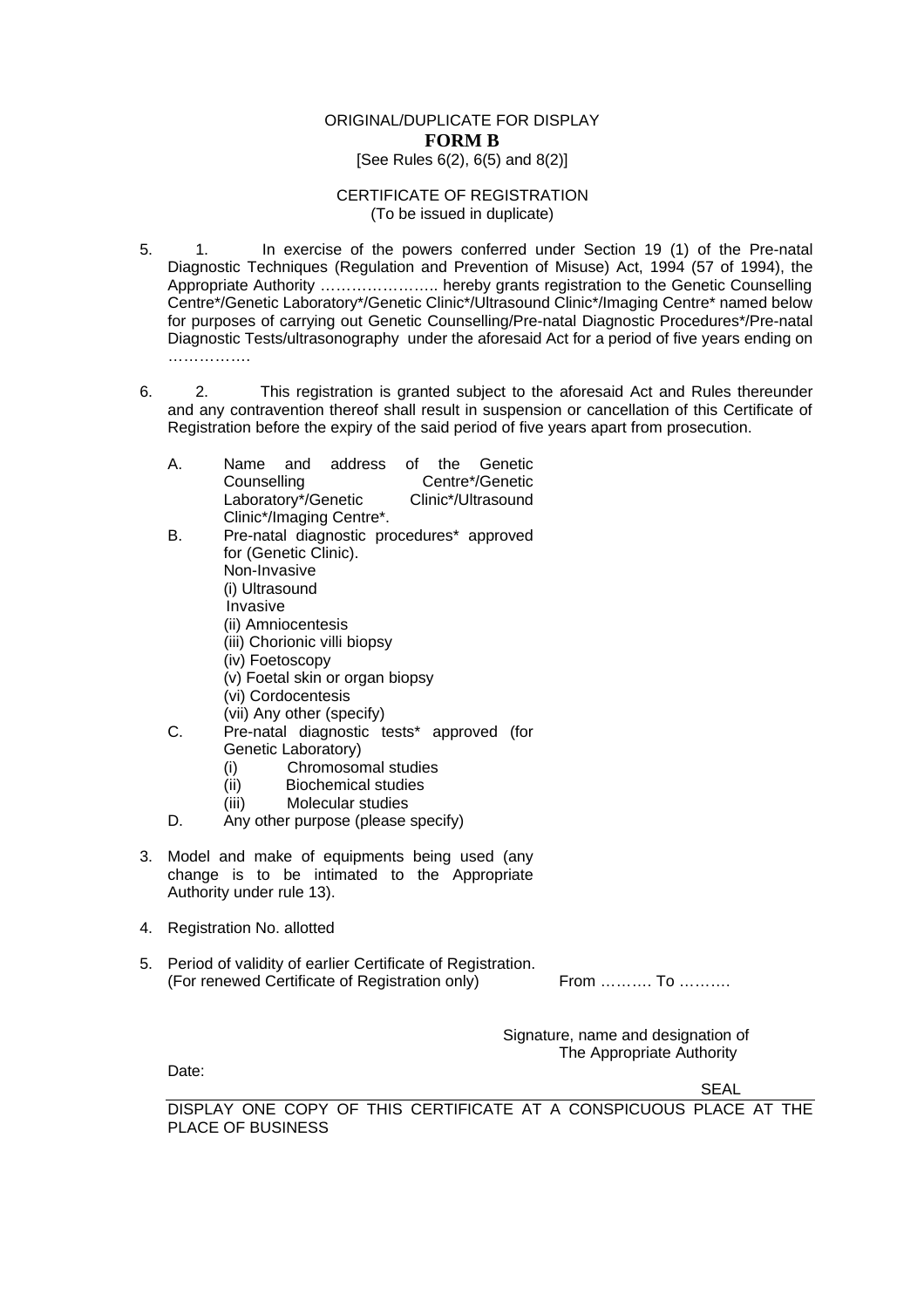#### FORM C [See Rules 6(3), 6(5) and 8(3)]

### FORM FOR REJECTION OF APPLICATION FOR GRANT/RENEWAL OF REGISTRATION

In exercise of the powers conferred under Section 19(2) of the Pre-natal Diagnostic Techniques (Regulation and Prevention of Misuse) Act, 1994, the Appropriate Authority ……………………………. hereby rejects the application for grant\*/renewal\* of registration of the undermentioned Genetic Counselling Centre\*/Genetic Laboratory\*/Genetic Clinic\*/Ultrasound Clinic\*/Imaging Centre\*.

- (1) Name and address of the Genetic Counselling Centre\*/Genetic<br>
Laboratory\*/Genetic Clinic\*/Ultrasound Laboratory\*/Genetic Clinic\*/Imaging Centre\*
- (2) Reasons for rejection of application for grant/renewal of registration:

Signature, name and designation of the Appropriate Authority with SEAL of Office

Date: Place:

\*Strike out whichever is not applicable or necessary.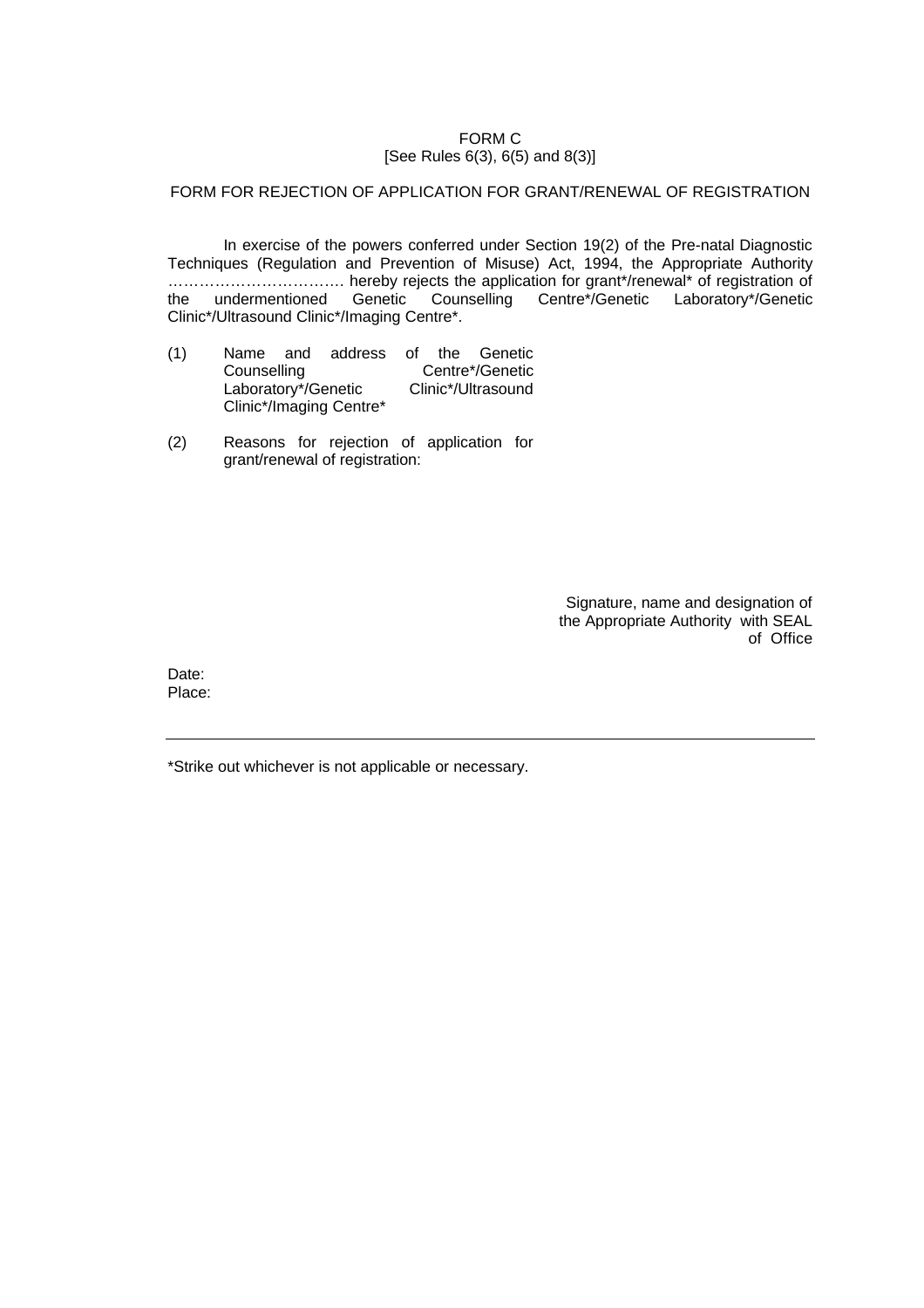# **FORM D**

### [See rule 9(2)]

## FORM FOR MAINTENANCE OF RECORDS BY THE GENETIC COUNSELLING CENTRE

- 1. Name and address of Genetic Counselling centre.
- 2. Registration No.
- 3. Patient's name
- 4. Age
- 5. Husband's/Father's name
- 6. Full address with Tel. No., if any
- 7. Referred by (Full name and address of Doctor(s) with registration No.(s) (Referral note to be preserved carefully with case papers)
- 8. Last menstrual period/weeks of pregnancy
- 9. 9. History of genetic/medical disease in the family (specify) Basis of diagnosis: (a) Clinical (b) Bio-chemical (c) Cytogenetic (d)Other (e.g.radiological, ulrasonography)
- 10. Indication for pre-natal diagnosis
	- A. Previous child/children with:
		- (i) Chromosomal disorders
		- (ii) Metabolic disorders
		- (iii) Congenital anomaly
		- (iv) Mental retardation
		- (v) Haemoglobinopathy
		- (vi) Sex linked disorders
		- (vii) Single gene disorder
		- (viii)Any other (specify)
	- B. Advanced maternal age (35 years or above)

C. Mother/father/sibling having genetic disease (specify)

- D. Others (specify)
- 11. Procedure advised $5[2]$ 
	- (i) Ultrasound
	- (ii) Amniocentesis
	- (iii) Chorionic villi biopsy
	- (iv) Foetoscopy

 $\overline{a}$ 

- (v) Foetal skin or organ biopsy
- (vi) Cordocentesis
- (vii) Any other (specify)

 $5[2]$  Strike out whichever is not applicable or necessary.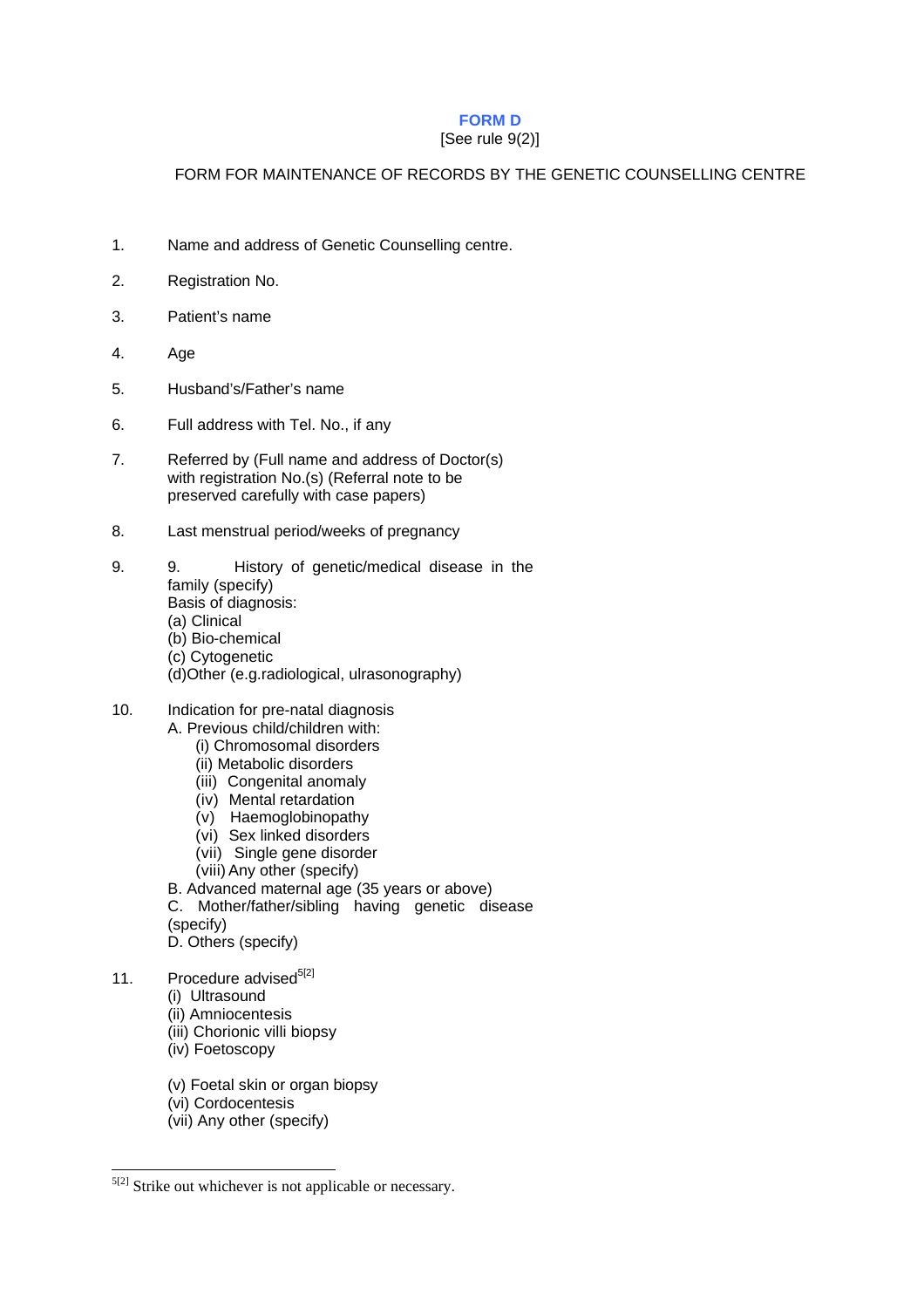- 12. Laboratory tests to be carried out
	- (i) Chromosomal studies
	- (ii) Biochemical studies
	- (iii) Molecular studies
	- (iv) Preimplantation genetic diagnosis
- 13. Result of diagnosis If abnormal give details. Normal/Abnormal
- 14. Was MTP advised?
- 15. Name and address of Genetic Clinic\* to which patient is referred.
- 16. Dates of commencement and completion of genetic counseling.

**Name, Signature and Registration No. of the** *Medical Geneticist/Gynaecologist/Paediatrician administering Genetic Counselling.*

Place: Date: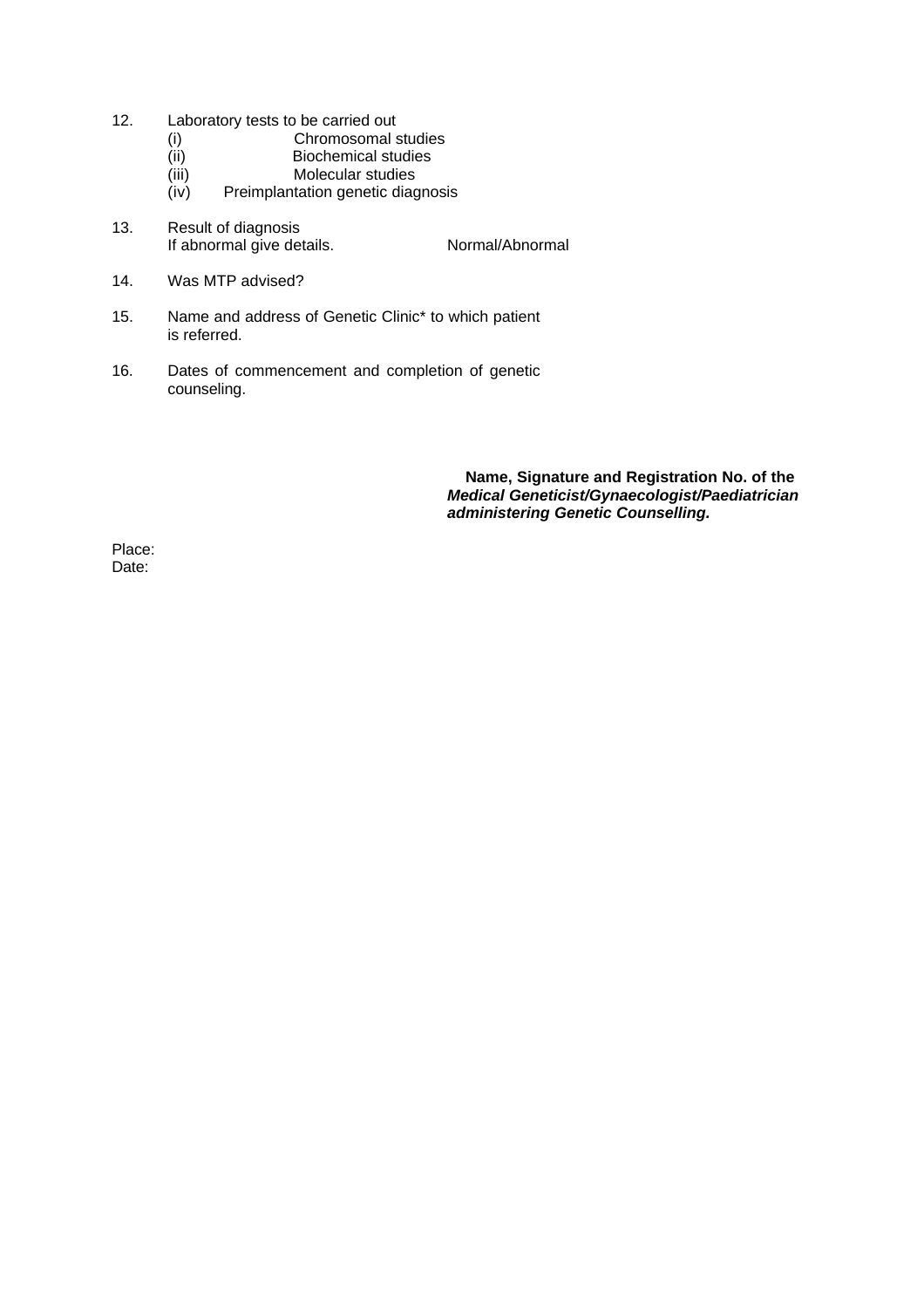# **FORM E**

#### [See Rule 9(3)] FORM FOR MAINTENANCE OF RECORDS BY GENETIC LABORATORY

- 1. Name and address of Genetic Laboratory
- 2. Registration No
- 3. Patient's name
- 4. Age
- 5. Husband's/Father's name
- 6. Full address with Tel. No., if any
- 7. Referred by/sample sent by (full name and address of Genetic Clinic) (Referral note to be preserved carefully with case papers)
- 8. Type of sample: Maternal blood/Chorionic villus sample/amniotic fluid/Foetal blood or other foetal tissue (specify)
- 9. Specify indication for pre-natal diagnosis A. Previous child/children with
	- (i) Chromosomal disorders
	- (ii) Metabolic disorders<br>(iii) Malformation(s)
	- Malformation(s)
	- (iv) Mental retardation
	- (v) Hereditary haemolytic anaemia
	- (vi) Sex linked disorder
	- (vii) Single gene disorder
	- (viii) Any other (specify)
	- B. Advanced maternal age (35 years or above)
	- C. Mother/father/sibling having genetic disease (specify)

D. Other (specify)

- 10. Laboratory tests carried out (give details)
	- (i) Chromosomal studies<br>(ii) Biochemical studies
	- Biochemical studies
	- (iii) Molecular studies
		- (iv) preimplantation gentic diagnosis
- 11. Result of diagnosis If abnormal give details. Normal/Abnormal
- 12. Date(s) on which tests carried out.

The results of the Pre-natal diagnostic tests were conveyed to ………………… on …………………………

> Name, Signature and Registration No. of the Medical Geneticist/Director of the Institute

Place: Date: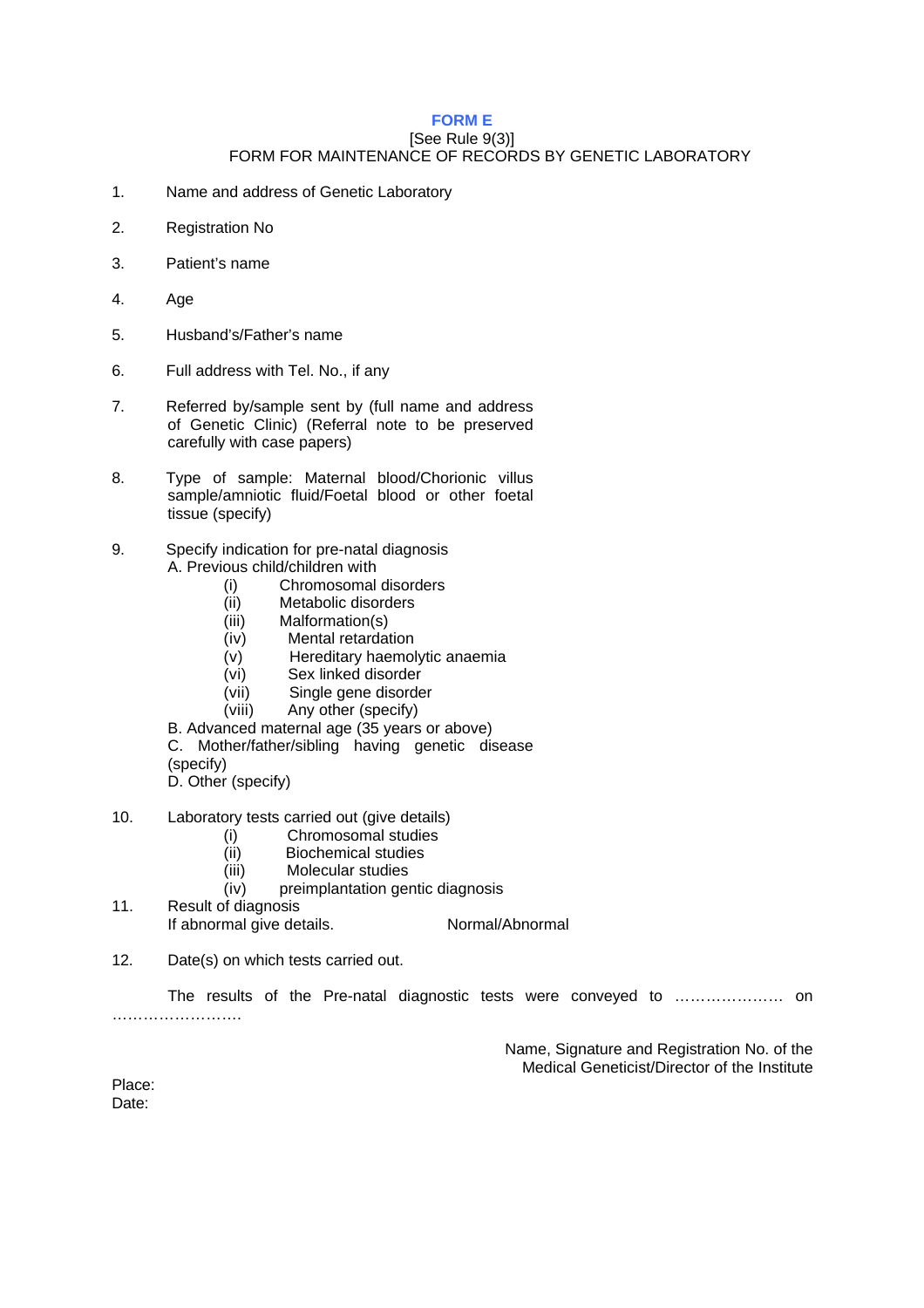## **FORM F**

#### [See Proviso to Section 4(3), Rule 9(4) and Rule 10(1A)] FORM FOR MAINTENANCE OF RECORD IN RESPECT OF PREGNANT WOMAN BY GENETIC CLINIC/ULTRASOUND CLINIC/IMAGING CENTRE

- 1. Name and address of the Genetic Clinic/Ultrasound Clinic/Imaging Centre.
- 2. Registration No.
- 3. Patient's name and her age
- 4. Number of children with sex of each child
- 5. Husband's/Father's name
- 6. Full address with Tel. No., if any
- 7. Referred by (full name and address of Doctor(s)/Genetic Counselling Centre (Referral note to be preserved carefully with case papers)/self referral
- 8. Last menstrual period/weeks of pregnancy
- 9. History of genetic/medical disease in the family (specify) Basis of diagnosis: (a) Clinical (b) Bio-chemical (c) Cytogenetic (d) Other (e.g.radiological, ultrasonography etc. specify)
- 10. Indication for pre-natal diagnosis
	- A. Previous child/children with:
		- (i) Chromosomal disorders
		- (ii) Metabolic disorders
		- (iii) Congenital anomaly
		- (iv) Mental retardation
		- (v) Haemoglobinopathy
		- (vi) Sex linked disorders
		- (vii) Single gene disorder
		- (viii) Any other (specify)
	- B. Advanced maternal age (35 years)
	- C. Mother/father/sibling has genetic disease (specify)
	- D. Other (specify)
- 11. Procedures carried out (with name and registration No. of Gynaecologist/Radiologist/Registered Medical Practitioner) who performed it.

Non-Invasive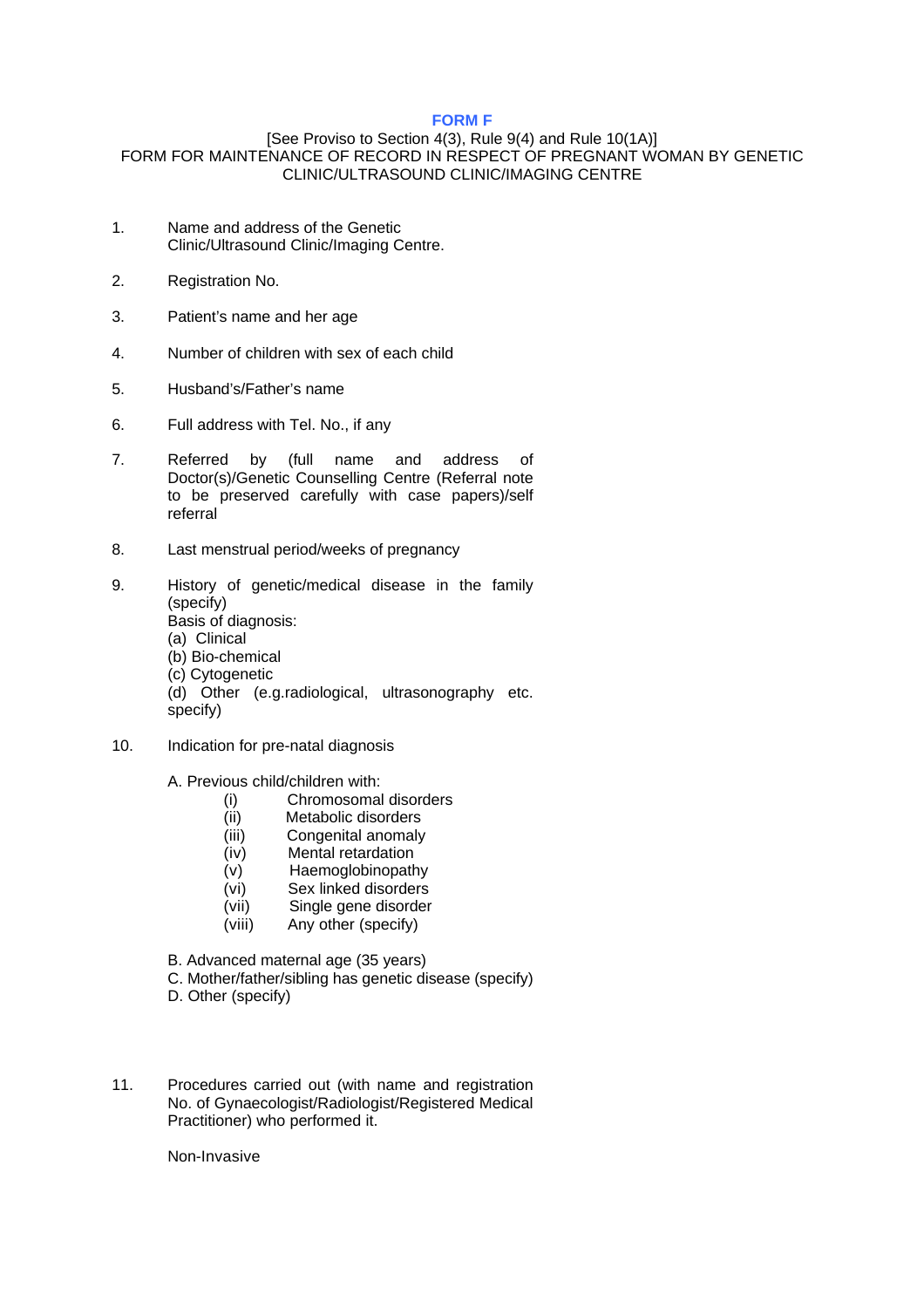(i) Ultrasound (specify purpose for which ultrasound is to done during pregnancy) [List of indications for ultrasonography of pregnant women are given in the note below]

Invasive

### (ii) Amniocentesis

- (iii) Chorionic Villi aspiration
- (iv) Foetal biopsy
- (v) Cordocentesis
- (vi) Any other (specify)
- 12. Any complication of procedure please specify

## 13. Laboratory tests recommended $6[3]$

- (i) Chromosomal studies
- (ii) Biochemical studies
- (iii) Molecular studies
- (iv) Preimplantation genetic diagnosis
- 14. 14. Result of (a) pre-natal diagnostic procedure (give details) (b) Ultrasonography Normal/Abnormal (specify abnormality detected, if any).

15. Date(s) on which procedures carried out.

- 16. Date on which consent obtained. (In case of invasive)
- 17. The result of pre-natal diagnostic procedure were conveyed to ……….on ……………
- 18. Was MTP advised/conducted?
- 19. Date on which MTP carried out.

 $\overline{a}$ 

Date: Name, Signature and Registration number of the Place **Construction Community** Gynaecologist/Radiologist/Director of the Clinic

#### **DECLARATION OF PREGNANT WOMAN**

I, Ms. \_\_\_\_\_\_\_\_\_\_\_\_\_\_\_\_\_\_\_\_ (name of the pregnant woman) declare that by undergoing ultrasonography /image scanning etc. I do not want to know the sex of my foetus.

 $\_$  ,  $\_$  ,  $\_$  ,  $\_$  ,  $\_$  ,  $\_$  ,  $\_$  ,  $\_$  ,  $\_$  ,  $\_$  ,  $\_$  ,  $\_$  ,  $\_$  ,  $\_$  ,  $\_$  ,  $\_$  ,  $\_$  ,  $\_$  ,  $\_$  ,  $\_$ 

Signature/Thump impression of pregnant woman

3 Strike out whichever is not applicable or not necessary

## **DECLARATON OF DOCTOR/PERSON CONDUCTING ULTRASONOGRAPHY/IMAGE SCANNING**

I, Letter than the person conducting ultrasonography/image scanning) declare that while conducting ultrasonography/image scanning on Ms. \_\_\_\_\_\_\_\_\_\_\_\_\_\_\_\_\_\_\_\_\_ (name of the pregnant woman), I have neither detected nor disclosed the sex of her foetus to any body in any manner.

> Name and signature of the person conducting ultrasonography/image scanning/ Director or owner of genetic clinic/ultrasound clinic/imaging centre.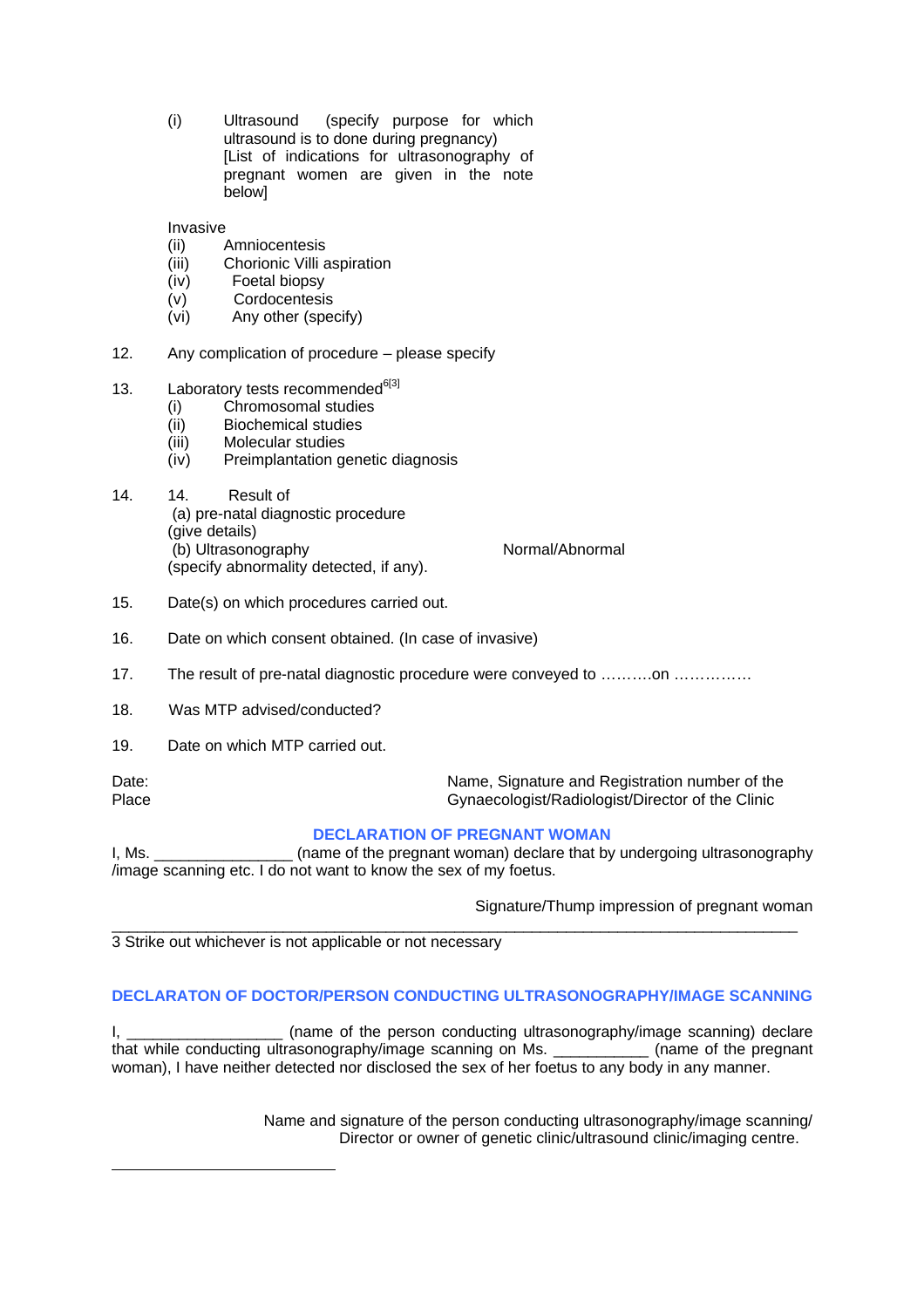#### **Important Note:**

- (i) Ultrasound is not indicated/advised/performed to determine the sex of foetus except for diagnosis of sex-linked diseases such as Duchenne Muscular Dystrophy, Haemophilia A & B etc.
- (ii) During pregnancy Ultrasonography should only be performed when indicated. The following is the representative list of indications for ultrasound during pregnancy.
	- (1) To diagnose intra-uterine and/or ectopic pregnancy and confirm viability.
	- Estimation of gestational age (dating).
	- (3) Detection of number of foetuses and their chorionicity.
	- (4) Suspected pregnancy with IUCD in-situ or suspected pregnancy following contraceptive failure/MTP failure.
	- (5) Vaginal bleeding / leaking.
	- (6) Follow-up of cases of abortion.
	- (7) Assessment of cervical canal and diameter of internal os.
	- (8) Discrepancy between uterine size and period of amenorrhoea.
	- (9) Any suspected adenexal or uterine pathology / abnormality.
	- (10) Detection of chromosomal abnormalities, foetal structural defects and other abnormalities and their follow-up.
	- (11) To evaluate foetal presentation and position.
	- (12) Assessment of liquor amnii.
	- (13) Preterm labour / preterm premature rupture of membranes.
	- (14) Evaluation of placental position, thickness, grading and abnormalities (placenta praevia, retroplacental haemorrhage, abnormal adherence etc.).

(15) Evaluation of umbilical cord – presentation, insertion, nuchal encirclement, number of vessels and presence of true knot.

- (16) Evaluation of previous Caesarean Section scars.
- $(17)$  Evaluation of foetal growth parameters, foetal weight and foetal well being.<br>(18) Colour flow mapping and duplex Doppler studies.
- Colour flow mapping and duplex Doppler studies.
- (19) Ultrasound guided procedures such as medical termination of pregnancy, external cephalic version etc. and their follow-up.
- (20) Adjunct to diagnostic and therapeutic invasive interventions such as chorionic villus sampling (CVS), amniocenteses, foetal blood sampling, foetal skin biopsy, amnioinfusion, intrauterine infusion, placement of shunts etc.
- (21) Observation of intra-partum events.
- (22) Medical/surgical conditions complicating pregnancy.
- (23) Research/scientific studies in recognised institutions.

**Person conducting ultrasonography on a pregnant women shall keep complete record thereof in the clinic/centre in Form – F and any deficiency or inaccuracy found therein shall amount to contravention of provisions of section 5 or section 6 of the Act, unless contrary is proved by the person conducting such ultrasonography**.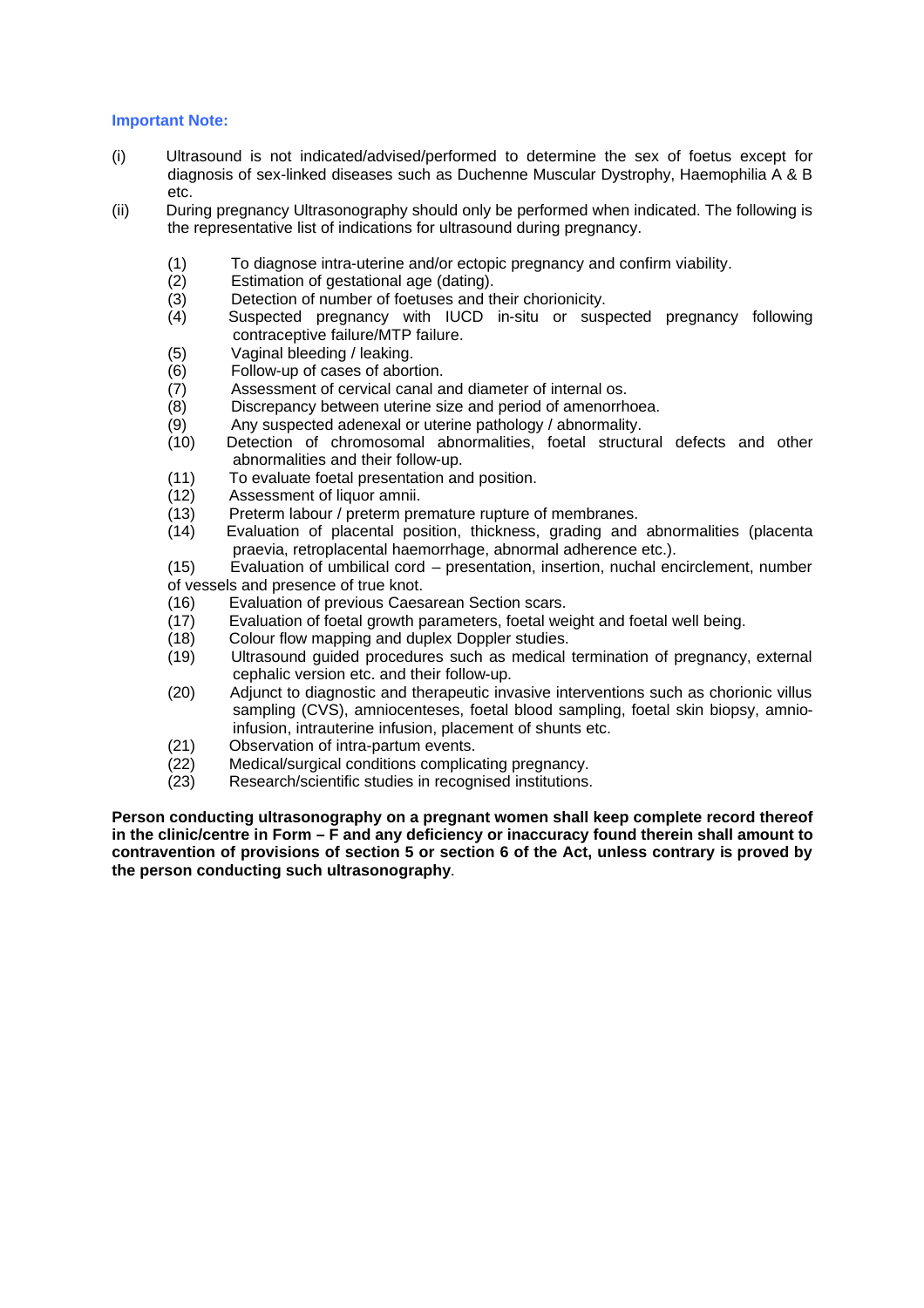#### **FORM G**

#### [See Rule 10] FORM OF CONSENT (For invasive techniques)

I, ………………………………… wife/daughter of ……………………………. Age ……… years residing at ……………………………………….. hereby state that I have been explained fully the probable side effects and after effects of the pre-natal diagnostic procedures.

I wish to undergo the preimplantation**/**pre-natal diagnostic technique/test/procedures in my own interest to find out the possibility of any abnormality (i.e. disease/deformity/disorder) in the child I am carrying.

I undertake not to terminate the pregnancy if the pre-natal procedure/technique/test conducted show the absence of disease/deformity/disorder.

I understand that the sex of the foetus will not be disclosed to me.

I understand that breach of this undertaking will make me liable to penalty as prescribed in the Pre-natal Diagnostic Techniques (Regulation and Prevention of Misuse) Act, 1994 (57 of 1994) and rules framed thereunder.

Place

Date **Signature of the pregnant woman.** 

I have explained the contents of the above to the patient and her companion (Name …………………………………….. Address ……………………………. Relationship ………………..) in a language she/they understand.

> Name, Signature and/Registration number of Gynaecologist/Medical Geneticist/Radiologist/Paediatrician/ Director of the Clinic/Centre/Laboratory

Date

Name, Address and Registration number of Genetic Clinic/Institute

SEAL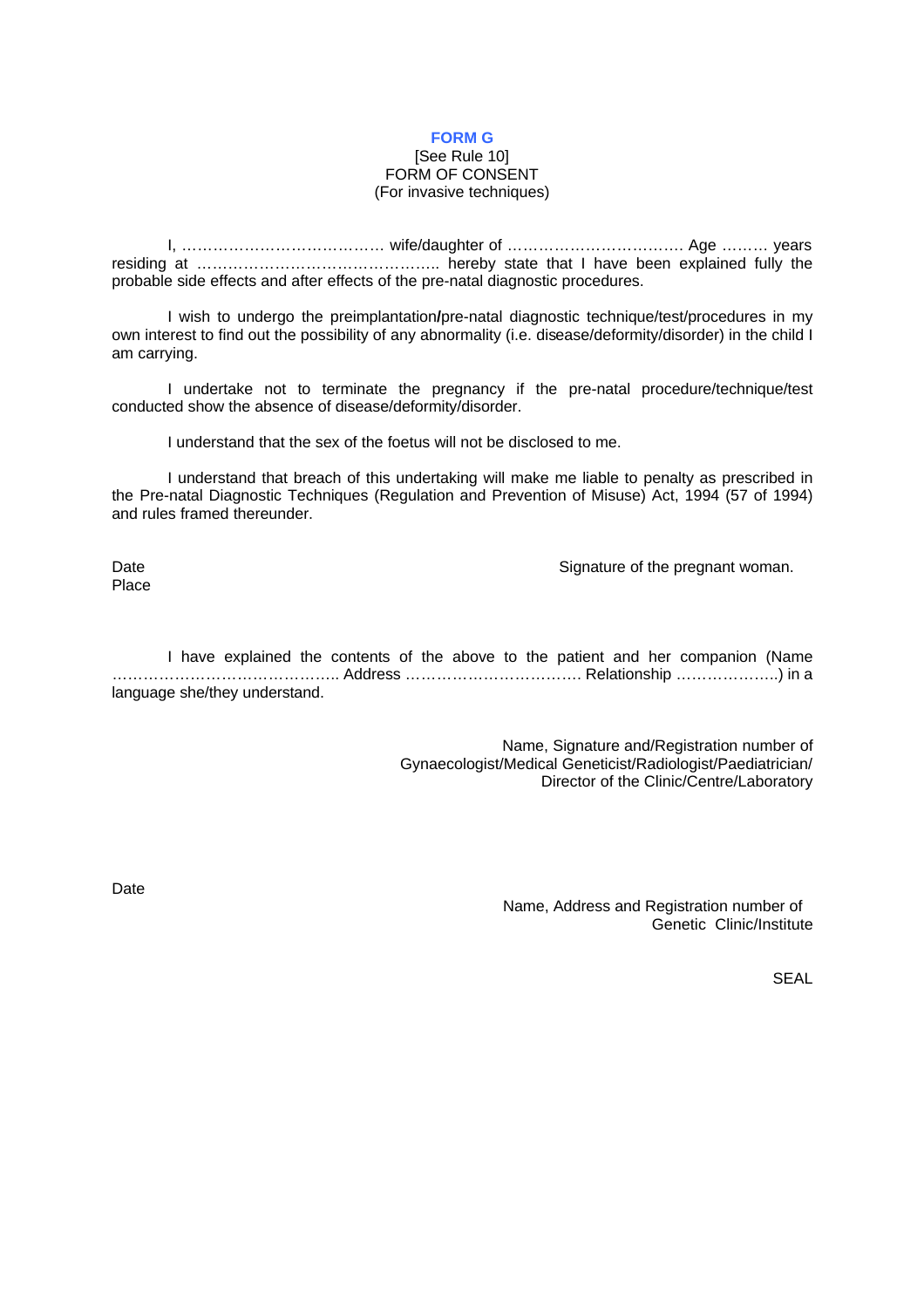## **FORM H**

#### [See Rule 9(5)]

**FORM FOR MAINTENANCE OF PERMANENT RECORD OF APPLICATIONS FOR GRANT/REJECTION OF REGISTRATION UNDER THE PRE-NATAL DIAGNOSTIC TECHNIQUES (REGULATION AND PREVENTION OF MISUSE) ACT, 1994.**

1.Sl. No.

2.File number of Appropriate Authority.

3.Date of receipt of application for grant of registration.

4.Name, Address, Phone/Fax etc. of Applicant:

5.Name and address(es) of Genetic Counselling Centre\*/Genetic Laboratory\*/Genetic Clinic\* /Ultrasound Clinic\*/Imaging Centre\*.

6.Date of consideration by Advisory Committee and recommendation of Advisory Committee, in summary.

7.Outcome of application (state granted/rejected and date of issue of orders - record date of issue of order in Form B or Form C).

8.Registration number allotted and date of expiry of registration.

9.Renewals (date of renewal and renewed upto).

10. File number in which renewals dealt.

11. Additional information, if any.

Name, Designation and Signature of Appropriate Authority